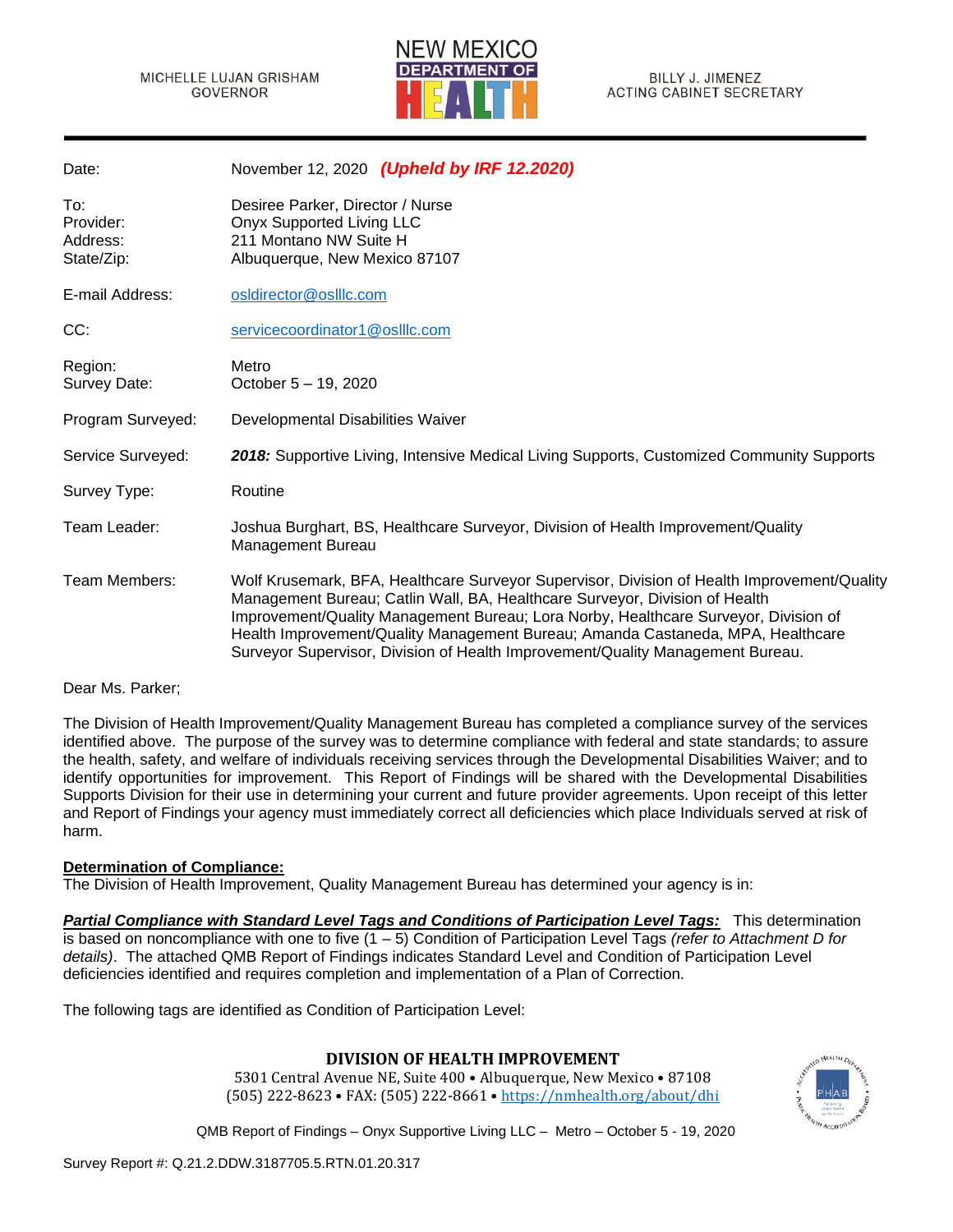- Tag # 1A25.1 Caregiver Criminal History Screening *(Upheld by IRF)*
- Tag # 1A15.2 Administrative Case File: Healthcare Documentation (Therap and Required Plans)

The following tags are identified as Standard Level:

- Tag # 1A08 Administrative Case File (Other Required Documents) *(Upheld by IRF)*
- Tag # 1A32.1 Administrative Case File: Individual Service Plan Implementation *(Not Completed at Frequency)*
- Tag # 1A37 Individual Specific Training *(Upheld by IRF)*
- Tag # 1A43.1 General Events Reporting: Individual Reporting
- Tag # 1A27.2 Duty to Report IRs Filed During On-Site and/or IRs Not Reported by Provider
- Tag # 1A50.1 Individual: Scope of Services *(Individual Interviews)*
- Tag # IS30 Customized Community Supports Reimbursement

# **Plan of Correction:**

The attached Report of Findings identifies the deficiencies found during your agency's on-site compliance review. You are required to complete and implement a Plan of Correction. Your agency has a total of 45 business days (10 business days to submit your POC for approval and 35 days to implement your *approved* Plan of Correction) from the receipt of this letter.

You were provided information during the exit meeting portion of your on-site survey. Please refer to this information (Attachment A) for specific instruction on completing your Plan of Correction. At a minimum your Plan of Correction should address the following for each Tag cited:

# **Corrective Action for Current Citation**:

• How is the deficiency going to be corrected? (i.e. obtained documents, retrain staff, individuals and/or staff no longer in service, void/adjusts completed, etc.) This can be specific to each deficiency cited or if possible an overall correction, i.e. all documents will be requested and filed as appropriate.

## **On-going Quality Assurance/Quality Improvement Processes:**

- What is going to be done on an ongoing basis? (i.e. file reviews, etc.)
- How many individuals is this going to effect? (i.e. percentage of individuals reviewed, number of files reviewed, etc.)
- How often will this be completed? (i.e. weekly, monthly, quarterly, etc.)
- Who is responsible? (responsible position within your agency)
- What steps will be taken if issues are found? (i.e. retraining, requesting documents, filing RORA, etc.)
- How is this integrated in your agency's QIS, QI Committee reviews and annual report?

# **Submission of your Plan of Correction:**

Please submit your agency's Plan of Correction in the available space on the two right-hand columns of the Report of Findings. *(See attachment "A" for additional guidance in completing the Plan of Correction)*.

Within 10 business days of receipt of this letter your agency Plan of Correction must be submitted to the parties below:

**1. Quality Management Bureau, Attention: Monica Valdez, Plan of Correction Coordinator in any of the following ways:**

a. Electronically at [MonicaE.Valdez@state.nm.us](mailto:MonicaE.Valdez@state.nm.us) *(preferred method)*

- b. Fax to 505-222-8661, or
- c. Mail to POC Coordinator, 5301 Central Ave NE Suite 400, Albuquerque, New Mexico 87108

### **2. Developmental Disabilities Supports Division Regional Office for region of service surveyed**

Upon notification from QMB that your *Plan of Correction has been approved*, you must implement all remedies and corrective actions to come into compliance. If your Plan of Correction is denied, you must resubmit a revised plan as soon as possible for approval, as your POC approval and all remedies must be completed within 45 business days of the receipt of this letter.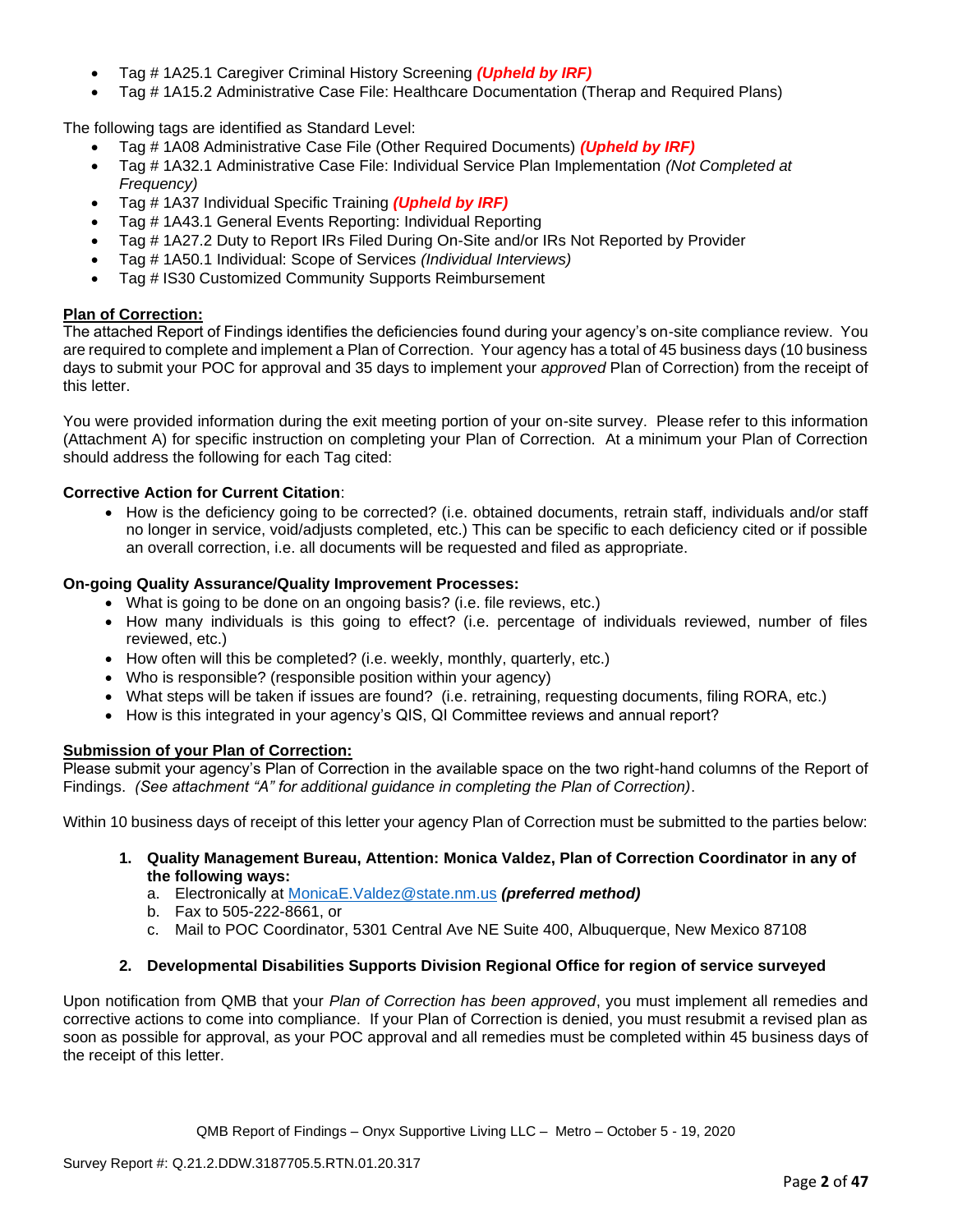Failure to submit your POC within the allotted 10 business days or complete and implement your Plan of Correction within the total 45 business days allowed may result in the imposition of a \$200 per day Civil Monetary Penalty until it is received, completed and/or implemented.

### **Billing Deficiencies:**

If you have deficiencies noted in this report of findings under the *Service Domain: Medicaid Billing/Reimbursement*, you must complete a "Void/Adjust" claim or remit the identified overpayment via a check within 30 calendar days of the date of this letter to HSD/OIG/PIU, *though this is not the preferred method of payment*. If you choose to pay via check, please include a copy of this letter with the payment. Make the check payable to the New Mexico Human Services Department and mail to:

> Attention: *Lisa Medina-Lujan* HSD/OIG/Program Integrity Unit 1474 Rodeo Road Santa Fe, New Mexico 87505

If you have questions and would like to speak with someone at HSD/OIG/PIU, please contact:

### *Lisa Medina-Lujan [\(Lisa.medina-lujan@state.nm.us\)](mailto:Lisa.medina-lujan@state.nm.us)*

Please be advised that there is a one-week lag period for applying payments received by check to Void/Adjust claims. During this lag period, your other claim payments may be applied to the amount you owe even though you have sent a refund, reducing your payment amount. For this reason, we recommend that you allow the system to recover the overpayment instead of sending in a check.

## **Request for Informal Reconsideration of Findings (IRF):**

If you disagree with a finding of deficient practice, you have 10 business days upon receipt of this notice to request an IRF. Submit your request for an IRF in writing to:

> ATTN: QMB Bureau Chief Request for Informal Reconsideration of Findings 5301 Central Ave NE Suite #400 Albuquerque, NM 87108 Attention: IRF request/QMB

See Attachment "C" for additional guidance in completing the request for Informal Reconsideration of Findings. The request for an IRF will not delay the implementation of your Plan of Correction which must be completed within 45 total business days (10 business days to submit your POC for approval and 35 days to implement your *approved* Plan of Correction). Providers may not appeal the nature or interpretation of the standard or regulation, the team composition or sampling methodology. If the IRF approves the modification or removal of a finding, you will be advised of any changes.

Please contact the Plan of Correction Coordinator, Monica Valdez at 505-273-1930 or email at: [MonicaE.Valdez@state.nm.us](mailto:MonicaE.Valdez@state.nm.us) if you have questions about the Report of Findings or Plan of Correction. Thank you for your cooperation and for the work you perform.

Sincerely,

Joshua Burghart, BS

Joshua Burghart, BS Team Lead/Healthcare Surveyor Division of Health Improvement Quality Management Bureau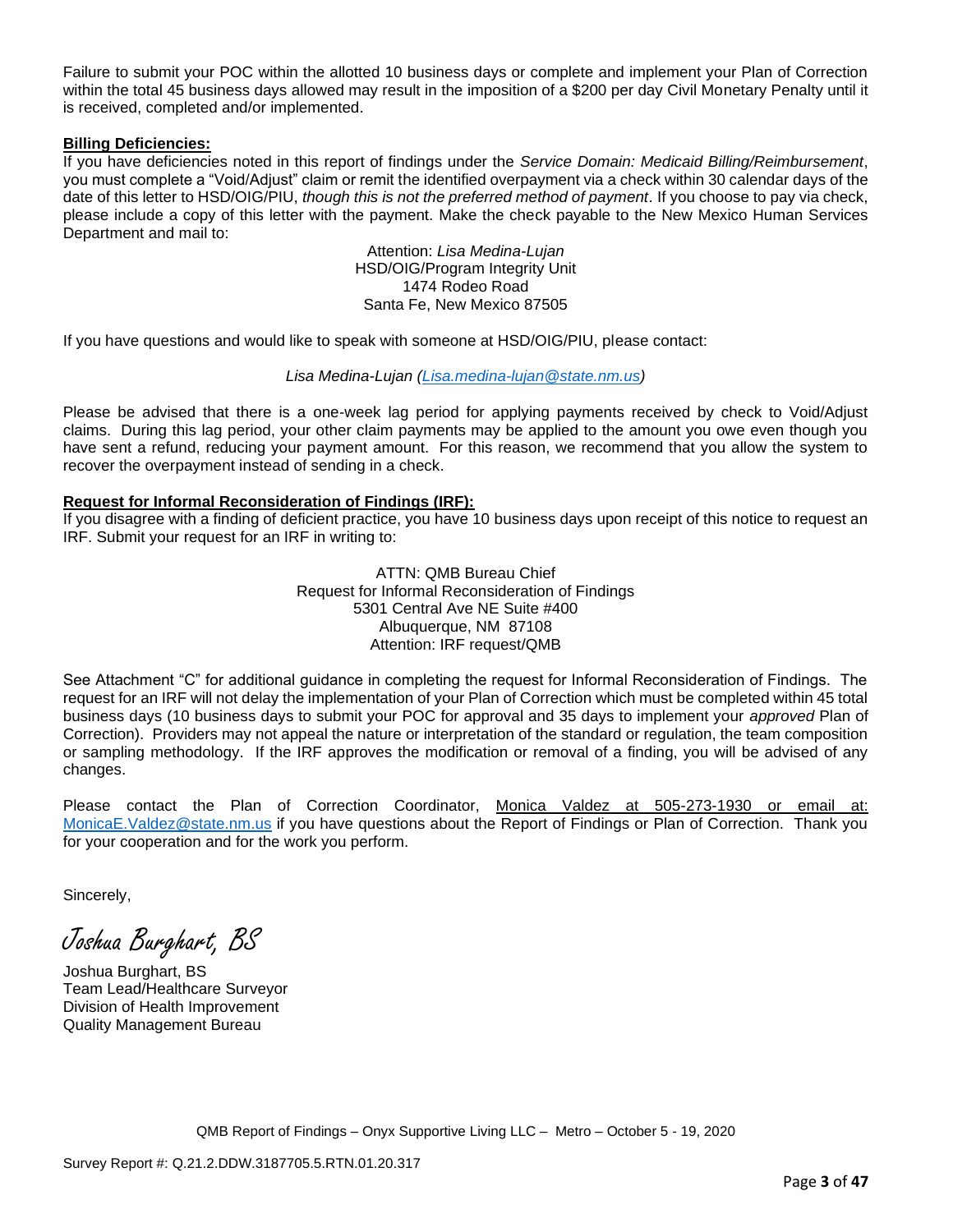#### **Survey Process Employed:**

Administrative Review Start Date: Corrected by Corporation Corporation of Administrative Review Start Date:

# Contact: **Onyx Supported Living, LLC**

Phillip Brito, Assistant Director

**DOH/DHI/QMB** Joshua Burghart, Team Lead/Healthcare Surveyor

On-site Entrance Conference Date: October 6, 2020

Exit Conference Date: Conference Date: Conference Date:

Present: **Onyx Supported Living, LLC** 

Melvin Parker, Co-Owner Desiree Parker, Director / Nurse Phillip Brito, Assistant Director

**DOH/DHI/QMB**

Joshua Burghart, BS, Team Lead/Healthcare Surveyor Wolf Krusemark, BFA, Healthcare Surveyor Supervisor Catlin Wall, BA, Healthcare Surveyor Lora Norby, Healthcare Surveyor

# Present: **Onyx Supported Living, LLC** Melvin Parker, Co-Owner Desiree Parker, Director / Nurse

Phillip Brito, Assistant Director Kristina Potter, QA/QI

### **DOH/DHI/QMB**

Joshua Burghart, BS, Team Lead/Healthcare Surveyor Wolf Krusemark, BFA, Healthcare Surveyor Supervisor Catlin Wall, BA, Healthcare Surveyor Lora Norby, Healthcare Surveyor

### **DDSD - Metro Regional Office**

Larry Lovato, Social Service Community Coordinator

Total Sample Size: 8

Administrative Locations Visited: 0 *(Note: No administrative locations visited due to COVID- 19 Public Health Emergency)*

- 0 *Jackson* Class Members
- 8 Non-*Jackson* Class Members
- 6 Supported Living
- 2 Intensive Medical Living Supports
- 6 Customized Community Supports

Total Homes Observed by Video 6 *(Note: No home visits conducted due to COVID- 19 Public Health Emergency, however, Video Observations were conducted)* 

❖ Supported Living Observed by Video 4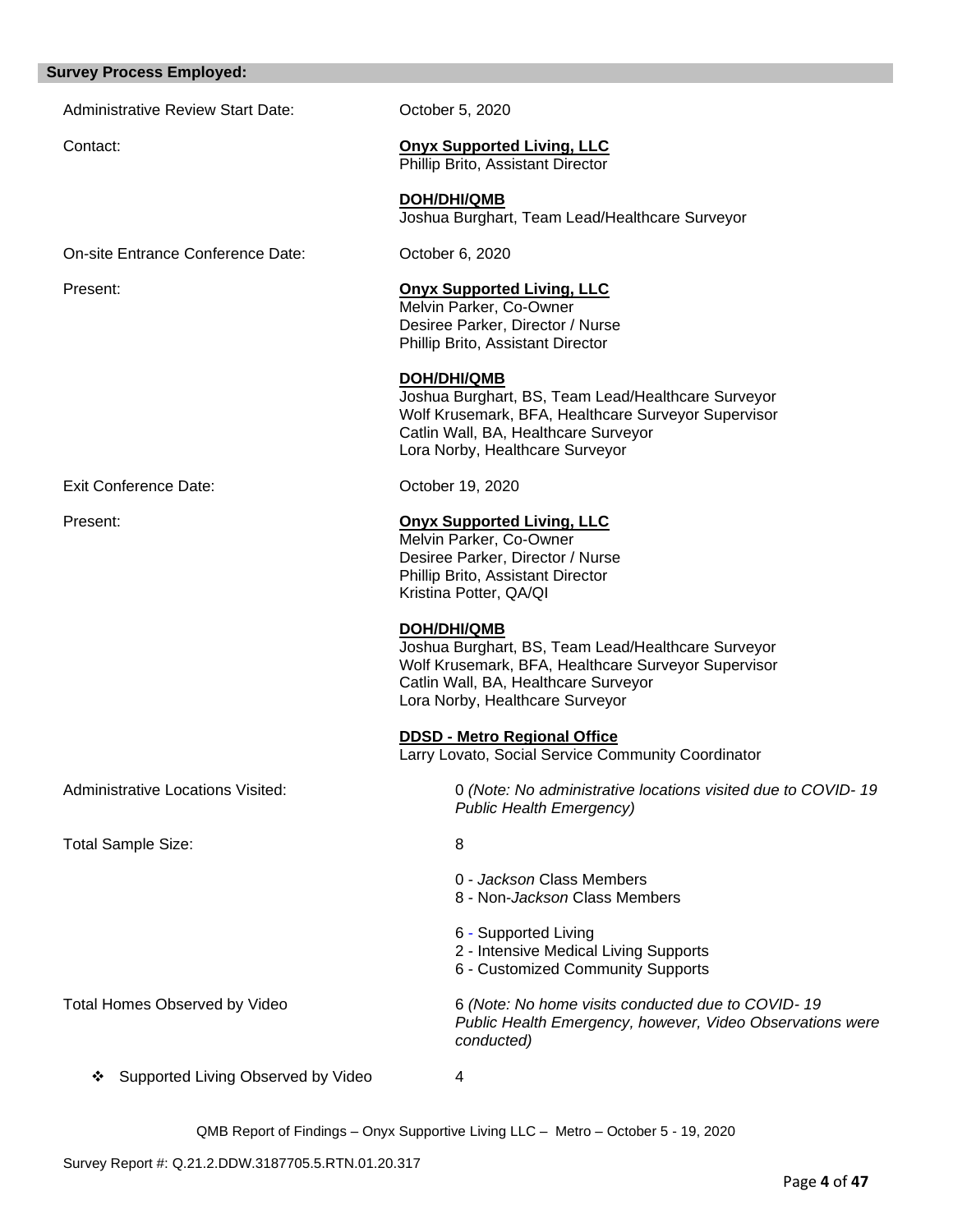|                                                                    | Note: The following Individuals share a SL<br>residence:<br>$\triangleright$ #1,6<br>$\triangleright$ #2, 8 |
|--------------------------------------------------------------------|-------------------------------------------------------------------------------------------------------------|
| <b>Intensive Medical Living Supports</b><br>❖<br>Observed by Video | 2                                                                                                           |
| Persons Served Records Reviewed                                    | 8                                                                                                           |
| Persons Served Interviewed                                         | 5 (Note: Interviews conducted by video / phone due to COVID-<br>19 Public Health Emergency)                 |
| Persons Served Observed                                            | 3                                                                                                           |
| Direct Support Personnel Records Reviewed                          | 69                                                                                                          |
| Direct Support Personnel Interviewed                               | 6 (Note: Interviews conducted by video / phone due to COVID-<br>19 Public Health Emergency)                 |
| Service Coordinator Records Reviewed                               | 4                                                                                                           |
| Nurse Interview                                                    |                                                                                                             |

Administrative Processes and Records Reviewed:

- Medicaid Billing/Reimbursement Records for all Services Provided
- Accreditation Records
- Oversight of Individual Funds
- Individual Medical and Program Case Files, including, but not limited to:
	- <sup>o</sup>Individual Service Plans
	- Progress on Identified Outcomes
	- <sup>o</sup>Healthcare Plans
	- Medication Administration Records
	- Medical Emergency Response Plans
	- Therapy Evaluations and Plans
	- Healthcare Documentation Regarding Appointments and Required Follow-Up Other Required Health Information
- Internal Incident Management Reports and System Process / General Events Reports
- Personnel Files, including nursing and subcontracted staff
- Staff Training Records, Including Competency Interviews with Staff
- Agency Policy and Procedure Manual
- Caregiver Criminal History Screening Records
- Consolidated Online Registry/Employee Abuse Registry
- Human Rights Committee Notes and Meeting Minutes
- Evacuation Drills of Residences and Service Locations
- Quality Assurance / Improvement Plan
- CC: Distribution List: DOH Division of Health Improvement DOH - Developmental Disabilities Supports Division DOH - Office of Internal Audit HSD - Medical Assistance Division NM Attorney General's Office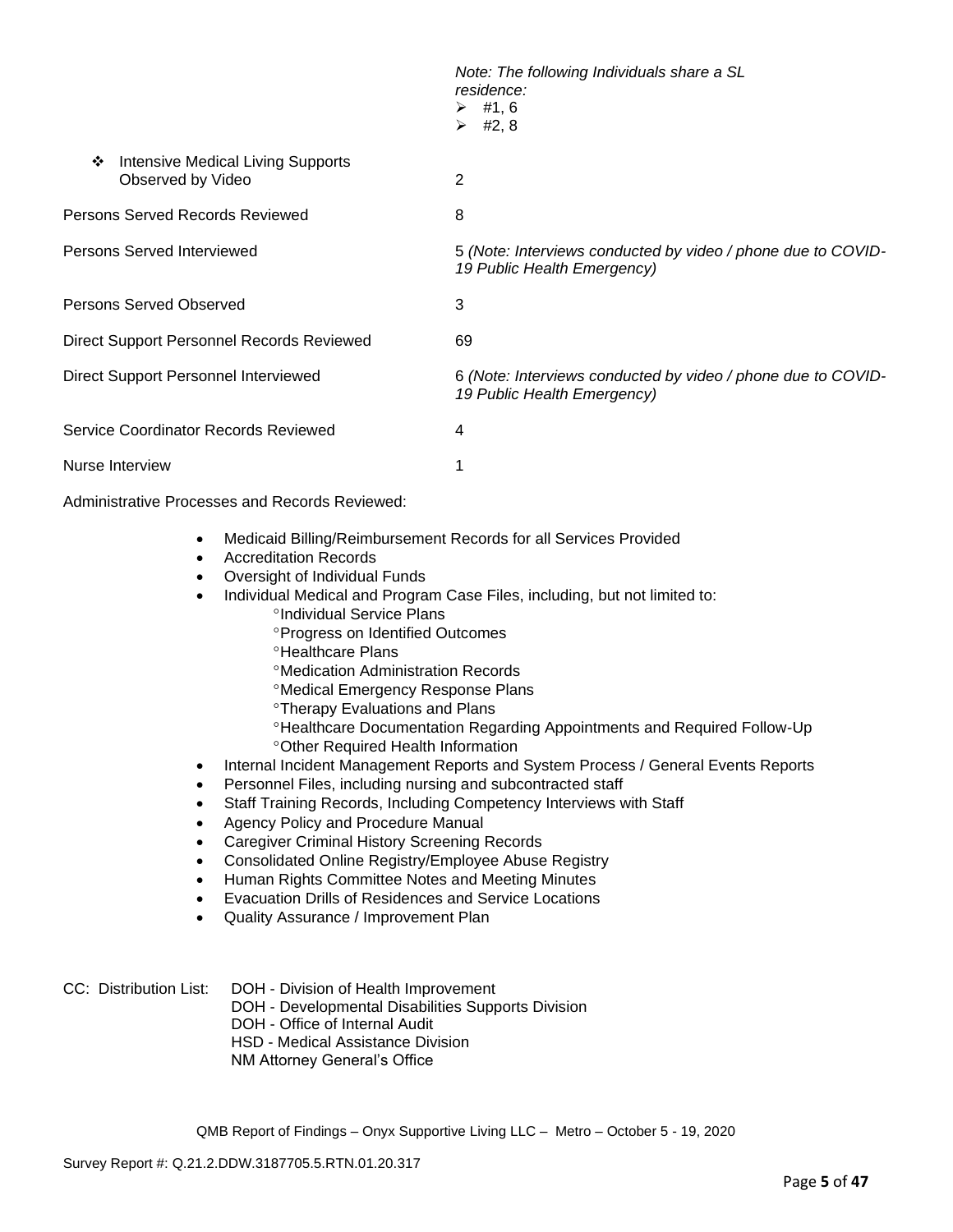# **Attachment A**

# **Provider Instructions for Completing the QMB Plan of Correction (POC) Process**

## *Introduction:*

After a QMB Compliance Survey, your QMB Report of Findings will be sent to you via e-mail.

Each provider must develop and implement a Plan of Correction (POC) that identifies specific quality assurance and quality improvement activities the agency will implement to correct deficiencies and prevent continued deficiencies and non-compliance.

Agencies must submit their Plan of Correction within ten (10) business days from the date you receive the QMB Report of Findings. (Providers who do not submit a POC within 10 business days may be referred to the DDSD Regional Office for purposes of contract management or the Internal Review Committee [IRC] for possible actions or sanctions).

Agencies must fully implement their approved Plan of Correction within 45 business days (10 business days to submit your POC for approval and 35 days to implement your approved Plan of Correction) from the date they receive the QMB Report of Findings. Providers who fail to complete a POC within the 45-business days allowed will be referred to the IRC for possible actions or sanctions.

If you have questions about the Plan of Correction process, call the Plan of Correction Coordinator at 505-273-1930 or email at [MonicaE.Valdez@state.nm.us.](mailto:MonicaE.Valdez@state.nm.us) Requests for technical assistance must be requested through your Regional DDSD Office.

The POC process cannot resolve disputes regarding findings. If you wish to dispute a finding on the official Report of Findings, you must file an Informal Reconsideration of Findings (IRF) request within ten (10) business days of receiving your report. Please note that you must still submit a POC for findings that are in question (see Attachment C).

### *Instructions for Completing Agency POC:*

### *Required Content*

Your Plan of Correction should provide a step-by-step description of the methods to correct each deficient practice cited to prevent recurrence and information that ensures the regulation cited comes into and remains in compliance. The remedies noted in your POC are expected to be added to your Agency's required, annual Quality Assurance (QA) Plan.

If a deficiency has already been corrected since the on-site survey, the plan should state how it was corrected, the completion date (date the correction was accomplished), and how possible recurrence of the deficiency will be prevented.

*The following details should be considered when developing your Plan of Correction:*

#### *The Plan of Correction must address each deficiency cited in the Report of Findings unless otherwise noted with a "No Plan of Correction Required statement." The Plan of Correction must address the five (5) areas listed below:*

- 1. How the specific and realistic corrective action will be accomplished for individuals found to have been affected by the deficient practice.
- 2. How the agency will identify other individuals who have the potential to be affected by the same deficient practice, and how the agency will act to protect those individuals in similar situations.
- 3. What Quality Assurance measures will be put into place and what systemic changes made to ensure the deficient practice will not recur.
- 4. Indicate how the agency plans to monitor its performance to make certain solutions are sustained. The agency must develop a QA plan for ensuring correction is achieved and sustained. This QA plan must be implemented, and the corrective action is evaluated for its effectiveness. The plan of correction is integrated into the agency quality assurance system; and
- 5. Include dates when corrective actions will be completed. The corrective action completion dates must be acceptable to the State.

*The following details should be considered when developing your Plan of Correction:*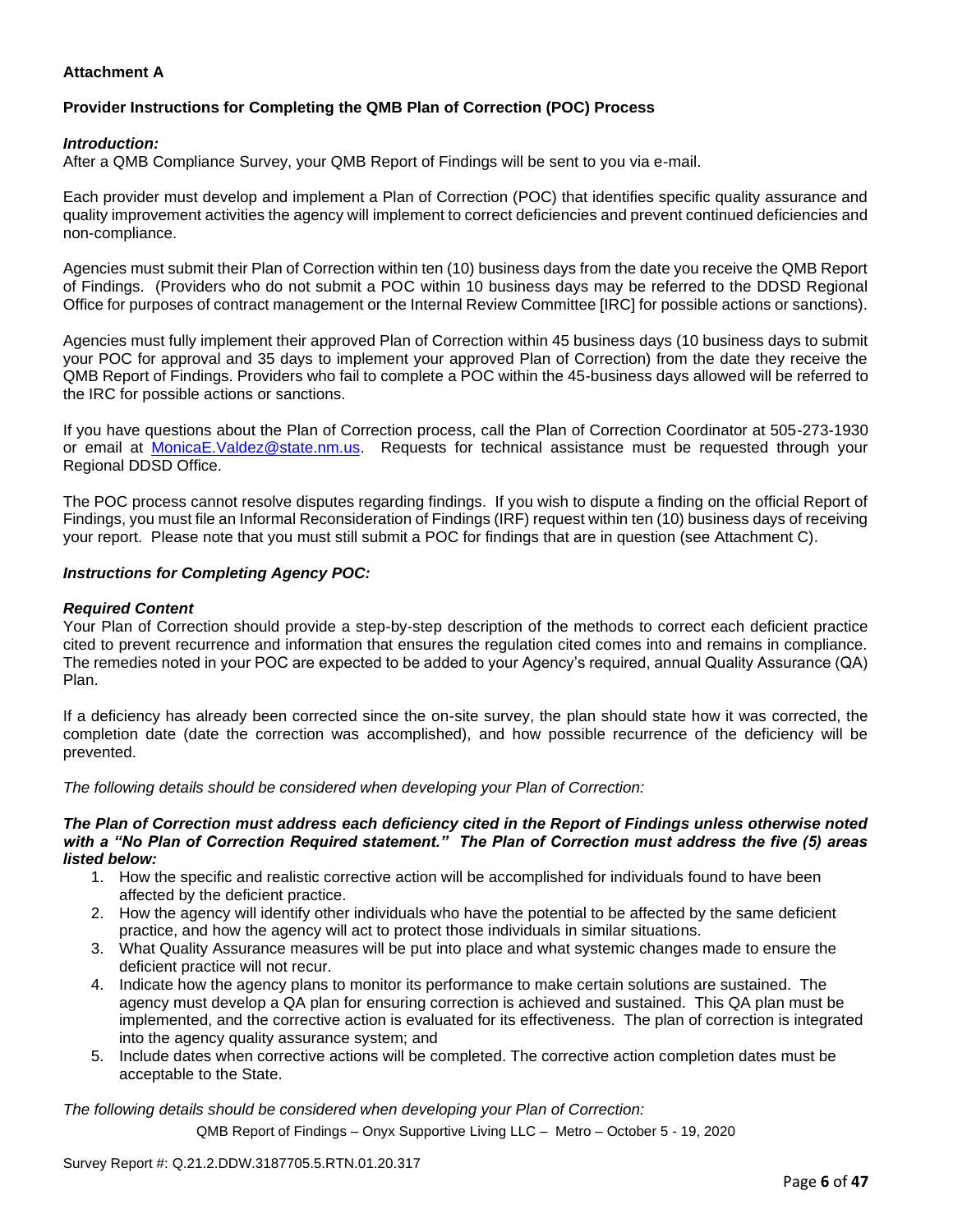- Details about how and when Individual Served, agency personnel and administrative and service delivery site files are audited by agency personnel to ensure they contain required documents;
- Information about how medication administration records are reviewed to verify they contain all required information before they are distributed to service sites, as they are being used, and after they are completed;
- Your processes for ensuring that all required agency personnel are trained on required DDSD required trainings;
- How accuracy in billing/reimbursement documentation is assured;
- How health, safety is assured;
- For Case Management providers, how Individual Service Plans are reviewed to verify they meet requirements, how the timeliness of level of care (LOC) packet submissions and consumer visits are tracked;
- Your process for gathering, analyzing and responding to quality data indicators; and,
- Details about Quality Targets in various areas, current status, analyses about why targets were not met, and remedies implemented.

*Note:* **Instruction or in-service of staff alone may not be a sufficient plan of correction.** This is a good first step toward correction, but additional steps must be taken to ensure the deficiency is corrected and will not recur.

## *Completion Dates*

- The plan of correction must include a **completion date** (entered in the far right-hand column) for each finding. Be sure the date is **realistic** in the amount of time your Agency will need to correct the deficiency; not to exceed 45 total business days.
- Direct care issues should be corrected immediately and monitored appropriately.
- Some deficiencies may require a staged plan to accomplish total correction.
- Deficiencies requiring replacement of equipment, etc., may require more time to accomplish correction but should show reasonable time frames.

## *Initial Submission of the Plan of Correction Requirements*

- 1. The Plan of Correction must be completed on the official QMB Survey Report of Findings/Plan of Correction Form and received by QMB within ten (10) business days from the date you received the report of findings.
- 2. For questions about the POC process, call the POC Coordinator, Monica Valdez at 505-273-1930 or email at [MonicaE.Valdez@state.nm.us](mailto:MonicaE.Valdez@state.nm.us) for assistance.
- 3. For Technical Assistance (TA) in developing or implementing your POC, contact your Regional DDSD Office.
- 4. Submit your POC to Monica Valdez, POC Coordinator in any of the following ways:
	- a. Electronically at [MonicaE.Valdez@state.nm.us](mailto:MonicaE.Valdez@state.nm.us) *(preferred method)*
	- b. Fax to 505-222-8661, or
	- c. Mail to POC Coordinator, 5301 Central Ave NE Suite 400, Albuquerque, New Mexico 87108
- 5. *Do not submit supporting documentation* (evidence of compliance) to QMB *until after* your POC has been approved by the QMB.
- 6. QMB will notify you when your POC has been "approved" or "denied."
	- a. During this time, whether your POC is "approved," or "denied," you will have a maximum of 45-business days from the date of receipt of your Report of Findings to correct all survey deficiencies.
	- b. If your POC is denied, it must be revised and resubmitted as soon as possible, as the 45-business day limit is in effect.
	- c. If your POC is denied a second time your agency may be referred to the Internal Review Committee.
	- d. You will receive written confirmation when your POC has been approved by QMB and a final deadline for completion of your POC.
	- e. Please note that all POC correspondence will be sent electronically unless otherwise requested.
- 7. Failure to submit your POC within 10 business days without prior approval of an extension by QMB will result in a referral to the Internal Review Committee and the possible implementation of monetary penalties and/or sanctions.

### *POC Document Submission Requirements*

Once your POC has been approved by the QMB Plan of Correction Coordinator you must submit copies of documents as evidence that all deficiencies have been corrected, as follows.

1. Your internal documents are due within a *maximum* of 45-business days of receipt of your Report of Findings.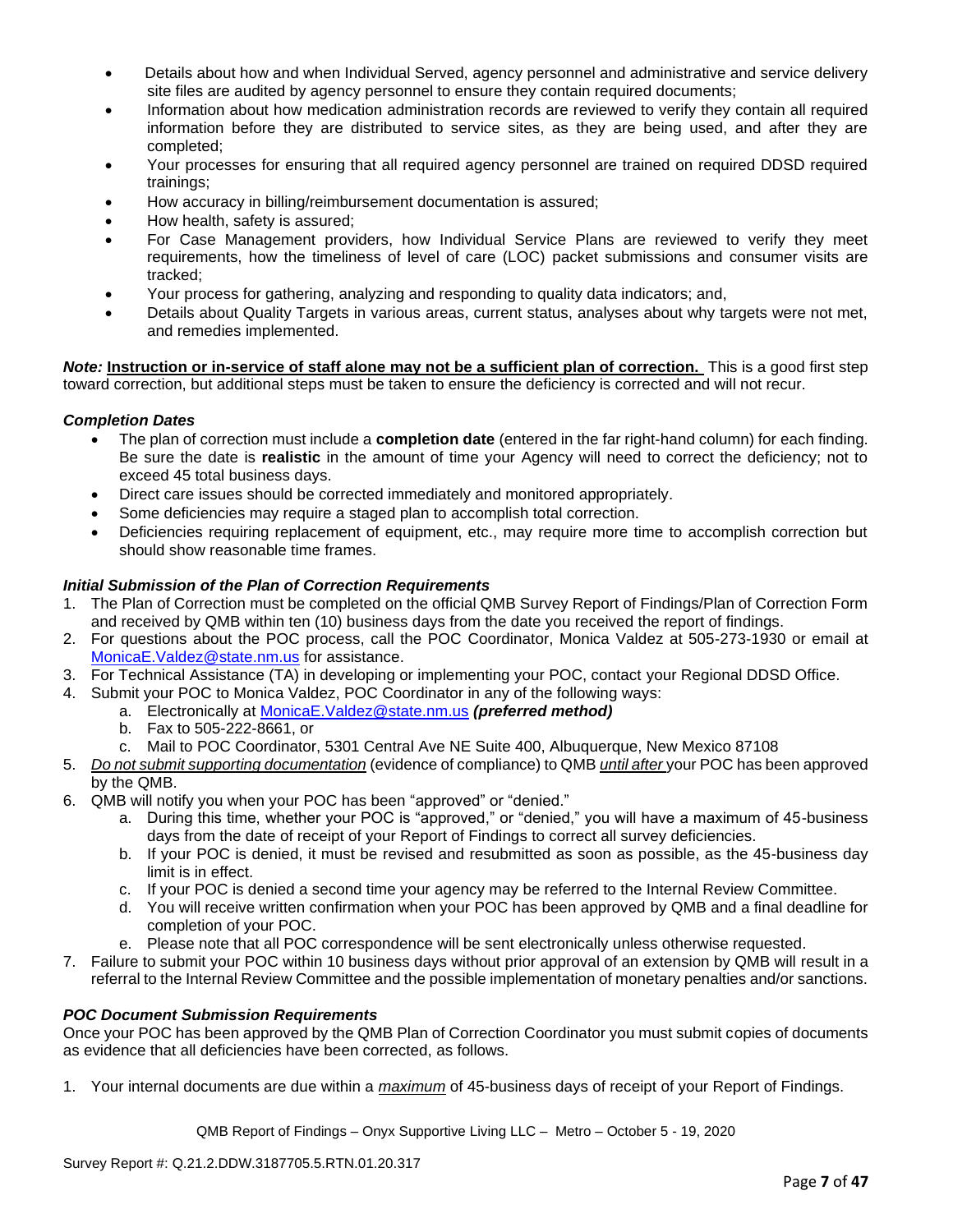- 2. It is preferred that you submit your documents via USPS or other carrier (scanned and saved to CD/DVD disc, flash drive, etc.). If documents containing HIPAA Protected Health Information (PHI) documents must be submitted through S-Comm (Therap), Fax or Postal System, do not send PHI directly to NMDOH email accounts. If the documents do not contain protected Health information (PHI) then you may submit your documents electronically scanned and attached to e-mails.
- 3. All submitted documents *must be annotated*; please be sure the tag numbers and Identification numbers are indicated on each document submitted. Documents which are not annotated with the Tag number and Identification number may not be accepted.
- 4. Do not submit original documents; Please provide copies or scanned electronic files for evidence. Originals must be maintained in the agency file(s) per DDSD Standards.
- 5. In lieu of some documents, you may submit copies of file or home audit forms that clearly indicate cited deficiencies have been corrected, other attestations of correction must be approved by the Plan of Correction Coordinator prior to their submission.
- 6. When billing deficiencies are cited, you must provide documentation to justify billing and/or void and adjust forms submitted to Xerox State Healthcare, LLC for the deficiencies cited in the Report of Findings.

**Revisions, Modifications or Extensions to your Plan of Correction (post QMB approval) must be made in writing and submitted to the Plan of Correction Coordinator, prior to the completion date and are approved on a case-by-case basis. No changes may be made to your POC or the timeframes for implementation without written approval of the POC Coordinator.**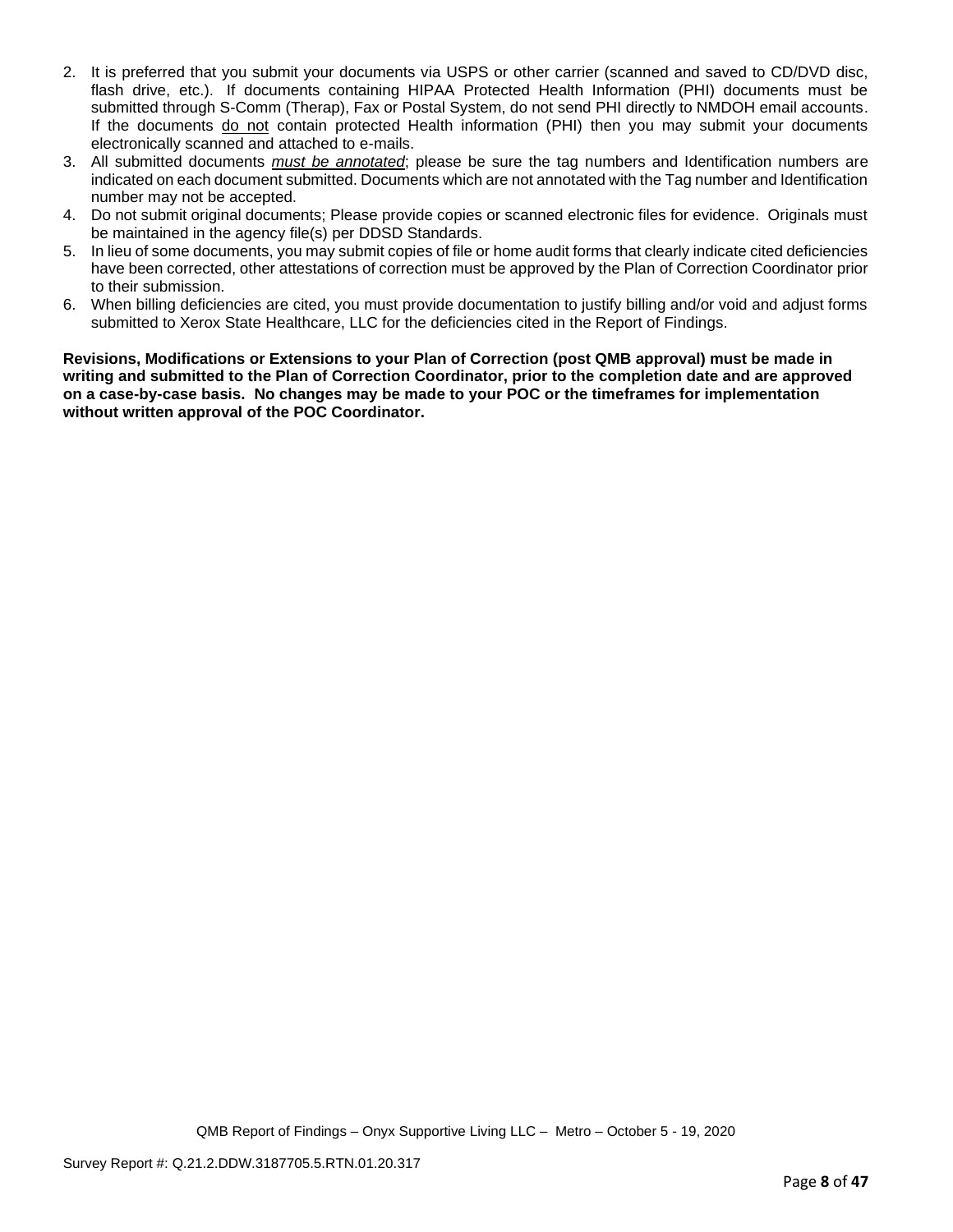## **Department of Health, Division of Health Improvement QMB Determination of Compliance Process**

The Division of Health Improvement, Quality Management Bureau (QMB) surveys compliance of the Developmental Disabilities Waiver (DDW) standards and other state and federal regulations. For the purpose of the LCA / CI survey the CMS waiver assurances have been grouped into four (4) Service Domains: Plan of Care (ISP Implementation); Qualified Providers; Health, Welfare and Safety; and Administrative Oversight (note that Administrative Oversight listed in this document is not the same as the CMS assurance of Administrative Authority. Used in this context it is related to the agency's operational policies and procedures, Quality Assurance system and Medicaid billing and reimbursement processes.)

The QMB Determination of Compliance process is based on provider compliance or non-compliance with standards and regulations identified during the on-site survey process and as reported in the QMB Report of Findings. All areas reviewed by QMB have been agreed to by DDSD and DHI/QMB and are reflective of CMS requirements. All deficiencies (non-compliance with standards and regulations) are identified and cited as either a Standard level deficiency or a Condition of Participation level deficiency in the QMB Reports of Findings. All deficiencies require corrective action when non-compliance is identified.

Each deficiency in your Report of Findings has been predetermined to be a Standard Level Deficiency, a Condition of Participation Level Deficiency, if below 85% compliance or a non-negotiable Condition of Participation Level Deficiency. Your Agency's overall Compliance Determination is based on a Scope and Severity Scale which takes into account the number of Standard and Condition Level Tags cited as well as the percentage of Individuals affected in the sample.

# **Conditions of Participation (CoPs)**

CoPs are based on the Centers for Medicare and Medicaid Services, Home and Community-Based Waiver required assurances, in addition to the New Mexico Developmental Disability Waiver (DDW) Service Standards. The Division of Health Improvement (DHI), in conjunction with the Developmental Disability Support Division (DDSD), has identified certain deficiencies that have the potential to be a Condition of Participation Level, if the tag falls below 85% compliance based on the number of people affected. Additionally, there are what are called nonnegotiable Conditions of Participation, regardless if one person or multiple people are affected. In this context, a CoP is defined as an essential / fundamental regulation or standard, which when out of compliance directly affects the health and welfare of the Individuals served. If no deficiencies within a Tag are at the level of a CoP, it is cited as a Standard Level Deficiency.

# *Service Domains and CoPs for Living Care Arrangements and Community Inclusion are as follows:*

**Service Domain: Service Plan: ISP Implementation -** *Services are delivered in accordance with the service plan, including type, scope, amount, duration and frequency specified in the service plan.*

### **Potential Condition of Participation Level Tags, if compliance is below 85%:**

- **1A08.3 –** Administrative Case File: Individual Service Plan / ISP Components
- **1A32 –** Administrative Case File: Individual Service Plan Implementation
- **LS14 –** Residential Service Delivery Site Case File (ISP and Healthcare Requirements)
- **IS14 –** CCS / CIES Service Delivery Site Case File (ISP and Healthcare Requirements)

**Service Domain: Qualified Providers -** *The State monitors non-licensed/non-certified providers to assure adherence to waiver requirements. The State implements its policies and procedures for verifying that provider training is conducted in accordance with State requirements and the approved waiver.*

### **Potential Condition of Participation Level Tags, if compliance is below 85%:**

- **1A20 -** Direct Support Personnel Training
- **1A22 -** Agency Personnel Competency
- **1A37 –** Individual Specific Training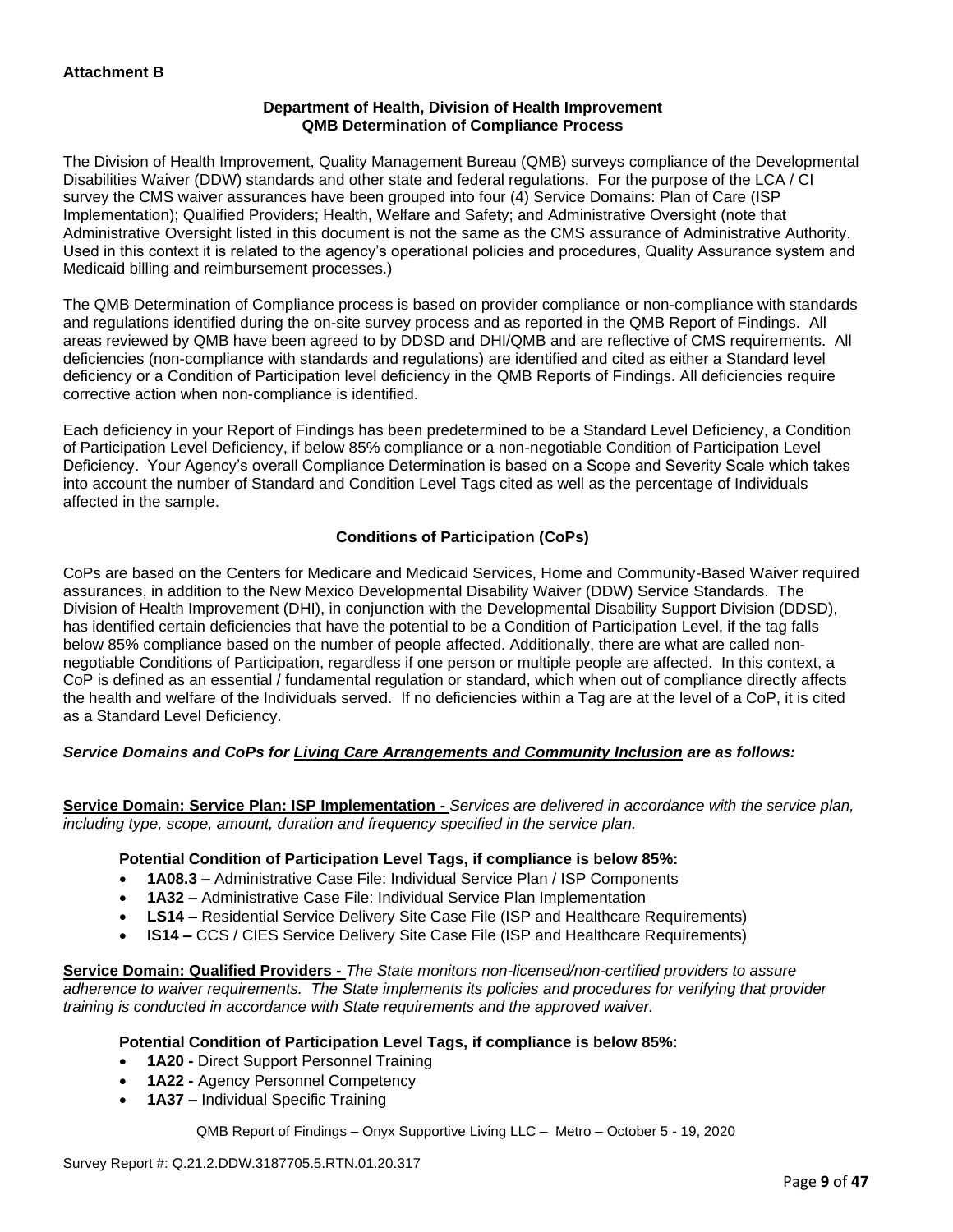## **Non-Negotiable Condition of Participation Level Tags (one or more Individuals are cited):**

- **1A25.1 –** Caregiver Criminal History Screening
- **1A26.1 –** Consolidated On-line Registry Employee Abuse Registry

**Service Domain: Health, Welfare and Safety -** *The State, on an ongoing basis, identifies, addresses and seeks to prevent occurrences of abuse, neglect and exploitation. Individuals shall be afforded their basic human rights. The provider supports individuals to access needed healthcare services in a timely manner.*

### **Potential Condition of Participation Level Tags, if compliance is below 85%:**

- **1A08.2 –** Administrative Case File: Healthcare Requirements & Follow-up
- **1A09 –** Medication Delivery Routine Medication Administration
- **1A09.1 –** Medication Delivery PRN Medication Administration
- **1A15.2 –** Administrative Case File: Healthcare Documentation (Therap and Required Plans)

### **Non-Negotiable Condition of Participation Level Tags (one or more Individuals are cited):**

- **1A05 –** General Requirements / Agency Policy and Procedure Requirements
- **1A07 –** Social Security Income (SSI) Payments
- **1A09.2 –** Medication Delivery Nurse Approval for PRN Medication
- **1A15 –** Healthcare Coordination Nurse Availability / Knowledge
- **1A31 –** Client Rights/Human Rights
- **LS25.1 –** Residential Reqts. (Physical Environment Supported Living / Family Living / Intensive Medical Living)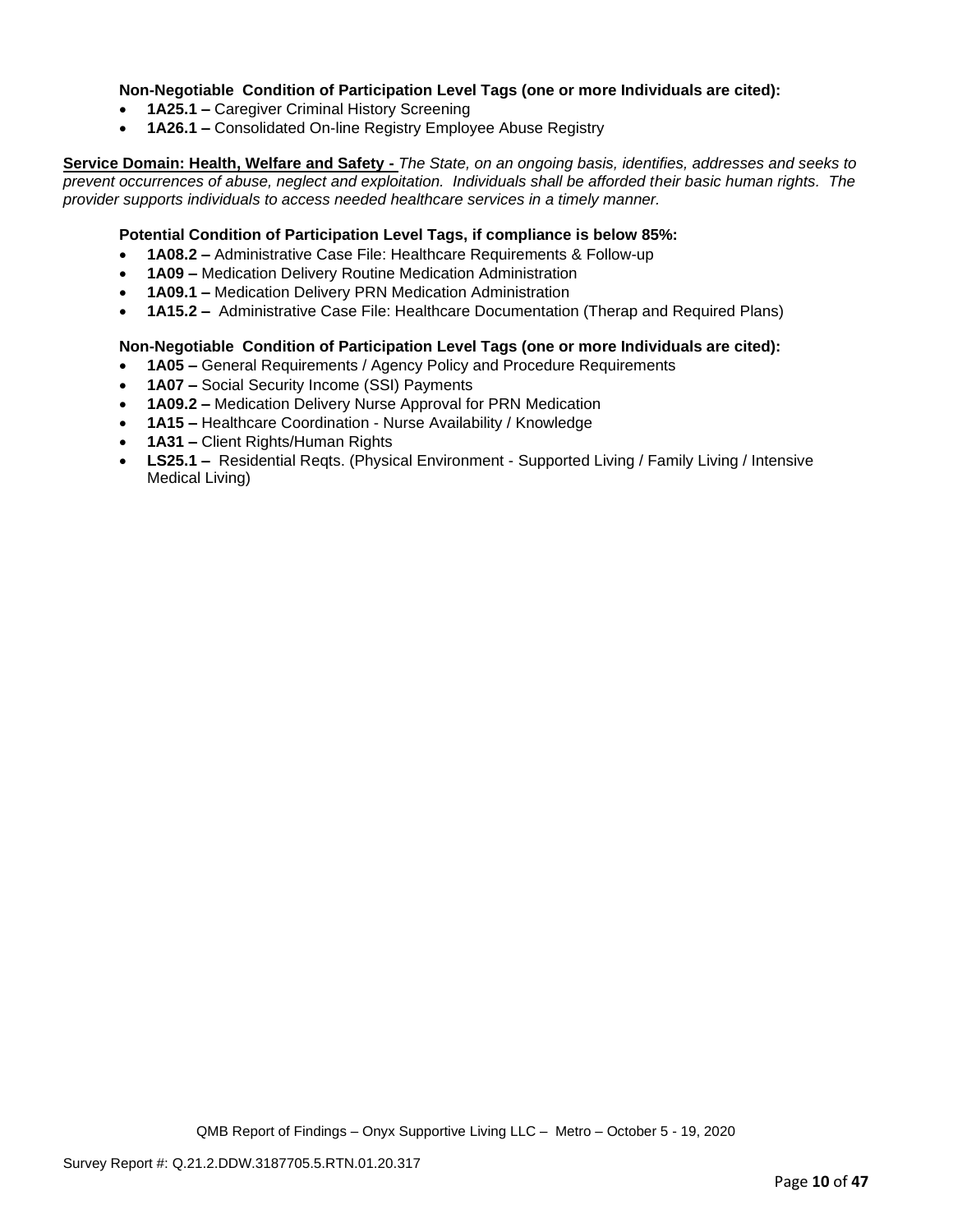## **Attachment C**

#### **Guidelines for the Provider Informal Reconsideration of Finding (IRF) Process**

#### **Introduction:**

Throughout the QMB Survey process, surveyors are openly communicating with providers. Open communication means surveyors have clarified issues and/or requested missing information before completing the review through the use of the signed/dated "Document Request," or "Administrative Needs," etc. forms. Regardless, there may still be instances where the provider disagrees with a specific finding. Providers may use the following process to informally dispute a finding.

#### **Instructions:**

- 1. The Informal Reconsideration of the Finding (IRF) request must be received in writing to the QMB Bureau Chief **within 10 business days** of receipt of the final Report of Findings **(***Note: No extensions are granted for the IRF)***.**
- 2. The written request for an IRF *must* be completed on the QMB Request for Informal Reconsideration of Finding form available on the QMB website: <https://nmhealth.org/about/dhi/cbp/irf/>
- 3. The written request for an IRF must specify in detail the request for reconsideration and why the finding is inaccurate.
- 4. The IRF request must include all supporting documentation or evidence.
- 5. If you have questions about the IRF process, email the IRF Chairperson, Valerie V. Valdez at [valerie.valdez@state.nm.us](mailto:valerie.valdez@state.nm.us) for assistance.

### **The following limitations apply to the IRF process:**

- The written request for an IRF and all supporting evidence must be received within 10 business days.
- Findings based on evidence requested during the survey and not provided may not be subject to reconsideration.
- The supporting documentation must be new evidence not previously reviewed or requested by the survey team.
- Providers must continue to complete their Plan of Correction during the IRF process
- Providers may not request an IRF to challenge the sampling methodology.
- Providers may not request an IRF based on disagreement with the nature of the standard or regulation.
- Providers may not request an IRF to challenge the team composition.
- Providers may not request an IRF to challenge the DHI/QMB determination of compliance or the length of their DDSD provider contract.

A Provider forfeits the right to an IRF if the request is not received within 10 business days of receiving the report and/or does not include all supporting documentation or evidence to show compliance with the standards and regulations.

The IRF Committee will review the request; the Provider will be notified in writing of the ruling; no face-to-face meeting will be conducted.

When a Provider requests that a finding be reconsidered, it does not stop or delay the Plan of Correction process. **Providers must continue to complete the Plan of Correction, including the finding in dispute regardless of the IRF status.** If a finding is removed or modified, it will be noted and removed or modified from the Report of Findings. It should be noted that in some cases a Plan of Correction may be completed prior to the IRF process being completed. The provider will be notified in writing on the decisions of the IRF committee.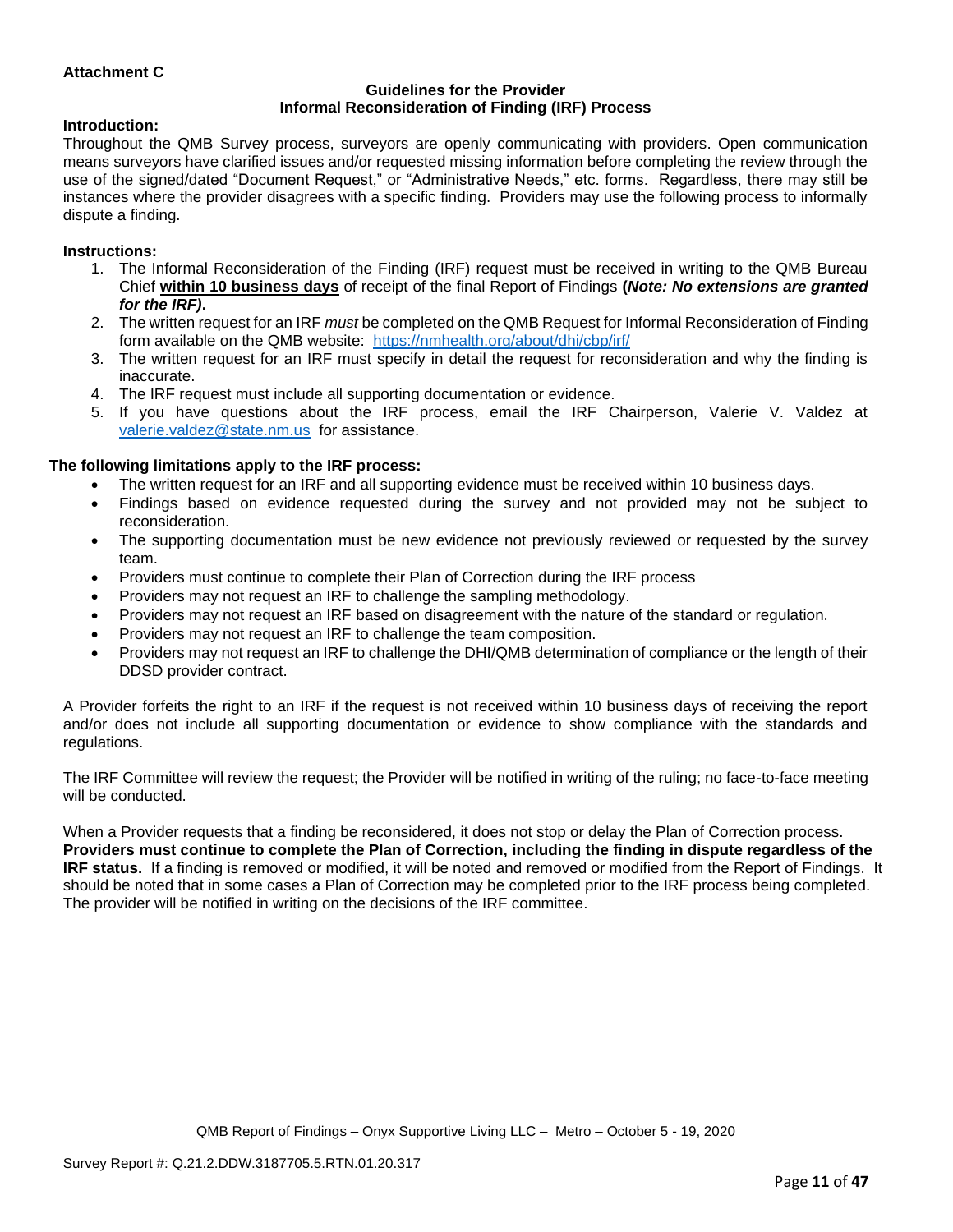# **QMB Determinations of Compliance**

## **Compliance:**

The QMB determination of *Compliance* indicates that a provider has either no deficiencies found during a survey or that no deficiencies at the Condition of Participation Level were found. The agency has obtained a level of compliance such that there is a minimal potential for harm to individuals' health and safety. To qualify for a determination of *Compliance*, the provider must have received no Conditions of Participation Level Deficiencies and have a minimal number of Individuals on the sample affected by the findings indicated in the Standards Level Tags.

## **Partial-Compliance with Standard Level Tags:**

The QMB determination of *Partial-Compliance with Standard Level Tags* indicates that a provider is in compliance with all Condition of Participation Level deficiencies but is out of compliance with a certain percentage of Standard Level deficiencies. This partial-compliance, if not corrected, may result in a negative outcome or the potential for more than minimal harm to individuals' health and safety. There are two ways to receive a determination of Partial Compliance with Standard Level Tags:

- 1. Your Report of Findings includes 16 or fewer Standards Level Tags with between 75% and 100% of the survey sample affected in any tag.
- 2. Your Report of Findings includes 17 or more Standard Level Tags with between 50% to 74% of the survey sample affected in any tag.

# **Partial-Compliance with Standard Level Tags and Condition of Participation Level Tags:**

The QMB determination of *Partial-Compliance with Standard Level Tags and Condition of Participation Level Tags*  indicates that a provider is out of compliance with one to five  $(1 - 5)$  Condition of Participation Level Tags. This partial-compliance, if not corrected, may result in a serious negative outcome or the potential for more than minimal harm to individuals' health and safety.

### **Non-Compliance:**

The QMB determination of *Non-Compliance* indicates a provider is significantly out of compliance with both Standard Level deficiencies and Conditions of Participation level deficiencies. This non-compliance, if not corrected, may result in a serious negative outcome or the potential for more than minimal harm to individuals' health and safety. There are three ways an agency can receive a determination of Non-Compliance:

- 1. Your Report of Findings includes 17 or more total Tags with 0 to 5 Condition of Participation Level Tags with 75% to 100% of the survey sample affected in any Condition of Participation Level tag.
- 2. Your Report of Findings includes any amount of Standard Level Tags with 6 or more Condition of Participation Level Tags.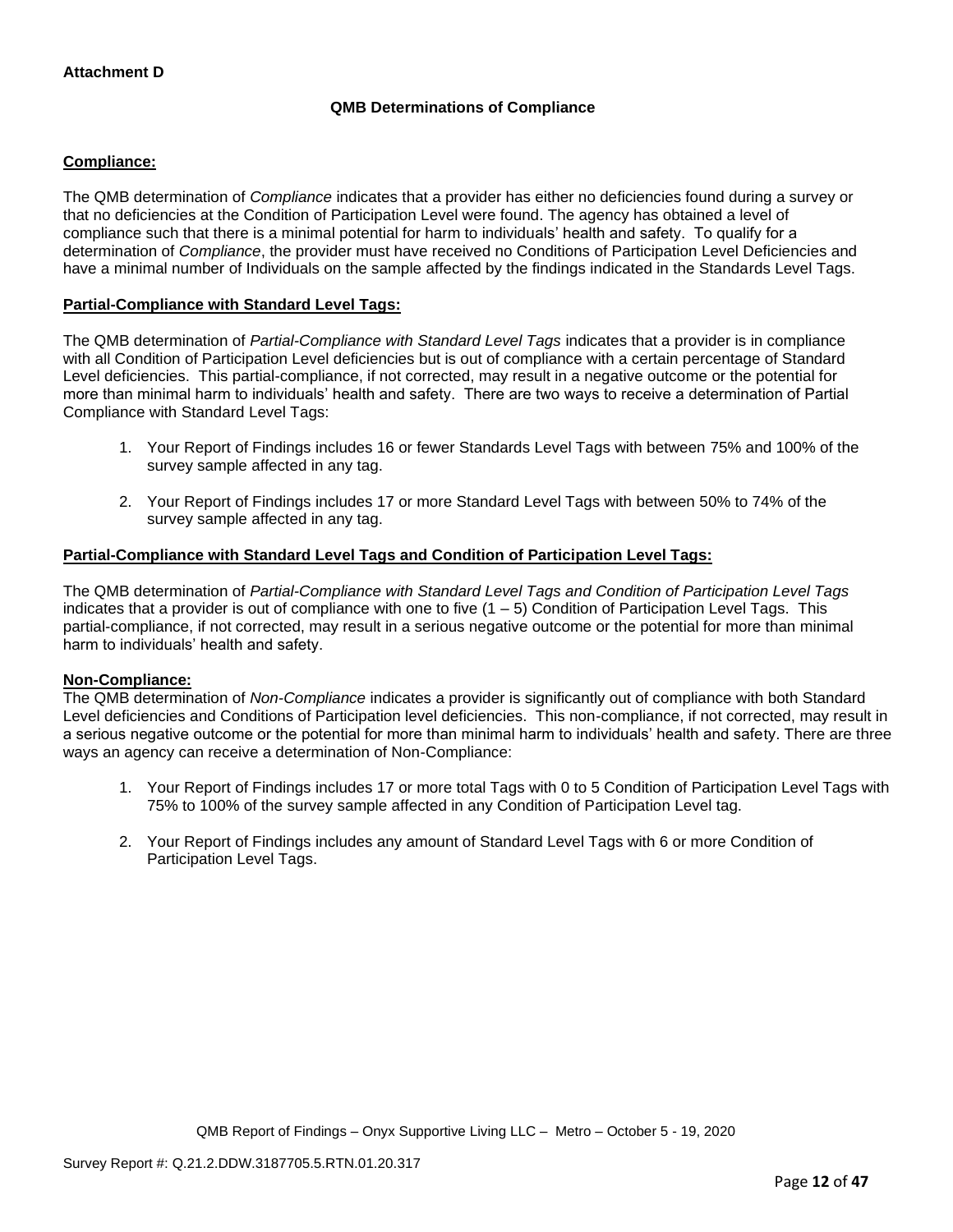| Compliance                                                                                                 | <b>Weighting</b>                                                                                                              |                                                                                                                                 |                                                                                                                          |                                                                                                                        |                                                                                                                                |                                                                                                                             |                                                                                                               |
|------------------------------------------------------------------------------------------------------------|-------------------------------------------------------------------------------------------------------------------------------|---------------------------------------------------------------------------------------------------------------------------------|--------------------------------------------------------------------------------------------------------------------------|------------------------------------------------------------------------------------------------------------------------|--------------------------------------------------------------------------------------------------------------------------------|-----------------------------------------------------------------------------------------------------------------------------|---------------------------------------------------------------------------------------------------------------|
| <b>Determination</b>                                                                                       |                                                                                                                               | LOW                                                                                                                             |                                                                                                                          | <b>MEDIUM</b>                                                                                                          |                                                                                                                                |                                                                                                                             | <b>HIGH</b>                                                                                                   |
| <b>Total Tags:</b>                                                                                         | up to 16                                                                                                                      | 17 or more                                                                                                                      | up to 16                                                                                                                 | 17 or more                                                                                                             | <b>Any Amount</b>                                                                                                              | 17 or more                                                                                                                  | <b>Any Amount</b>                                                                                             |
|                                                                                                            | and                                                                                                                           | and                                                                                                                             | and                                                                                                                      | and                                                                                                                    | And/or                                                                                                                         | and                                                                                                                         | And/or                                                                                                        |
| <b>COP Level Tags:</b>                                                                                     | 0 COP                                                                                                                         | 0 COP                                                                                                                           | 0 COP                                                                                                                    | 0 COP                                                                                                                  | 1 to 5 COP                                                                                                                     | 0 to 5 CoPs                                                                                                                 | 6 or more COP                                                                                                 |
|                                                                                                            | and                                                                                                                           | and                                                                                                                             | and                                                                                                                      | and                                                                                                                    |                                                                                                                                | and                                                                                                                         |                                                                                                               |
| Sample Affected:                                                                                           | 0 to 74%                                                                                                                      | 0 to 49%                                                                                                                        | 75 to 100%                                                                                                               | 50 to 74%                                                                                                              |                                                                                                                                | 75 to 100%                                                                                                                  |                                                                                                               |
| "Non-Compliance"                                                                                           |                                                                                                                               |                                                                                                                                 |                                                                                                                          |                                                                                                                        |                                                                                                                                | 17 or more<br><b>Total Tags with</b><br>75 to 100% of<br>the Individuals<br>in the sample<br>cited in any CoP<br>Level tag. | Any Amount of<br><b>Standard Level</b><br>Tags and 6 or<br>more Conditions<br>of Participation<br>Level Tags. |
| "Partial Compliance<br>with Standard Level<br>tags and Condition of<br><b>Participation Level</b><br>Tags" |                                                                                                                               |                                                                                                                                 |                                                                                                                          |                                                                                                                        | <b>Any Amount</b><br><b>Standard Level</b><br>Tags, plus 1 to 5<br><b>Conditions of</b><br><b>Participation Level</b><br>tags. |                                                                                                                             |                                                                                                               |
| "Partial Compliance<br>with Standard Level<br>tags"                                                        |                                                                                                                               |                                                                                                                                 | up to 16<br><b>Standard Level</b><br>Tags with 75 to<br>100% of the<br>individuals in<br>the sample cited<br>in any tag. | 17 or more<br><b>Standard Level</b><br>Tags with 50 to<br>74% of the<br>individuals in<br>the sample cited<br>any tag. |                                                                                                                                |                                                                                                                             |                                                                                                               |
| "Compliance"                                                                                               | Up to 16<br><b>Standard Level</b><br>Tags with 0 to<br><b>74% of the</b><br>individuals in<br>the sample<br>cited in any tag. | 17 or more<br><b>Standard Level</b><br>Tags with 0 to<br><b>49% of the</b><br>individuals in<br>the sample cited<br>in any tag. |                                                                                                                          |                                                                                                                        |                                                                                                                                |                                                                                                                             |                                                                                                               |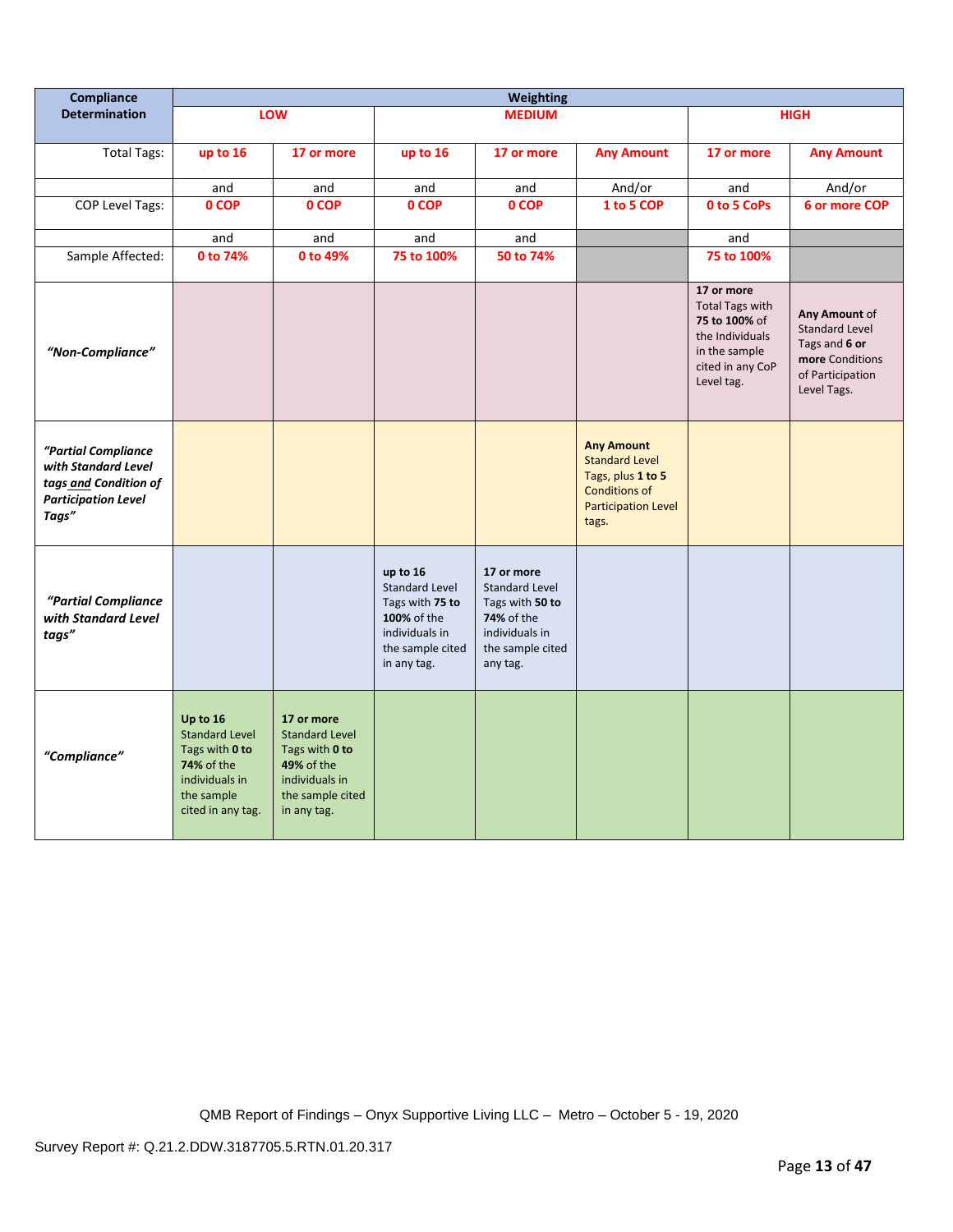# **Agency: Onyx Supportive Living LLC - Metro** Program: Developmental Disabilities Waiver<br>Service: 2018: Supported Living, Intensive I 2018: Supported Living, Intensive Medical Living Supports, and Customized Community Supports<br>Routine Survey Type:<br>Survey Date: **Survey Date: October 5 - 19, 2020**

| <b>Standard of Care</b>                                                 | <b>Deficiencies</b>                              | Agency Plan of Correction, On-going QA/QI<br>and Responsible Party                                                                                          | <b>Completion</b><br><b>Date</b> |
|-------------------------------------------------------------------------|--------------------------------------------------|-------------------------------------------------------------------------------------------------------------------------------------------------------------|----------------------------------|
|                                                                         |                                                  | Service Domain: Service Plans: ISP Implementation - Services are delivered in accordance with the service plan, including type, scope, amount, duration and |                                  |
| frequency specified in the service plan.                                |                                                  |                                                                                                                                                             |                                  |
| Tag #1A08 Administrative Case File (Other                               | <b>Standard Level Deficiency</b>                 |                                                                                                                                                             |                                  |
| <b>Required Documents) (Upheld by IRF)</b>                              |                                                  |                                                                                                                                                             |                                  |
| Developmental Disabilities (DD) Waiver                                  | Based on record review, the Agency did not       | Provider:                                                                                                                                                   |                                  |
| Service Standards 2/26/2018; Re-Issue:                                  | maintain a complete and confidential case file   | <b>State your Plan of Correction for the</b>                                                                                                                |                                  |
| 12/28/2018; Eff 1/1/2019                                                | at the administrative office for 1 of 8          | deficiencies cited in this tag here (How is the                                                                                                             |                                  |
| <b>Chapter 20: Provider Documentation and</b>                           | individuals.                                     | deficiency going to be corrected? This can be                                                                                                               |                                  |
| <b>Client Records: 20.2 Client Records</b>                              |                                                  | specific to each deficiency cited or if possible an                                                                                                         |                                  |
| Requirements: All DD Waiver Provider                                    | Review of the Agency administrative individual   | overall correction?): $\rightarrow$                                                                                                                         |                                  |
| Agencies are required to create and maintain                            | case files revealed the following items were not |                                                                                                                                                             |                                  |
| individual client records. The contents of client                       | found, incomplete, and/or not current:           |                                                                                                                                                             |                                  |
| records vary depending on the unique needs                              |                                                  |                                                                                                                                                             |                                  |
| of the person receiving services and the                                | <b>Positive Behavioral Support Plan:</b>         |                                                                                                                                                             |                                  |
| resultant information produced. The extent of                           | • Not Current (#2)                               |                                                                                                                                                             |                                  |
| documentation required for individual client                            |                                                  |                                                                                                                                                             |                                  |
| records per service type depends on the                                 |                                                  | <b>Provider:</b>                                                                                                                                            |                                  |
| location of the file, the type of service being                         |                                                  | <b>Enter your ongoing Quality</b>                                                                                                                           |                                  |
| provided, and the information necessary.                                |                                                  | <b>Assurance/Quality Improvement</b>                                                                                                                        |                                  |
| DD Waiver Provider Agencies are required to<br>adhere to the following: |                                                  | processes as it related to this tag number                                                                                                                  |                                  |
| Client records must contain all documents<br>1.                         |                                                  | here (What is going to be done? How many                                                                                                                    |                                  |
| essential to the service being provided and                             |                                                  | individuals is this going to affect? How often will                                                                                                         |                                  |
| essential to ensuring the health and safety of                          |                                                  | this be completed? Who is responsible? What                                                                                                                 |                                  |
| the person during the provision of the service.                         |                                                  | steps will be taken if issues are found?): →                                                                                                                |                                  |
| Provider Agencies must have readily                                     |                                                  |                                                                                                                                                             |                                  |
| accessible records in home and community                                |                                                  |                                                                                                                                                             |                                  |
| settings in paper or electronic form. Secure                            |                                                  |                                                                                                                                                             |                                  |
| access to electronic records through the                                |                                                  |                                                                                                                                                             |                                  |
| Therap web-based system using computers or                              |                                                  |                                                                                                                                                             |                                  |
| mobile devices is acceptable.                                           |                                                  |                                                                                                                                                             |                                  |
| Provider Agencies are responsible for<br>3.                             |                                                  |                                                                                                                                                             |                                  |
| ensuring that all plans created by nurses, RDs,                         |                                                  |                                                                                                                                                             |                                  |
| therapists or BSCs are present in all needed                            |                                                  |                                                                                                                                                             |                                  |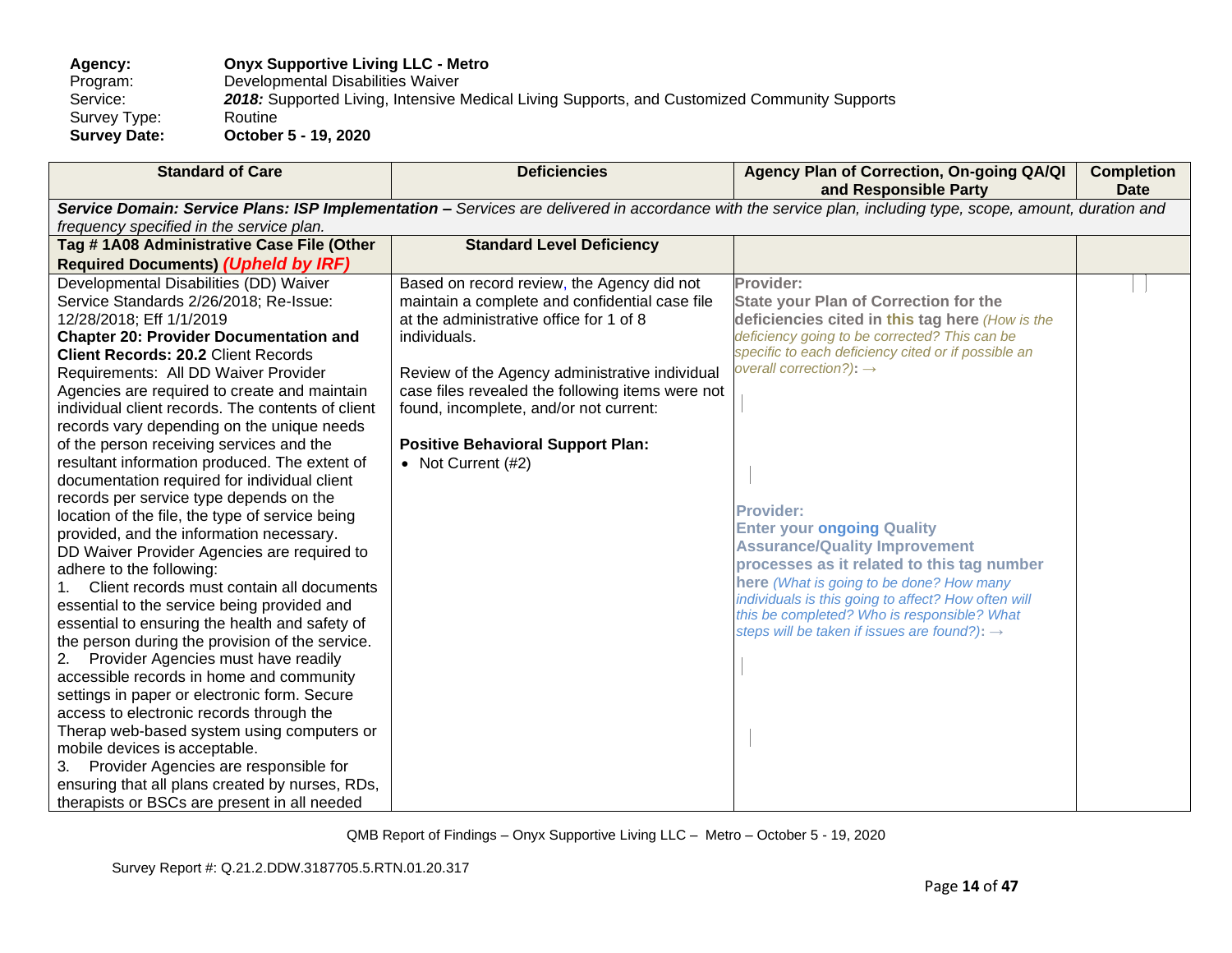| settings.                                          |  |  |
|----------------------------------------------------|--|--|
| 4. Provider Agencies must maintain records         |  |  |
| of all documents produced by agency                |  |  |
| personnel or contractors on behalf of each         |  |  |
| person, including any routine notes or data,       |  |  |
|                                                    |  |  |
| annual assessments, semi-annual reports,           |  |  |
| evidence of training provided/received,            |  |  |
| progress notes, and any other interactions for     |  |  |
| which billing is generated.                        |  |  |
| Each Provider Agency is responsible for<br>5.      |  |  |
| maintaining the daily or other contact notes       |  |  |
| documenting the nature and frequency of            |  |  |
| service delivery, as well as data tracking only    |  |  |
| for the services provided by their agency.         |  |  |
| 6. The current Client File Matrix found in         |  |  |
| Appendix A Client File Matrix details the          |  |  |
| minimum requirements for records to be             |  |  |
| stored in agency office files, the delivery site,  |  |  |
| or with DSP while providing services in the        |  |  |
| community.                                         |  |  |
| 7. All records pertaining to JCMs must be          |  |  |
| retained permanently and must be made              |  |  |
| available to DDSD upon request, upon the           |  |  |
| termination or expiration of a provider            |  |  |
| agreement, or upon provider withdrawal from        |  |  |
| services.                                          |  |  |
|                                                    |  |  |
| 20.5.1 Individual Data Form (IDF): The             |  |  |
| Individual Data Form provides an overview of       |  |  |
| demographic information as well as other key       |  |  |
| personal, programmatic, insurance, and health      |  |  |
| related information. It lists medical information; |  |  |
| assistive technology or adaptive equipment;        |  |  |
|                                                    |  |  |
| diagnoses; allergies; information about            |  |  |
| whether a guardian or advance directives are       |  |  |
| in place; information about behavioral and         |  |  |
| health related needs; contacts of Provider         |  |  |
| Agencies and team members and other critical       |  |  |
| information. The IDF automatically loads           |  |  |
| information into other fields and forms and        |  |  |
| must be complete and kept current. This form       |  |  |
| is initiated by the CM. It must be opened and      |  |  |
| continuously updated by Living Supports,           |  |  |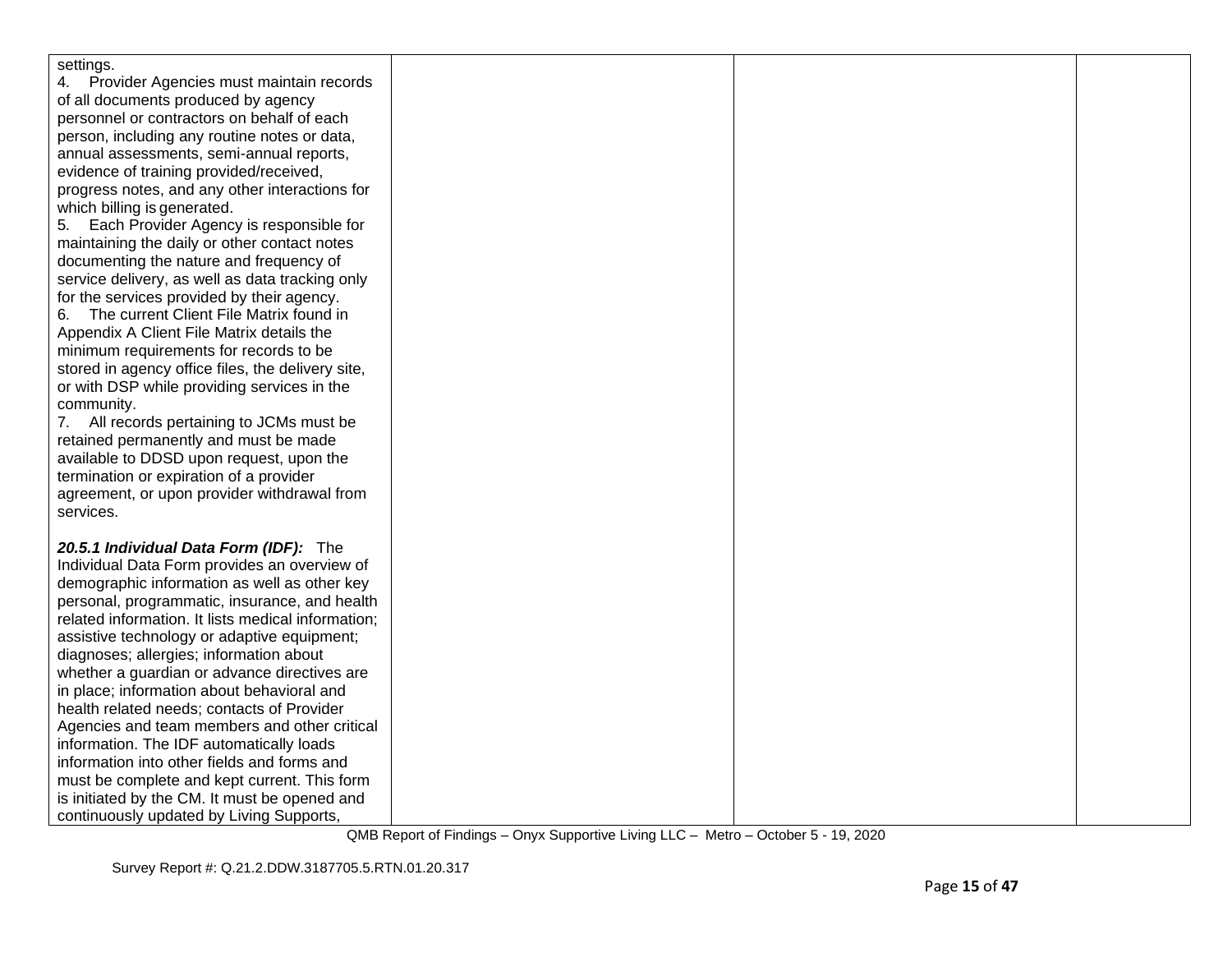| CCS- Group, ANS, CIHS and case<br>management when applicable to the person in |  |  |
|-------------------------------------------------------------------------------|--|--|
|                                                                               |  |  |
| order for accurate data to auto populate other                                |  |  |
| documents like the Health Passport and                                        |  |  |
| Physician Consultation Form. Although the                                     |  |  |
| Primary Provider Agency is ultimately                                         |  |  |
| responsible for keeping this form current, each                               |  |  |
| provider collaborates and communicates                                        |  |  |
| critical information to update this form.                                     |  |  |
|                                                                               |  |  |
| Chapter 3: Safeguards 3.1.2 Team                                              |  |  |
| Justification Process: DD Waiver                                              |  |  |
| participants may receive evaluations or                                       |  |  |
| reviews conducted by a variety of                                             |  |  |
| professionals or clinicians. These evaluations                                |  |  |
| or reviews typically include recommendations                                  |  |  |
| or suggestions for the person/guardian or the                                 |  |  |
| team to consider. The team justification                                      |  |  |
| process includes:                                                             |  |  |
| Discussion and decisions about non-<br>$\mathbf{1}$ .                         |  |  |
| health related recommendations are                                            |  |  |
| documented on the Team Justification form.                                    |  |  |
| 2.<br>The Team Justification form documents                                   |  |  |
| that the person/guardian or team has                                          |  |  |
| considered the recommendations and has                                        |  |  |
| decided:                                                                      |  |  |
| a. to implement the recommendation;                                           |  |  |
| b. to create an action plan and revise the                                    |  |  |
| ISP, if necessary; or                                                         |  |  |
| c. not to implement the recommendation                                        |  |  |
| currently.                                                                    |  |  |
| 3. All DD Waiver Provider Agencies                                            |  |  |
| participate in information gathering, IDT                                     |  |  |
| meeting attendance, and accessing                                             |  |  |
| supplemental resources if needed and desired.                                 |  |  |
| 4. The CM ensures that the Team                                               |  |  |
| Justification Process is followed and complete.                               |  |  |
|                                                                               |  |  |
|                                                                               |  |  |
|                                                                               |  |  |
|                                                                               |  |  |
|                                                                               |  |  |
|                                                                               |  |  |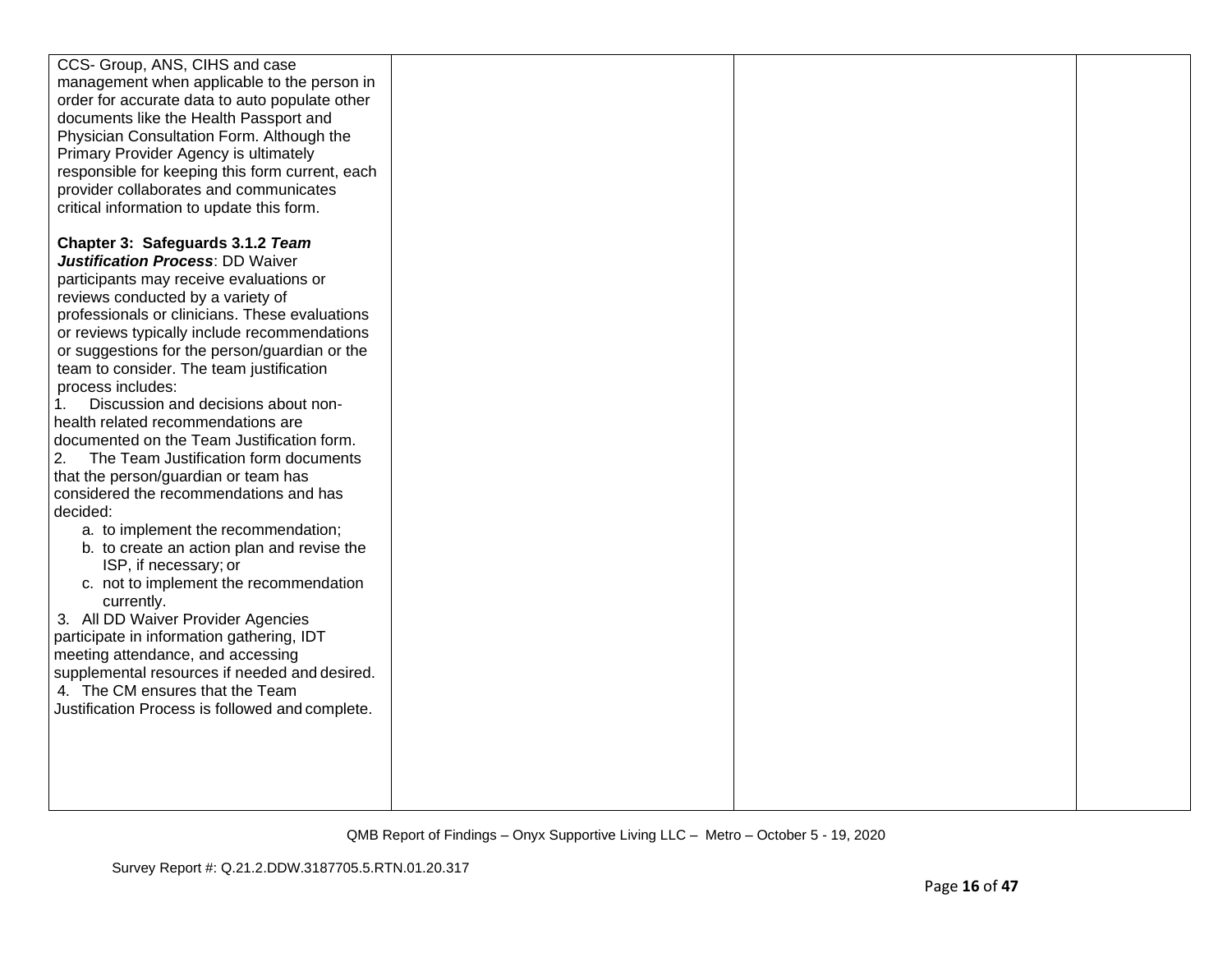| Tag # 1A32.1 Administrative Case File:                                                                                                                                                                                                                                                                                                                                                                                                                                                                                                                                                                                                                                                                                                                                                                                                                                                                                                                                                                                                                                                                                                                                                                                                                                                                                                                                                                                                                                                                                                                                                                                                                                       | <b>Standard Level Deficiency</b>                                                                                                                                                                                                                                                                                                                                                                                                                                                                                                                                                                                                                                                                                                                                                   |                                                                                                                                                                                                                                                                                                                                                                                                                                                                                                                                                                                                                          |  |
|------------------------------------------------------------------------------------------------------------------------------------------------------------------------------------------------------------------------------------------------------------------------------------------------------------------------------------------------------------------------------------------------------------------------------------------------------------------------------------------------------------------------------------------------------------------------------------------------------------------------------------------------------------------------------------------------------------------------------------------------------------------------------------------------------------------------------------------------------------------------------------------------------------------------------------------------------------------------------------------------------------------------------------------------------------------------------------------------------------------------------------------------------------------------------------------------------------------------------------------------------------------------------------------------------------------------------------------------------------------------------------------------------------------------------------------------------------------------------------------------------------------------------------------------------------------------------------------------------------------------------------------------------------------------------|------------------------------------------------------------------------------------------------------------------------------------------------------------------------------------------------------------------------------------------------------------------------------------------------------------------------------------------------------------------------------------------------------------------------------------------------------------------------------------------------------------------------------------------------------------------------------------------------------------------------------------------------------------------------------------------------------------------------------------------------------------------------------------|--------------------------------------------------------------------------------------------------------------------------------------------------------------------------------------------------------------------------------------------------------------------------------------------------------------------------------------------------------------------------------------------------------------------------------------------------------------------------------------------------------------------------------------------------------------------------------------------------------------------------|--|
| <b>Individual Service Plan Implementation (Not</b>                                                                                                                                                                                                                                                                                                                                                                                                                                                                                                                                                                                                                                                                                                                                                                                                                                                                                                                                                                                                                                                                                                                                                                                                                                                                                                                                                                                                                                                                                                                                                                                                                           |                                                                                                                                                                                                                                                                                                                                                                                                                                                                                                                                                                                                                                                                                                                                                                                    |                                                                                                                                                                                                                                                                                                                                                                                                                                                                                                                                                                                                                          |  |
| <b>Completed at Frequency)</b>                                                                                                                                                                                                                                                                                                                                                                                                                                                                                                                                                                                                                                                                                                                                                                                                                                                                                                                                                                                                                                                                                                                                                                                                                                                                                                                                                                                                                                                                                                                                                                                                                                               |                                                                                                                                                                                                                                                                                                                                                                                                                                                                                                                                                                                                                                                                                                                                                                                    |                                                                                                                                                                                                                                                                                                                                                                                                                                                                                                                                                                                                                          |  |
| NMAC 7.26.5.16.C and D Development of<br>the ISP. Implementation of the ISP. The ISP<br>shall be implemented according to the<br>timelines determined by the IDT and as<br>specified in the ISP for each stated desired<br>outcomes and action plan.<br>C. The IDT shall review and discuss<br>information and recommendations with the<br>individual, with the goal of supporting the<br>individual in attaining desired outcomes. The<br>IDT develops an ISP based upon the<br>individual's personal vision statement,<br>strengths, needs, interests and preferences.<br>The ISP is a dynamic document, revised<br>periodically, as needed, and amended to<br>reflect progress towards personal goals and<br>achievements consistent with the individual's<br>future vision. This regulation is consistent with<br>standards established for individual plan<br>development as set forth by the commission on<br>the accreditation of rehabilitation facilities<br>(CARF) and/or other program accreditation<br>approved and adopted by the developmental<br>disabilities division and the department of<br>health. It is the policy of the developmental<br>disabilities division (DDD), that to the extent<br>permitted by funding, each individual receive<br>supports and services that will assist and<br>encourage independence and productivity in<br>the community and attempt to prevent<br>regression or loss of current capabilities.<br>Services and supports include specialized<br>and/or generic services, training, education<br>and/or treatment as determined by the IDT and<br>documented in the ISP.<br>D. The intent is to provide choice and obtain | Based on administrative record review the<br>Agency did not implement the ISP according to<br>the timelines determined by the IDT and as<br>specified in the ISP for each stated desired<br>outcomes and action plan for 1 of 8 individuals.<br>As indicated by Individuals ISP the following<br>was found with regards to the implementation<br>of ISP Outcomes:<br><b>Customized Community Supports Data</b><br><b>Collection/Data Tracking/Progress with</b><br>regards to ISP Outcomes:<br>Individual #3<br>• According to the Work/Learn Outcome;<br>Action Step for "will place pictures in<br>picture book" is to be completed 1 time per<br>month. Evidence found indicated it was not<br>being completed at the required frequency<br>as indicated in the ISP for 8/2020. | Provider:<br><b>State your Plan of Correction for the</b><br>deficiencies cited in this tag here (How is the<br>deficiency going to be corrected? This can be<br>specific to each deficiency cited or if possible an<br>overall correction?): $\rightarrow$<br><b>Provider:</b><br><b>Enter your ongoing Quality</b><br><b>Assurance/Quality Improvement</b><br>processes as it related to this tag number<br>here (What is going to be done? How many<br>individuals is this going to affect? How often will<br>this be completed? Who is responsible? What<br>steps will be taken if issues are found?): $\rightarrow$ |  |
| opportunities for individuals to live, work and                                                                                                                                                                                                                                                                                                                                                                                                                                                                                                                                                                                                                                                                                                                                                                                                                                                                                                                                                                                                                                                                                                                                                                                                                                                                                                                                                                                                                                                                                                                                                                                                                              |                                                                                                                                                                                                                                                                                                                                                                                                                                                                                                                                                                                                                                                                                                                                                                                    |                                                                                                                                                                                                                                                                                                                                                                                                                                                                                                                                                                                                                          |  |
| play with full participation in their communities.                                                                                                                                                                                                                                                                                                                                                                                                                                                                                                                                                                                                                                                                                                                                                                                                                                                                                                                                                                                                                                                                                                                                                                                                                                                                                                                                                                                                                                                                                                                                                                                                                           |                                                                                                                                                                                                                                                                                                                                                                                                                                                                                                                                                                                                                                                                                                                                                                                    |                                                                                                                                                                                                                                                                                                                                                                                                                                                                                                                                                                                                                          |  |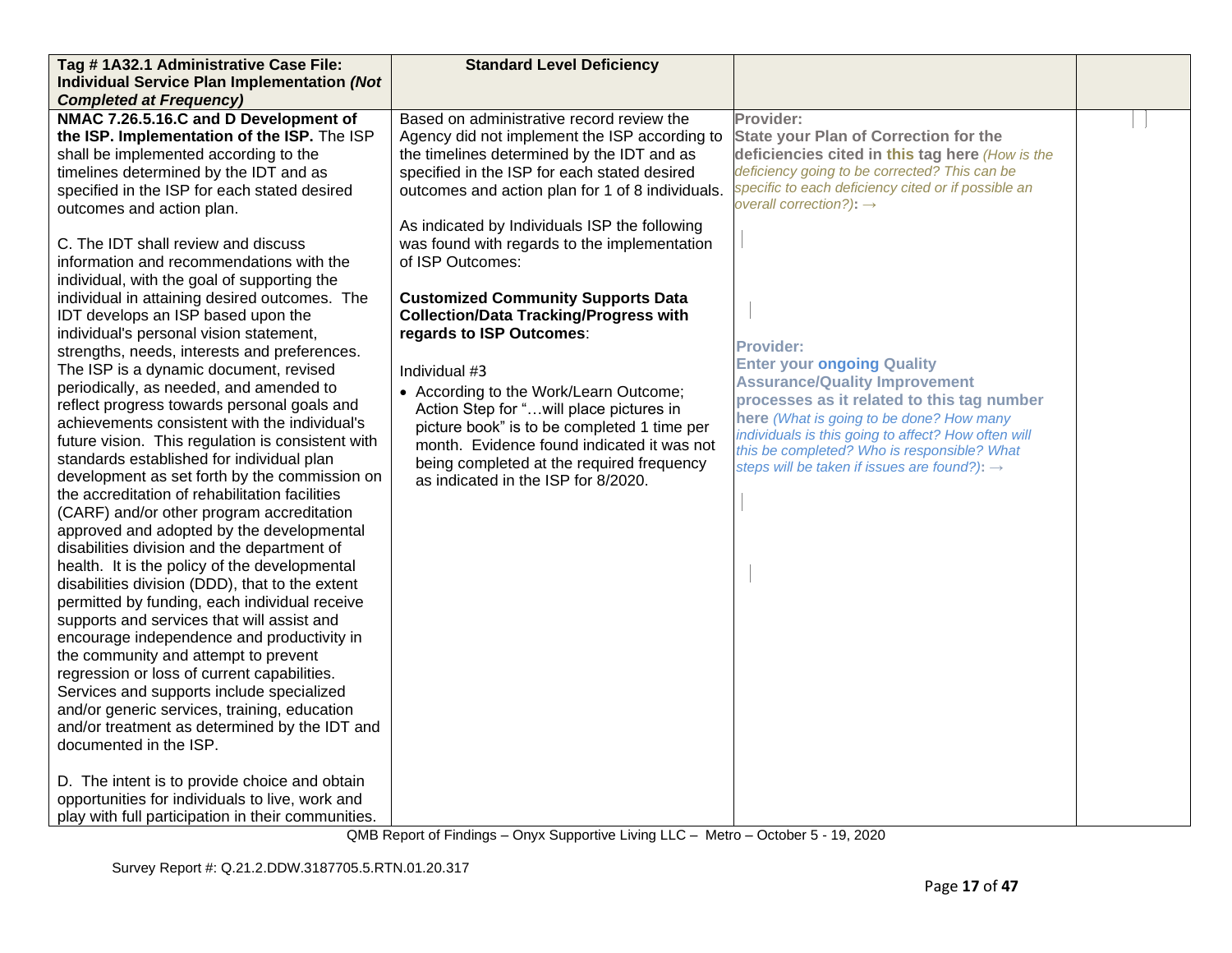| The following principles provide direction and    |  |
|---------------------------------------------------|--|
| purpose in planning for individuals with          |  |
| developmental disabilities. [05/03/94; 01/15/97;  |  |
| Recompiled 10/31/01]                              |  |
|                                                   |  |
| Developmental Disabilities (DD) Waiver            |  |
| Service Standards 2/26/2018; Re-Issue:            |  |
|                                                   |  |
| 12/28/2018; Eff 1/1/2019                          |  |
| Chapter 6: Individual Service Plan (ISP)          |  |
| 6.8 ISP Implementation and Monitoring: All        |  |
| DD Waiver Provider Agencies with a signed         |  |
| SFOC are required to provide services as          |  |
| detailed in the ISP. The ISP must be readily      |  |
| accessible to Provider Agencies on the            |  |
| approved budget. (See Chapter 20: Provider        |  |
| Documentation and Client Records.) CMs            |  |
| facilitate and maintain communication with the    |  |
| person, his/her representative, other IDT         |  |
| members, Provider Agencies, and relevant          |  |
| parties to ensure that the person receives the    |  |
| maximum benefit of his/her services and that      |  |
| revisions to the ISP are made as needed. All      |  |
| DD Waiver Provider Agencies are required to       |  |
| cooperate with monitoring activities conducted    |  |
| by the CM and the DOH. Provider Agencies          |  |
| are required to respond to issues at the          |  |
| individual level and agency level as described    |  |
| in Chapter 16: Qualified Provider Agencies.       |  |
|                                                   |  |
| <b>Chapter 20: Provider Documentation and</b>     |  |
| <b>Client Records 20.2 Client Records</b>         |  |
| Requirements: All DD Waiver Provider              |  |
| Agencies are required to create and maintain      |  |
| individual client records. The contents of client |  |
| records vary depending on the unique needs of     |  |
| the person receiving services and the resultant   |  |
| information produced. The extent of               |  |
| documentation required for individual client      |  |
| records per service type depends on the           |  |
| location of the file, the type of service being   |  |
| provided, and the information necessary.          |  |
| DD Waiver Provider Agencies are required to       |  |
| adhere to the following:                          |  |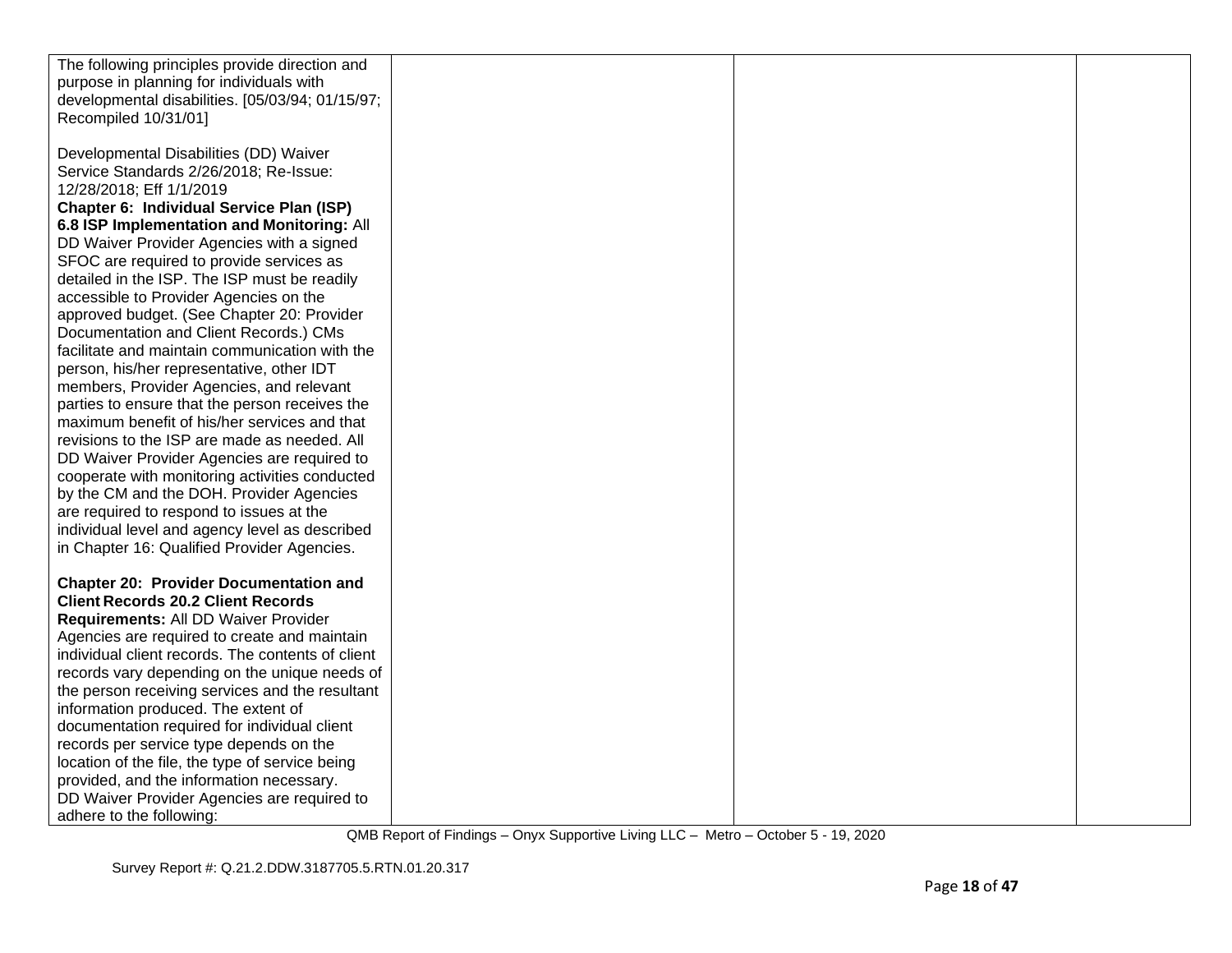| Client records must contain all documents<br>1.                                   |  |  |
|-----------------------------------------------------------------------------------|--|--|
| essential to the service being provided and                                       |  |  |
| essential to ensuring the health and safety of                                    |  |  |
| the person during the provision of the service.                                   |  |  |
| 2. Provider Agencies must have readily                                            |  |  |
| accessible records in home and community                                          |  |  |
| settings in paper or electronic form. Secure                                      |  |  |
| access to electronic records through the                                          |  |  |
| Therap web-based system using computers or                                        |  |  |
| mobile devices is acceptable.                                                     |  |  |
| 3.<br>Provider Agencies are responsible for                                       |  |  |
| ensuring that all plans created by nurses, RDs,                                   |  |  |
| therapists or BSCs are present in all needed                                      |  |  |
| settings.                                                                         |  |  |
| 4. Provider Agencies must maintain records                                        |  |  |
| of all documents produced by agency                                               |  |  |
| personnel or contractors on behalf of each                                        |  |  |
| person, including any routine notes or data,                                      |  |  |
| annual assessments, semi-annual reports,                                          |  |  |
| evidence of training provided/received,                                           |  |  |
| progress notes, and any other interactions for                                    |  |  |
| which billing is generated.                                                       |  |  |
| Each Provider Agency is responsible for<br>5.                                     |  |  |
| maintaining the daily or other contact notes                                      |  |  |
| documenting the nature and frequency of                                           |  |  |
| service delivery, as well as data tracking only                                   |  |  |
| for the services provided by their agency.                                        |  |  |
| The current Client File Matrix found in<br>6.                                     |  |  |
| Appendix A Client File Matrix details the                                         |  |  |
| minimum requirements for records to be                                            |  |  |
| stored in agency office files, the delivery site,                                 |  |  |
| or with DSP while providing services in the                                       |  |  |
| community.                                                                        |  |  |
| 7. All records pertaining to JCMs must be                                         |  |  |
| retained permanently and must be made<br>available to DDSD upon request, upon the |  |  |
| termination or expiration of a provider                                           |  |  |
| agreement, or upon provider withdrawal from                                       |  |  |
| services.                                                                         |  |  |
|                                                                                   |  |  |
|                                                                                   |  |  |
|                                                                                   |  |  |
|                                                                                   |  |  |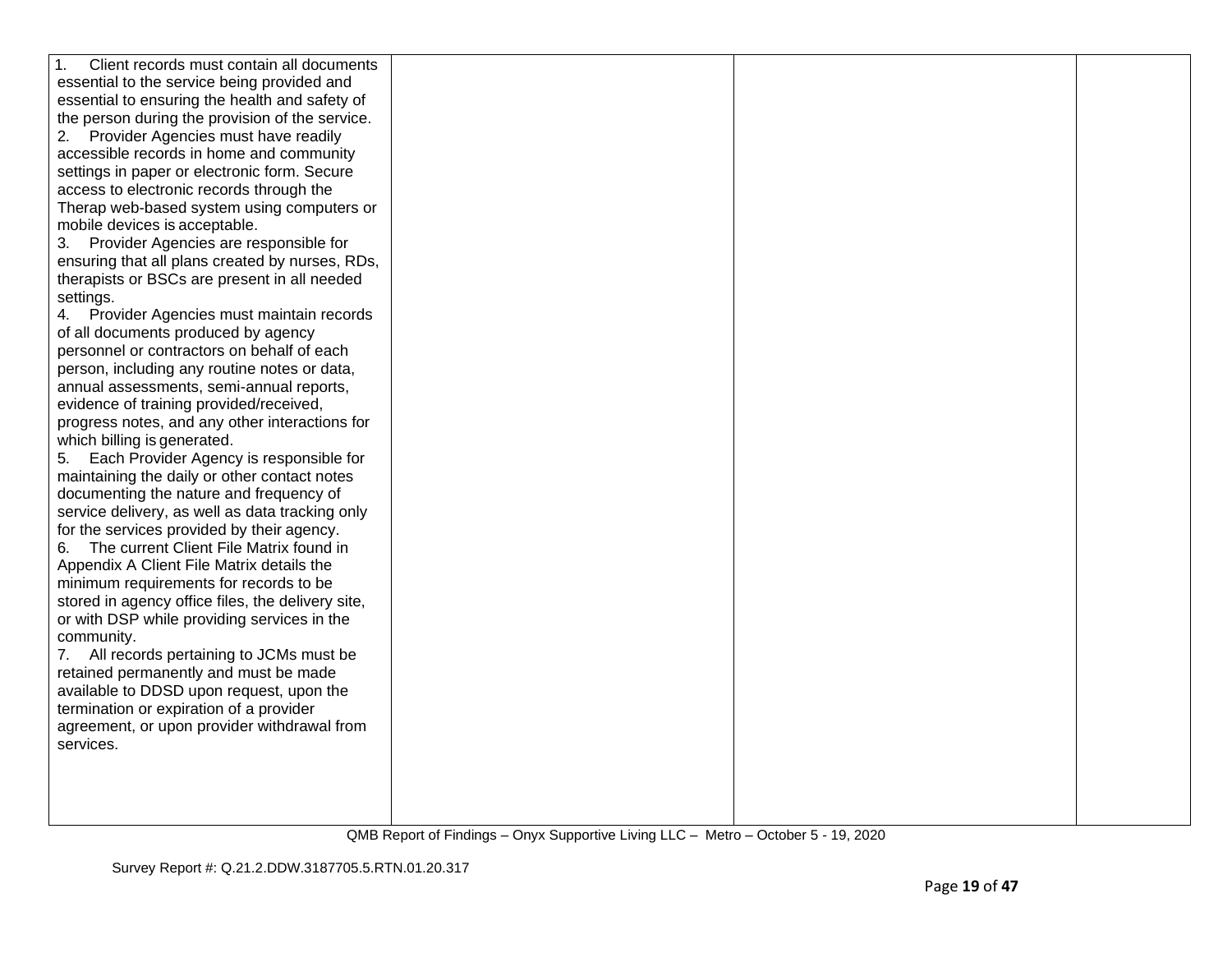| <b>Standard of Care</b>                                                                                                                                                                                                                                                                                                                                                                                                                                                                                                                                                                                                                                                                                                                                                                                                                                                                                                                                                                                                                                                                                                                                                                                                                                                                                                                                                                                                                                                                                                                                                                                                                            | <b>Deficiencies</b>                                                                                                                                                                                                                                                                                                                                                                                                                                                                                                       | Agency Plan of Correction, On-going QA/QI<br>and Responsible Party                                                                                                                                                                                                                                                                                                                                                                                                                                                                                                                                                       | <b>Completion</b><br><b>Date</b> |
|----------------------------------------------------------------------------------------------------------------------------------------------------------------------------------------------------------------------------------------------------------------------------------------------------------------------------------------------------------------------------------------------------------------------------------------------------------------------------------------------------------------------------------------------------------------------------------------------------------------------------------------------------------------------------------------------------------------------------------------------------------------------------------------------------------------------------------------------------------------------------------------------------------------------------------------------------------------------------------------------------------------------------------------------------------------------------------------------------------------------------------------------------------------------------------------------------------------------------------------------------------------------------------------------------------------------------------------------------------------------------------------------------------------------------------------------------------------------------------------------------------------------------------------------------------------------------------------------------------------------------------------------------|---------------------------------------------------------------------------------------------------------------------------------------------------------------------------------------------------------------------------------------------------------------------------------------------------------------------------------------------------------------------------------------------------------------------------------------------------------------------------------------------------------------------------|--------------------------------------------------------------------------------------------------------------------------------------------------------------------------------------------------------------------------------------------------------------------------------------------------------------------------------------------------------------------------------------------------------------------------------------------------------------------------------------------------------------------------------------------------------------------------------------------------------------------------|----------------------------------|
|                                                                                                                                                                                                                                                                                                                                                                                                                                                                                                                                                                                                                                                                                                                                                                                                                                                                                                                                                                                                                                                                                                                                                                                                                                                                                                                                                                                                                                                                                                                                                                                                                                                    |                                                                                                                                                                                                                                                                                                                                                                                                                                                                                                                           | Service Domain: Qualified Providers - The State monitors non-licensed/non-certified providers to assure adherence to waiver requirements. The State                                                                                                                                                                                                                                                                                                                                                                                                                                                                      |                                  |
|                                                                                                                                                                                                                                                                                                                                                                                                                                                                                                                                                                                                                                                                                                                                                                                                                                                                                                                                                                                                                                                                                                                                                                                                                                                                                                                                                                                                                                                                                                                                                                                                                                                    |                                                                                                                                                                                                                                                                                                                                                                                                                                                                                                                           | implements its policies and procedures for verifying that provider training is conducted in accordance with State requirements and the approved waiver.                                                                                                                                                                                                                                                                                                                                                                                                                                                                  |                                  |
| Tag # 1A25.1 Caregiver Criminal History<br><b>Screening (Upheld by IRF)</b>                                                                                                                                                                                                                                                                                                                                                                                                                                                                                                                                                                                                                                                                                                                                                                                                                                                                                                                                                                                                                                                                                                                                                                                                                                                                                                                                                                                                                                                                                                                                                                        | <b>Condition of Participation Level Deficiency</b>                                                                                                                                                                                                                                                                                                                                                                                                                                                                        |                                                                                                                                                                                                                                                                                                                                                                                                                                                                                                                                                                                                                          |                                  |
| NMAC 7.1.9.8 CAREGIVER AND HOSPITAL<br><b>CAREGIVER EMPLOYMENT</b><br><b>REQUIREMENTS:</b><br>A. General: The responsibility for compliance<br>with the requirements of the act applies to both<br>the care provider and to all applicants,<br>caregivers and hospital caregivers. All<br>applicants for employment to whom an offer of<br>employment is made or caregivers and<br>hospital caregivers employed by or contracted<br>to a care provider must consent to a<br>nationwide and statewide criminal history<br>screening, as described in Subsections D, E<br>and F of this section, upon offer of employment<br>or at the time of entering into a contractual<br>relationship with the care provider. Care<br>providers shall submit all fees and pertinent<br>application information for all applicants,<br>caregivers or hospital caregivers as described<br>in Subsections D, E and F of this section.<br>Pursuant to Section 29-17-5 NMSA 1978<br>(Amended) of the act, a care provider's failure<br>to comply is grounds for the state agency<br>having enforcement authority with respect to<br>the care provider] to impose appropriate<br>administrative sanctions and penalties.<br><b>B.</b> Exception: A caregiver or hospital<br>caregiver applying for employment or<br>contracting services with a care provider within<br>twelve (12) months of the caregiver's or<br>hospital caregiver's most recent nationwide<br>criminal history screening which list no<br>disqualifying convictions shall only apply for a<br>statewide criminal history screening upon offer<br>of employment or at the time of entering into a | After an analysis of the evidence it has been<br>determined there is a significant potential for a<br>negative outcome to occur.<br>Based on record review, the Agency did not<br>maintain documentation indicating Caregiver<br>Criminal History Screening was completed as<br>required for 1 of 73 Agency Personnel.<br>The following Agency Personnel Files<br>contained no evidence of Caregiver<br><b>Criminal History Screenings:</b><br><b>Direct Support Personnel (DSP):</b><br>• #574 - Date of hire 12/3/2019. | Provider:<br><b>State your Plan of Correction for the</b><br>deficiencies cited in this tag here (How is the<br>deficiency going to be corrected? This can be<br>specific to each deficiency cited or if possible an<br>overall correction?): $\rightarrow$<br><b>Provider:</b><br><b>Enter your ongoing Quality</b><br><b>Assurance/Quality Improvement</b><br>processes as it related to this tag number<br>here (What is going to be done? How many<br>individuals is this going to affect? How often will<br>this be completed? Who is responsible? What<br>steps will be taken if issues are found?): $\rightarrow$ |                                  |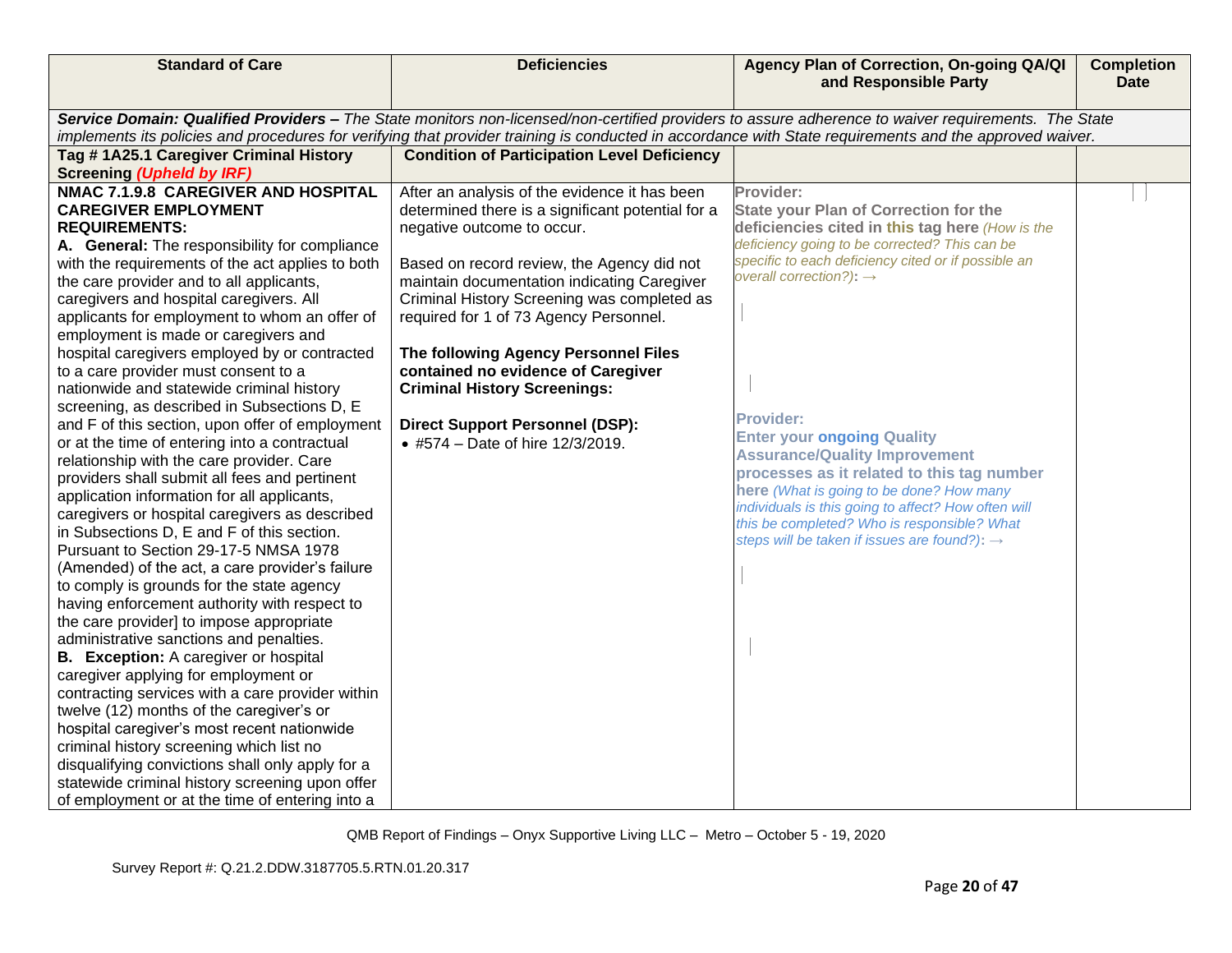| contractual relationship with the care provider.  |  |  |
|---------------------------------------------------|--|--|
| At the discretion of the care provider a          |  |  |
| nationwide criminal history screening,            |  |  |
| additional to the required statewide criminal     |  |  |
| history screening, may be requested.              |  |  |
| C. Conditional Employment: Applicants,            |  |  |
| caregivers, and hospital caregivers who have      |  |  |
| submitted all completed documents and paid        |  |  |
| all applicable fees for a nationwide and          |  |  |
| statewide criminal history screening may be       |  |  |
| deemed to have conditional supervised             |  |  |
| employment pending receipt of written notice      |  |  |
| given by the department as to whether the         |  |  |
| applicant, caregiver or hospital caregiver has a  |  |  |
| disqualifying conviction.                         |  |  |
| F. Timely Submission: Care providers shall        |  |  |
| submit all fees and pertinent application         |  |  |
| information for all individuals who meet the      |  |  |
| definition of an applicant, caregiver or hospital |  |  |
| caregiver as described in Subsections B, D        |  |  |
| and K of 7.1.9.7 NMAC, no later than twenty       |  |  |
| (20) calendar days from the first day of          |  |  |
| employment or effective date of a contractual     |  |  |
| relationship with the care provider.              |  |  |
| G. Maintenance of Records: Care providers         |  |  |
| shall maintain documentation relating to all      |  |  |
| employees and contractors evidencing              |  |  |
| compliance with the act and these rules.          |  |  |
| (1) During the term of employment, care           |  |  |
| providers shall maintain evidence of each         |  |  |
| applicant, caregiver or hospital caregiver's      |  |  |
| clearance, pending reconsideration, or            |  |  |
| disqualification.                                 |  |  |
| (2) Care providers shall maintain documented      |  |  |
| evidence showing the basis for any                |  |  |
| determination by the care provider that an        |  |  |
| employee or contractor performs job functions     |  |  |
| that do not fall within the scope of the          |  |  |
| requirement for nationwide or statewide           |  |  |
| criminal history screening. A memorandum in       |  |  |
| an employee's file stating "This employee does    |  |  |
| not provide direct care or have routine           |  |  |
| unsupervised physical or financial access to      |  |  |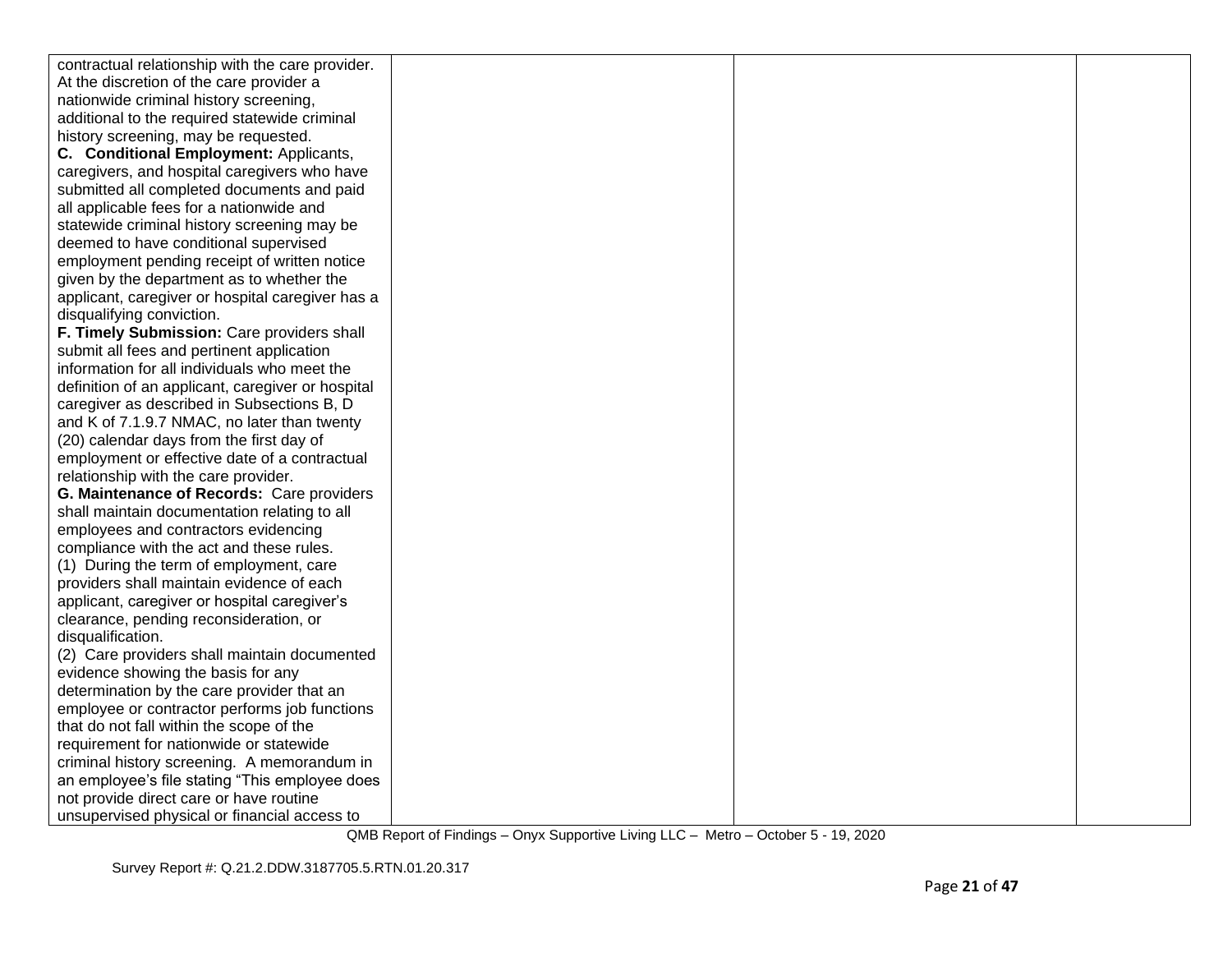| care recipients served by [name of care<br>provider]," together with the employee's job<br>description, shall suffice for record keeping<br>purposes.<br>NMAC 7.1.9.9 CAREGIVERS OR<br><b>HOSPITAL CAREGIVERS AND</b><br><b>APPLICANTS WITH DISQUALIFYING</b><br><b>CONVICTIONS:</b>                                                                                                                                                                                                                                                                                                                                                                                                                                                                                                                                                                                                                                |  |  |
|---------------------------------------------------------------------------------------------------------------------------------------------------------------------------------------------------------------------------------------------------------------------------------------------------------------------------------------------------------------------------------------------------------------------------------------------------------------------------------------------------------------------------------------------------------------------------------------------------------------------------------------------------------------------------------------------------------------------------------------------------------------------------------------------------------------------------------------------------------------------------------------------------------------------|--|--|
| A. Prohibition on Employment: A care<br>provider shall not hire or continue the<br>employment or contractual services of any<br>applicant, caregiver or hospital caregiver for<br>whom the care provider has received notice of<br>a disqualifying conviction, except as provided<br>in Subsection B of this section.                                                                                                                                                                                                                                                                                                                                                                                                                                                                                                                                                                                               |  |  |
| NMAC 7.1.9.11 DISQUALIFYING<br><b>CONVICTIONS.</b> The following felony<br>convictions disqualify an applicant, caregiver or<br>hospital caregiver from employment or<br>contractual services with a care provider:<br>A. homicide;<br>B. trafficking, or trafficking in controlled<br>substances:<br>C. kidnapping, false imprisonment, aggravated<br>assault or aggravated battery;<br>D. rape, criminal sexual penetration, criminal<br>sexual contact, incest, indecent exposure, or<br>other related felony sexual offenses;<br>E. crimes involving adult abuse, neglect or<br>financial exploitation;<br>F. crimes involving child abuse or neglect;<br>G. crimes involving robbery, larceny, extortion,<br>burglary, fraud, forgery, embezzlement, credit<br>card fraud, or receiving stolen property; or<br>H. an attempt, solicitation, or conspiracy<br>involving any of the felonies in this subsection. |  |  |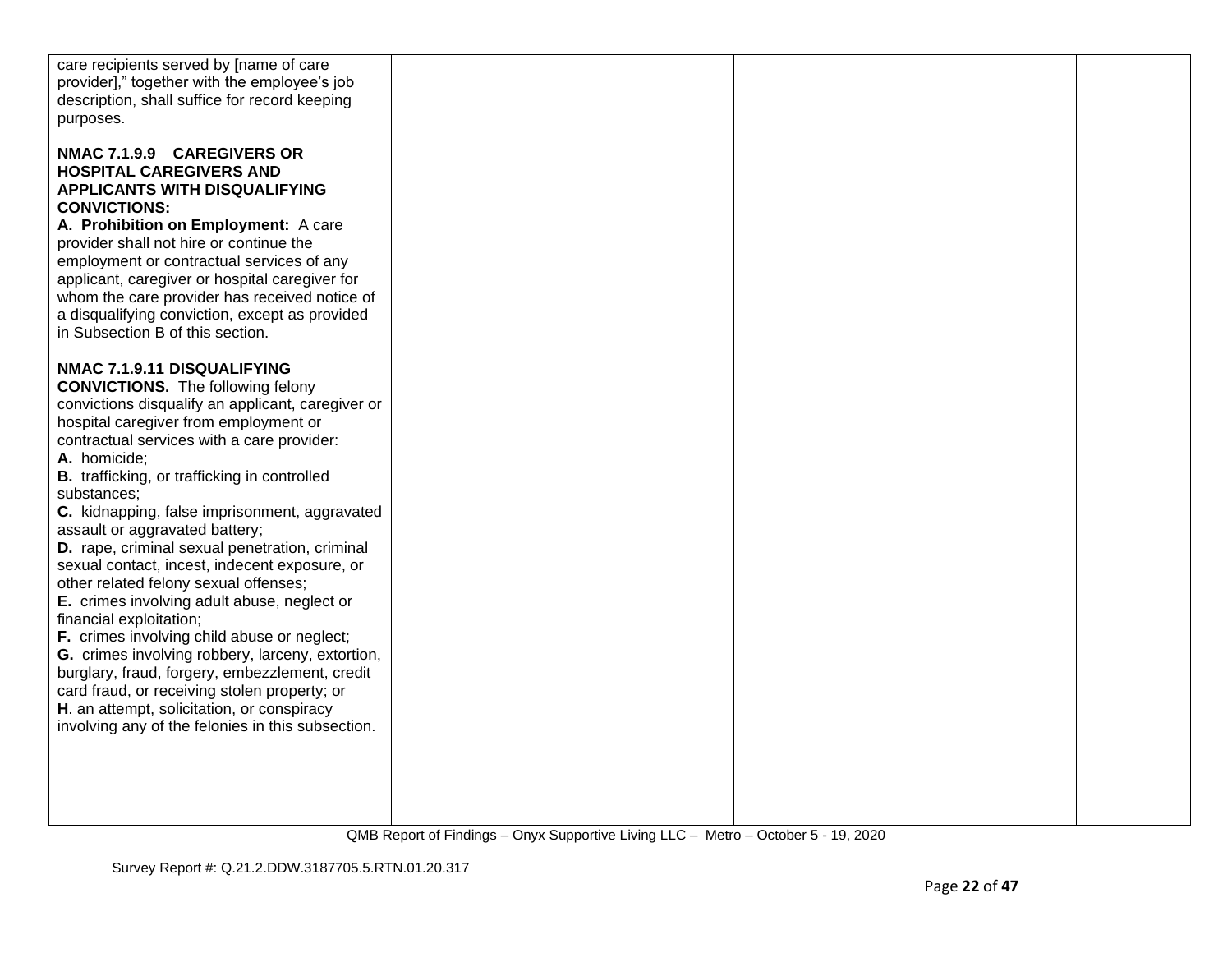| Tag # 1A37 Individual Specific Training         | <b>Standard Level Deficiency</b>           |                                                                                                 |  |
|-------------------------------------------------|--------------------------------------------|-------------------------------------------------------------------------------------------------|--|
| (Upheld by IRF)                                 |                                            |                                                                                                 |  |
| Developmental Disabilities (DD) Waiver          | Based on record review, the Agency did not | Provider:                                                                                       |  |
| Service Standards 2/26/2018; Re-Issue:          | ensure that Individual Specific Training   | <b>State your Plan of Correction for the</b>                                                    |  |
| 12/28/2018; Eff 1/1/2019                        | requirements were met for 2 of 73 Agency   | deficiencies cited in this tag here (How is the                                                 |  |
| <b>Chapter 17: Training Requirements: The</b>   | Personnel.                                 | deficiency going to be corrected? This can be                                                   |  |
| purpose of this chapter is to outline           |                                            | specific to each deficiency cited or if possible an                                             |  |
| requirements for completing, reporting and      | Review of personnel records found no       | overall correction?): $\rightarrow$                                                             |  |
| documenting DDSD training requirements for      | evidence of the following:                 |                                                                                                 |  |
| DD Waiver Provider Agencies as well as          |                                            |                                                                                                 |  |
| requirements for certified trainers or mentors  | <b>Direct Support Personnel (DSP):</b>     |                                                                                                 |  |
| of DDSD Core curriculum training.               | • Individual Specific Training (#523, 538) |                                                                                                 |  |
| <b>17.1 Training Requirements for Direct</b>    |                                            |                                                                                                 |  |
| <b>Support Personnel and Direct Support</b>     |                                            |                                                                                                 |  |
| <b>Supervisors:</b> Direct Support Personnel    |                                            |                                                                                                 |  |
| (DSP) and Direct Support Supervisors (DSS)      |                                            | <b>Provider:</b>                                                                                |  |
| include staff and contractors from agencies     |                                            | <b>Enter your ongoing Quality</b>                                                               |  |
| providing the following services: Supported     |                                            | <b>Assurance/Quality Improvement</b>                                                            |  |
| Living, Family Living, CIHS, IMLS, CCS, CIE     |                                            | processes as it related to this tag number                                                      |  |
| and Crisis Supports.                            |                                            | here (What is going to be done? How many<br>individuals is this going to affect? How often will |  |
| 1. DSP/DSS must successfully:                   |                                            | this be completed? Who is responsible? What                                                     |  |
| a. Complete IST requirements in accordance      |                                            | steps will be taken if issues are found?): $\rightarrow$                                        |  |
| with the specifications described in the ISP    |                                            |                                                                                                 |  |
| of each person supported and as outlined        |                                            |                                                                                                 |  |
| in 17.10 Individual-Specific Training below.    |                                            |                                                                                                 |  |
| b. Complete training on DOH-approved ANE        |                                            |                                                                                                 |  |
| reporting procedures in accordance with         |                                            |                                                                                                 |  |
| NMAC 7.1.14                                     |                                            |                                                                                                 |  |
| c. Complete training in universal precautions.  |                                            |                                                                                                 |  |
| The training materials shall meet               |                                            |                                                                                                 |  |
| Occupational Safety and Health                  |                                            |                                                                                                 |  |
| Administration (OSHA) requirements              |                                            |                                                                                                 |  |
| d. Complete and maintain certification in First |                                            |                                                                                                 |  |
| Aid and CPR. The training materials shall       |                                            |                                                                                                 |  |
| meet OSHA requirements/guidelines.              |                                            |                                                                                                 |  |
| e. Complete relevant training in accordance     |                                            |                                                                                                 |  |
| with OSHA requirements (if job involves         |                                            |                                                                                                 |  |
| exposure to hazardous chemicals).               |                                            |                                                                                                 |  |
| f. Become certified in a DDSD-approved          |                                            |                                                                                                 |  |
| system of crisis prevention and                 |                                            |                                                                                                 |  |
| intervention (e.g., MANDT, Handle with          |                                            |                                                                                                 |  |
| Care, CPI) before using EPR. Agency DSP         |                                            |                                                                                                 |  |
| and DSS shall maintain certification in a       |                                            |                                                                                                 |  |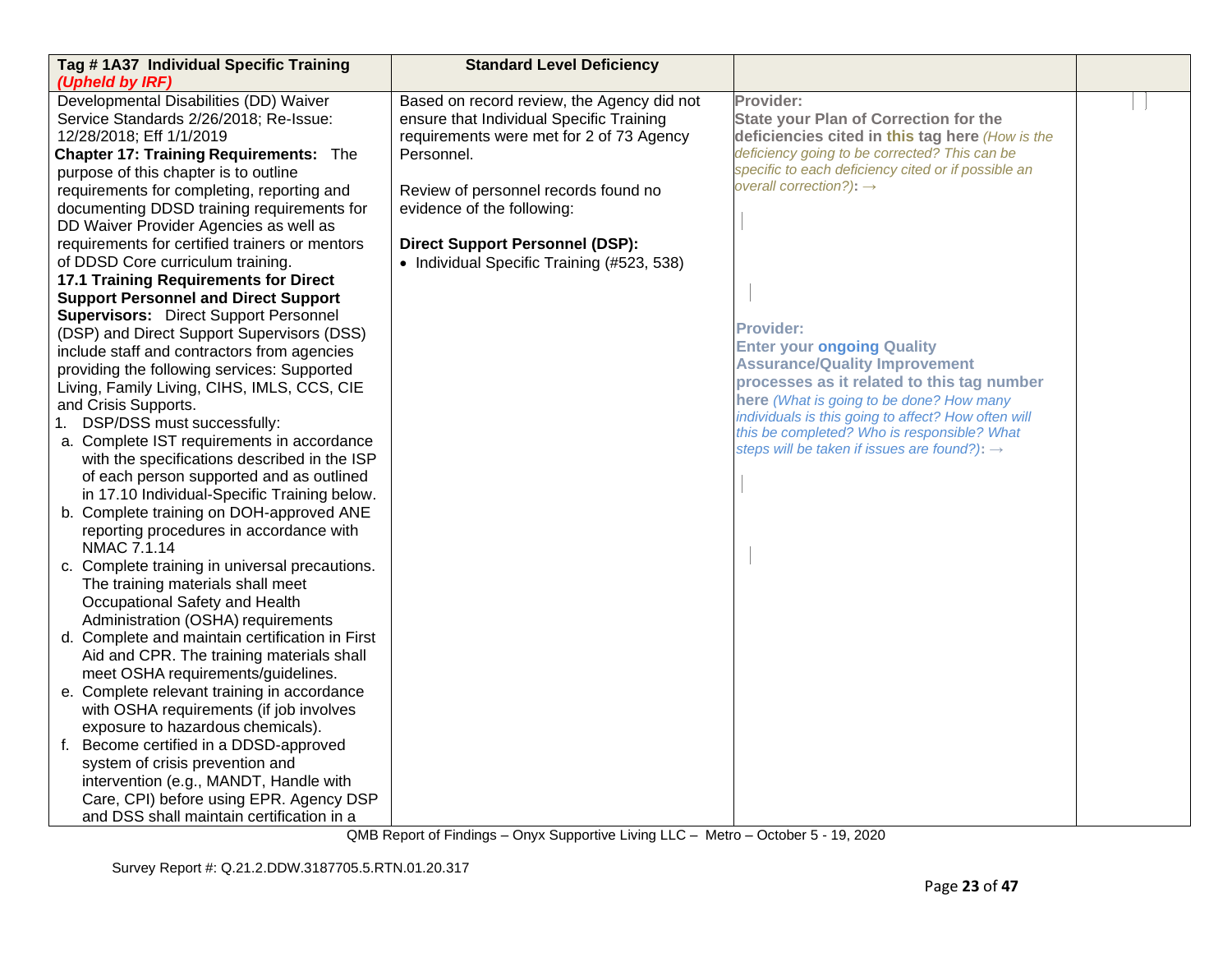| DDSD-approved system if any person they                                                    |  |  |
|--------------------------------------------------------------------------------------------|--|--|
| support has a BCIP that includes the use                                                   |  |  |
| of EPR.                                                                                    |  |  |
| g. Complete and maintain certification in a                                                |  |  |
| DDSD-approved medication course if                                                         |  |  |
| required to assist with medication delivery.                                               |  |  |
| h. Complete training regarding the HIPAA.                                                  |  |  |
| 2. Any staff being used in an emergency                                                    |  |  |
| to fill in or cover a shift must have at a                                                 |  |  |
| minimum the DDSD required core trainings                                                   |  |  |
| and be on shift with a DSP who has                                                         |  |  |
| completed the relevant IST.                                                                |  |  |
|                                                                                            |  |  |
| 17.10 Individual-Specific Training: The                                                    |  |  |
| following are elements of IST: defined                                                     |  |  |
| standards of performance, curriculum tailored                                              |  |  |
| to teach skills and knowledge necessary to                                                 |  |  |
| meet those standards of performance, and                                                   |  |  |
| formal examination or demonstration to verify                                              |  |  |
| standards of performance, using the                                                        |  |  |
| established DDSD training levels of                                                        |  |  |
| awareness, knowledge, and skill.                                                           |  |  |
| Reaching an awareness level may be                                                         |  |  |
| accomplished by reading plans or other                                                     |  |  |
| information. The trainee is cognizant of                                                   |  |  |
| information related to a person's specific<br>condition. Verbal or written recall of basic |  |  |
|                                                                                            |  |  |
| information or knowing where to access the<br>information can verify awareness.            |  |  |
| Reaching a knowledge level may take the                                                    |  |  |
| form of observing a plan in action, reading a                                              |  |  |
| plan more thoroughly, or having a plan                                                     |  |  |
| described by the author or their designee.                                                 |  |  |
| Verbal or written recall or demonstration may                                              |  |  |
| verify this level of competence.                                                           |  |  |
| Reaching a skill level involves being trained                                              |  |  |
| by a therapist, nurse, designated or                                                       |  |  |
| experienced designated trainer. The trainer                                                |  |  |
| shall demonstrate the techniques according to                                              |  |  |
| the plan. Then they observe and provide                                                    |  |  |
| feedback to the trainee as they implement the                                              |  |  |
| techniques. This should be repeated until                                                  |  |  |
| competence is demonstrated. Demonstration                                                  |  |  |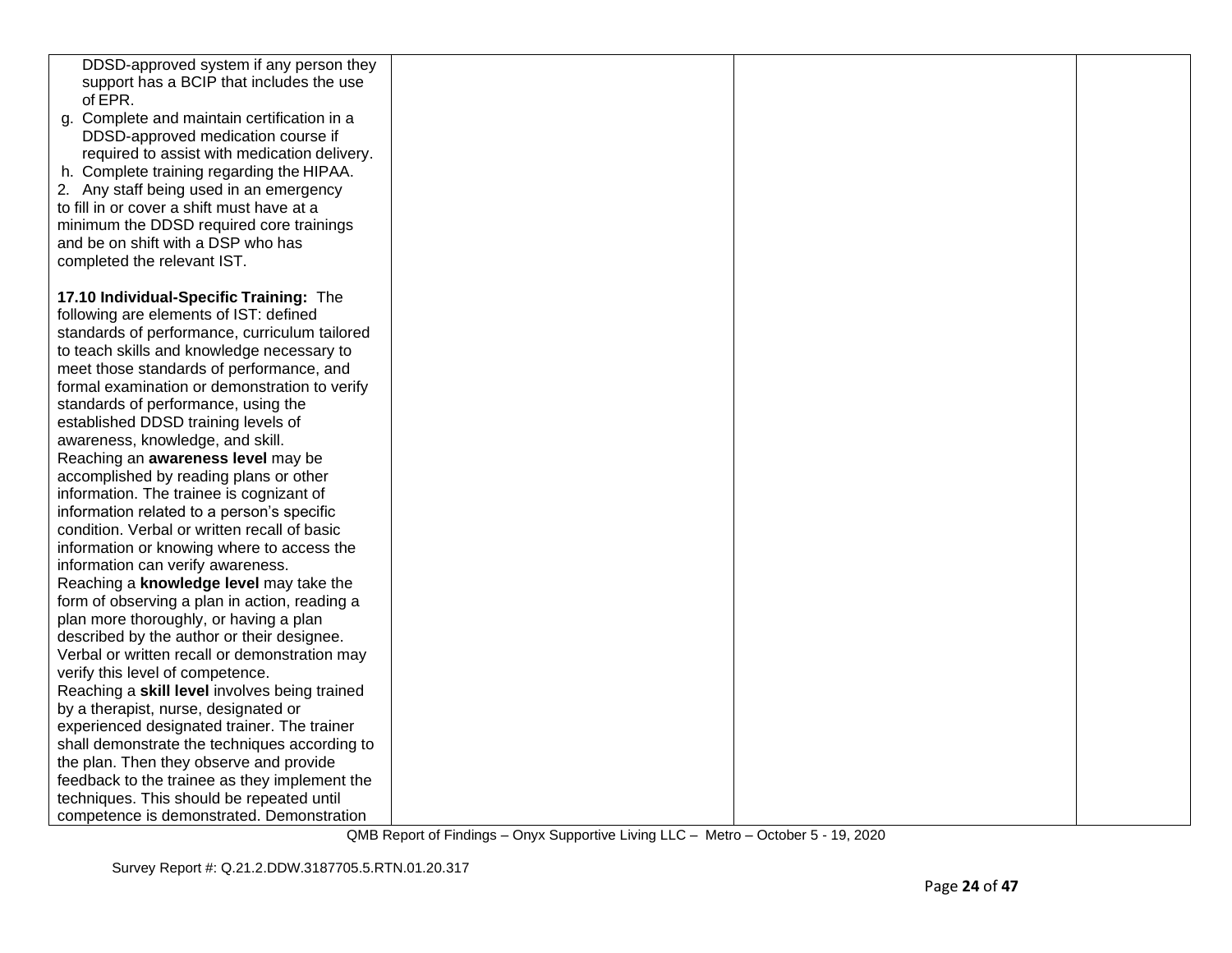| of skill or observed implementation of the       |  |  |
|--------------------------------------------------|--|--|
| techniques or strategies verifies skill level    |  |  |
| competence. Trainees should be observed on       |  |  |
| more than one occasion to ensure appropriate     |  |  |
| techniques are maintained and to provide         |  |  |
| additional coaching/feedback.                    |  |  |
| Individuals shall receive services from          |  |  |
| competent and qualified Provider Agency          |  |  |
| personnel who must successfully complete IST     |  |  |
| requirements in accordance with the              |  |  |
| specifications described in the ISP of each      |  |  |
| person supported.                                |  |  |
| 1. IST must be arranged and conducted at         |  |  |
| least annually. IST includes training on the ISP |  |  |
| Desired Outcomes, Action Plans, strategies,      |  |  |
| and information about the person's               |  |  |
| preferences regarding privacy, communication     |  |  |
| style, and routines. More frequent training may  |  |  |
| be necessary if the annual ISP changes before    |  |  |
| the year ends.                                   |  |  |
| 2. IST for therapy-related WDSI, HCPs,           |  |  |
| MERPs, CARMPs, PBSA, PBSP, and BCIP,             |  |  |
| must occur at least annually and more often if   |  |  |
| plans change, or if monitoring by the plan       |  |  |
| author or agency finds incorrect                 |  |  |
| implementation, when new DSP or CM are           |  |  |
| assigned to work with a person, or when an       |  |  |
| existing DSP or CM requires a refresher.         |  |  |
| 3. The competency level of the training is       |  |  |
| based on the IST section of the ISP.             |  |  |
| 4. The person should be present for and          |  |  |
| involved in IST whenever possible.               |  |  |
| 5. Provider Agencies are responsible for         |  |  |
| tracking of IST requirements.                    |  |  |
| 6. Provider Agencies must arrange and            |  |  |
| ensure that DSP's are trained on the contents    |  |  |
| of the plans in accordance with timelines        |  |  |
| indicated in the Individual-Specific Training    |  |  |
| Requirements: Support Plans section of the       |  |  |
| ISP and notify the plan authors when new         |  |  |
| DSP are hired to arrange for trainings.          |  |  |
| 7. If a therapist, BSC, nurse, or other author   |  |  |
| of a plan, healthcare or otherwise, chooses to   |  |  |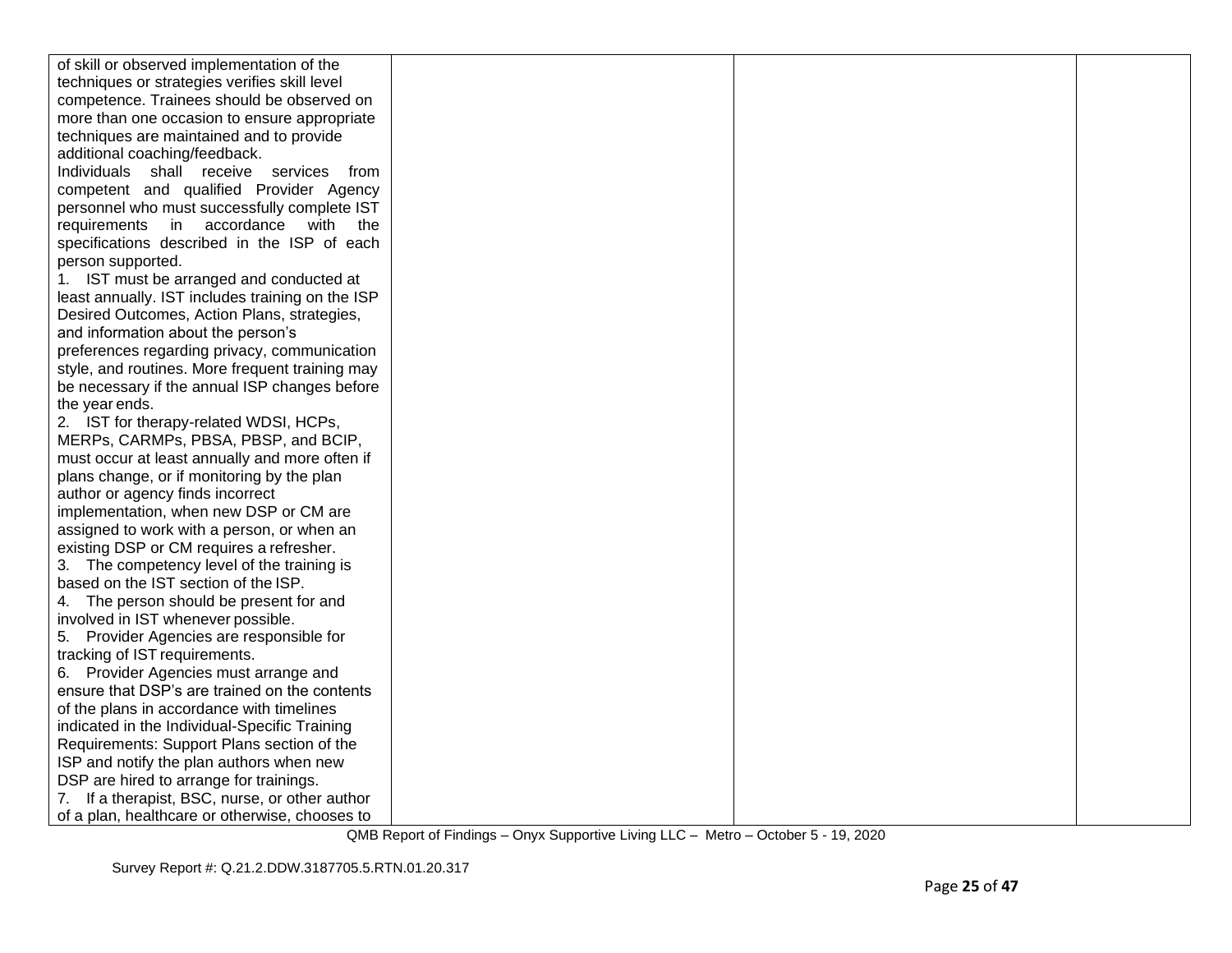| designate a trainer, that person is still<br>responsible for providing the curriculum to the<br>designated trainer. The author of the plan is<br>also responsible for ensuring the designated<br>trainer is verifying competency in alignment<br>with their curriculum, doing periodic quality<br>assurance checks with their designated<br>trainer, and re-certifying the designated trainer<br>at least annually and/or when there is a<br>change to a person's plan.                                                                                                                                                                                                                                                                                                                                                                                                                                                                         |  |  |
|-------------------------------------------------------------------------------------------------------------------------------------------------------------------------------------------------------------------------------------------------------------------------------------------------------------------------------------------------------------------------------------------------------------------------------------------------------------------------------------------------------------------------------------------------------------------------------------------------------------------------------------------------------------------------------------------------------------------------------------------------------------------------------------------------------------------------------------------------------------------------------------------------------------------------------------------------|--|--|
| 17.10.1 IST Training Rosters: IST Training<br>Rosters are required for all IST trainings:<br>1. IST Training Rosters must include:<br>a. the name of the person receiving DD<br>Waiver services;<br>b. the date of the training;<br>c. IST topic for the training;<br>d. the signature of each trainee;<br>e. the role of each trainee (e.g., CIHS<br>staff, CIE staff, family, etc.); and<br>f. the signature and title or role of the<br>trainer.<br>2. A competency-based training roster<br>(required for CARMPs) includes all information<br>above but also includes the level of training<br>(awareness, knowledge, or skilled) the trainee<br>has attained. (See Chapter 5.5 Aspiration Risk<br>Management for more details about CARMPs.)<br>3. A copy of the training roster is submitted to<br>the agency employing the staff trained within<br>seven calendar days of the training date. The<br>original is retained by the trainer. |  |  |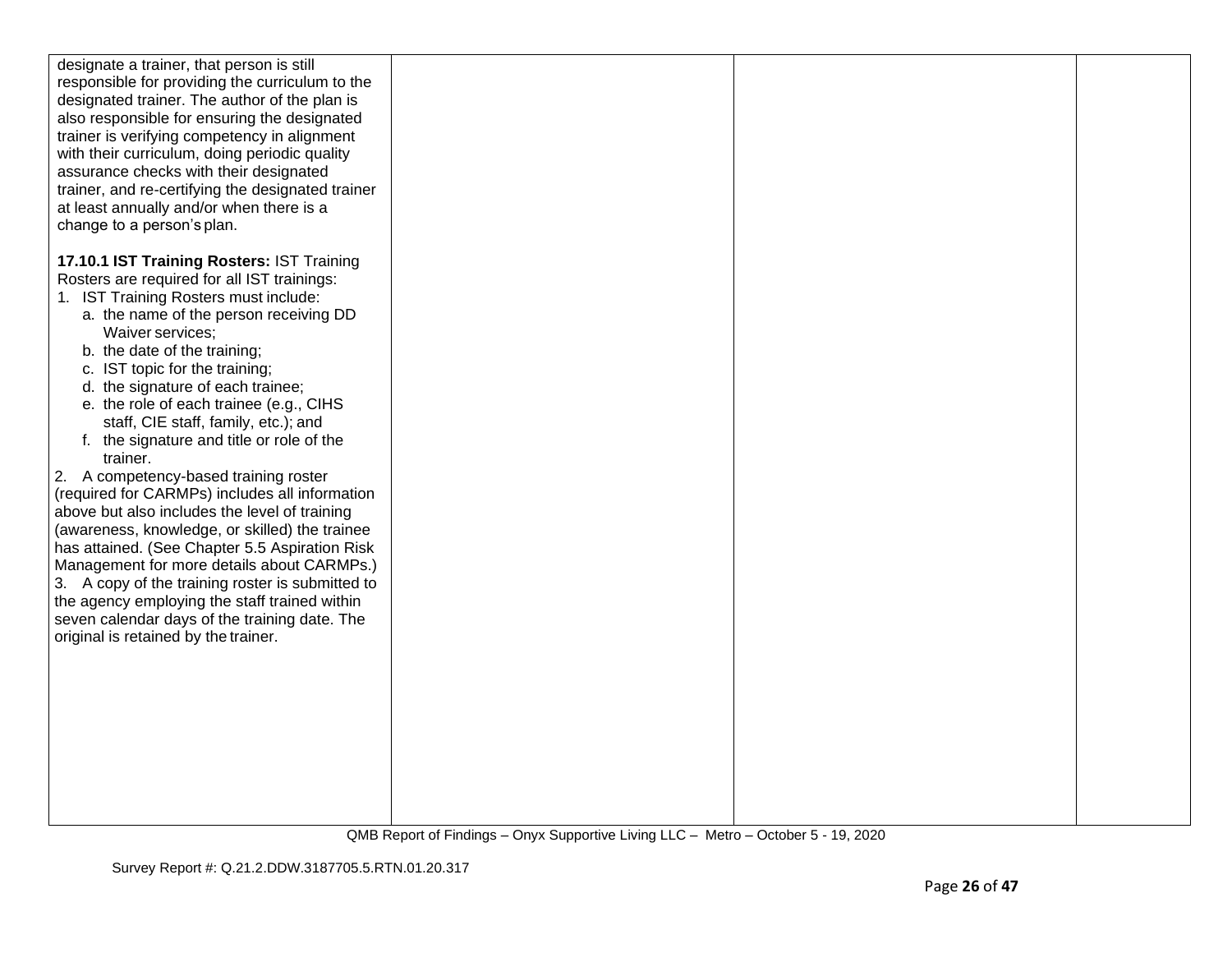| Tag # 1A43.1 General Events Reporting:<br><b>Individual Reporting</b>                                                                                                                                                                                                                                                          | <b>Standard Level Deficiency</b>                                                                                                                                                                           |                                                                                                                                                                                                                      |  |
|--------------------------------------------------------------------------------------------------------------------------------------------------------------------------------------------------------------------------------------------------------------------------------------------------------------------------------|------------------------------------------------------------------------------------------------------------------------------------------------------------------------------------------------------------|----------------------------------------------------------------------------------------------------------------------------------------------------------------------------------------------------------------------|--|
| Developmental Disabilities (DD) Waiver<br>Service Standards 2/26/2018; Re-Issue:<br>12/28/2018; Eff 1/1/2019<br><b>Chapter 19: Provider Reporting</b><br><b>Requirements: 19.2 General Events</b>                                                                                                                              | Based on record review, the Agency did not<br>follow the General Events Reporting<br>requirements as indicated by the policy for 3 of<br>8 individuals.                                                    | Provider:<br><b>State your Plan of Correction for the</b><br>deficiencies cited in this tag here (How is the<br>deficiency going to be corrected? This can be<br>specific to each deficiency cited or if possible an |  |
| Reporting (GER): The purpose of General<br>Events Reporting (GER) is to report, track and<br>analyze events, which pose a risk to adults in<br>the DD Waiver program, but do not meet<br>criteria for ANE or other reportable incidents as<br>defined by the IMB. Analysis of GER is                                           | The following General Events Reporting<br>records contained evidence that indicated<br>the General Events Report was not entered<br>and / or approved within the required<br>timeframe:                    | overall correction?): $\rightarrow$                                                                                                                                                                                  |  |
| intended to identify emerging patterns so that<br>preventative action can be taken at the<br>individual, Provider Agency, regional and<br>statewide level. On a quarterly and annual<br>basis, DDSD analyzes GER data at the<br>provider, regional and statewide levels to<br>identify any patterns that warrant intervention. | Individual #2<br>• General Events Report (GER) indicates on<br>12/23/2019 the Individual exhibited self-<br>injurious behavior and was restrained with<br>CPI. (Restraint). GER was approved<br>1/17/2020. | <b>Provider:</b><br><b>Enter your ongoing Quality</b><br><b>Assurance/Quality Improvement</b><br>processes as it related to this tag number<br>here (What is going to be done? How many                              |  |
| Provider Agency use of GER in Therap is<br>required as follows:<br>1. DD Waiver Provider Agencies<br>approved to provide Customized In-<br>Home Supports, Family Living, IMLS,<br>Supported Living, Customized                                                                                                                 | • General Events Report (GER) indicates on<br>12/19/2019 the Individual had a seizure and<br>emergency services were called.<br>(Emergency Medical Services). GER was<br>approved 1/17/2020.               | individuals is this going to affect? How often will<br>this be completed? Who is responsible? What<br>steps will be taken if issues are found?): $\rightarrow$                                                       |  |
| <b>Community Supports, Community</b><br>Integrated Employment, Adult Nursing<br>and Case Management must use GER in<br>the Therap system.<br>2.<br>DD Waiver Provider Agencies<br>referenced above are responsible for entering                                                                                                | • General Events Report (GER) indicates on<br>12/17/2019 the Individual exhibited self-<br>injurious behaviors and was restrained with<br>CPI. (Restraint). GER was approved<br>1/17/2020.                 |                                                                                                                                                                                                                      |  |
| specified information into the GER section of<br>the secure website operated under contract by<br>Therap according to the GER Reporting<br>Requirements in Appendix B GER<br>Requirements.                                                                                                                                     | • General Events Report (GER) indicates on<br>12/15/2019 the Individual started biting<br>themselves and was restrained with CPI.<br>(Restraint). GER was approved 1/17/2020.                              |                                                                                                                                                                                                                      |  |
| 3.<br>At the Provider Agency's discretion<br>additional events, which are not required by<br>DDSD, may also be tracked within the GER<br>section of Therap.<br>GER does not replace a Provider<br>4.<br>Agency's obligations to report ANE or other                                                                            | • General Events Report (GER) indicates on<br>12/13/2019 the Individual was exhibiting<br>self-injurious behaviors. (Urgent Care). GER<br>was approved 1/17/2019.                                          |                                                                                                                                                                                                                      |  |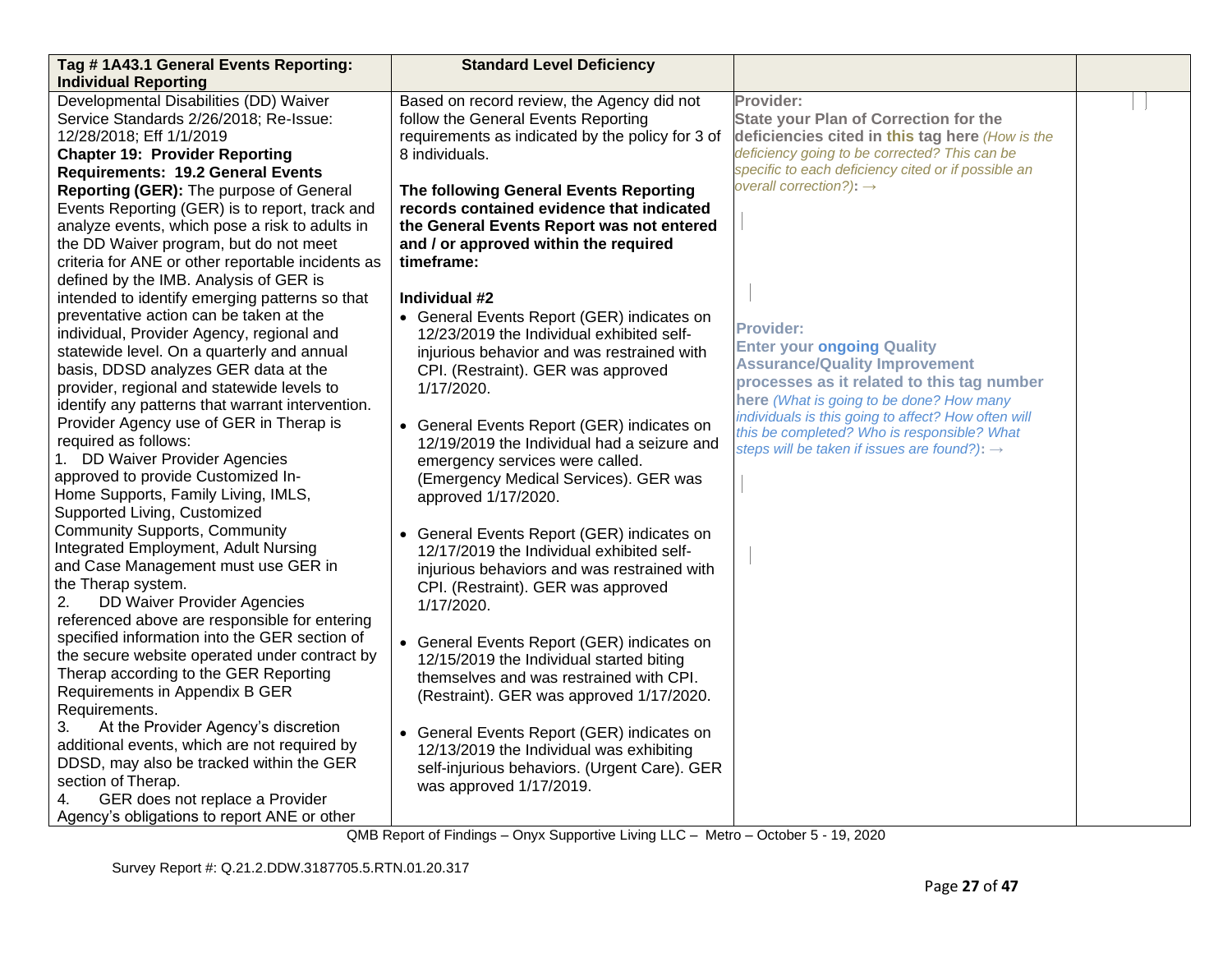| reportable incidents as described in Chapter                                            | • General Events Report (GER) indicates on                                                 |  |
|-----------------------------------------------------------------------------------------|--------------------------------------------------------------------------------------------|--|
| 18: Incident Management System.                                                         | 3/9/2020 the Individual became agitated and                                                |  |
| GER does not replace a Provider<br>5.                                                   | headbutted the exterior of the house.                                                      |  |
| Agency's obligations related to healthcare                                              | (Injury). GER was approved 3/13/2020.                                                      |  |
| coordination, modifications to the ISP, or any                                          |                                                                                            |  |
| other risk management and QI activities.                                                | • General Events Report (GER) indicates on                                                 |  |
|                                                                                         | 3/13/2020 the Individual injured their hand                                                |  |
| <b>Appendix B GER Requirements: DDSD is</b>                                             | and was taken to the hospital. (Emergency                                                  |  |
| pleased to introduce the revised General<br>Events Reporting (GER), requirements. There | Room). GER was approved 3/25/2020.                                                         |  |
| are two important changes related to                                                    |                                                                                            |  |
| medication error reporting:                                                             | • General Events Report (GER) indicates on<br>5/10/2020 the Individual assaulted staff and |  |
| 1. Effective immediately, DDSD requires ALL                                             | headbutted the window. CPI was                                                             |  |
| medication errors be entered into Therap                                                | implemented. (Restraint). GER was                                                          |  |
| GER with the exception of those required to                                             | approved 5/14/2020.                                                                        |  |
| be reported to Division of Health                                                       |                                                                                            |  |
| Improvement-Incident Management Bureau.                                                 | • General Events Report (GER) indicates on                                                 |  |
| 2. No alternative methods for reporting are                                             | 6/20/2020 the Individual bit themselves.                                                   |  |
| permitted.                                                                              | (Injury). GER was approved 6/24/2020.                                                      |  |
| The following events need to be reported in                                             |                                                                                            |  |
| the Therap GER:                                                                         | Individual #4                                                                              |  |
| • Emergency Room/Urgent Care/Emergency                                                  | • General Events Report (GER) indicates on                                                 |  |
| <b>Medical Services</b>                                                                 | 11/6/2019 the Individual exhibited                                                         |  |
| • Falls Without Injury                                                                  | aggressive behavior and was restrained with                                                |  |
| • Injury (including Falls, Choking, Skin                                                | CPI. (Restraint). GER was approved                                                         |  |
| Breakdown and Infection)                                                                | 11/14/2019.                                                                                |  |
| • Law Enforcement Use                                                                   | Individual #6                                                                              |  |
| • Medication Errors                                                                     | • General Events Report (GER) indicates on                                                 |  |
| • Medication Documentation Errors                                                       | 4/7/2020 the Individual tripped and injured                                                |  |
| • Missing Person/Elopement                                                              | his ankle. (Injury). GER was approved on                                                   |  |
| • Out of Home Placement- Medical:                                                       | 4/13/2020.                                                                                 |  |
| Hospitalization, Long Term Care, Skilled                                                |                                                                                            |  |
| Nursing or Rehabilitation Facility Admission                                            | The following events were not reported in<br>the General Events Reporting System as        |  |
| • PRN Psychotropic Medication                                                           | required by policy:                                                                        |  |
| • Restraint Related to Behavior                                                         |                                                                                            |  |
| • Suicide Attempt or Threat                                                             | Individual #4                                                                              |  |
| <b>Entry Guidance: Provider Agencies must</b>                                           | • Documentation reviewed indicates                                                         |  |
| complete the following sections of the GER                                              | on 8/17/2020 the Individual bruised their toe                                              |  |
| with detailed information: profile information,                                         | and went to the emergency room. (Injury).                                                  |  |
| event information, other event information,                                             | No GER was found.                                                                          |  |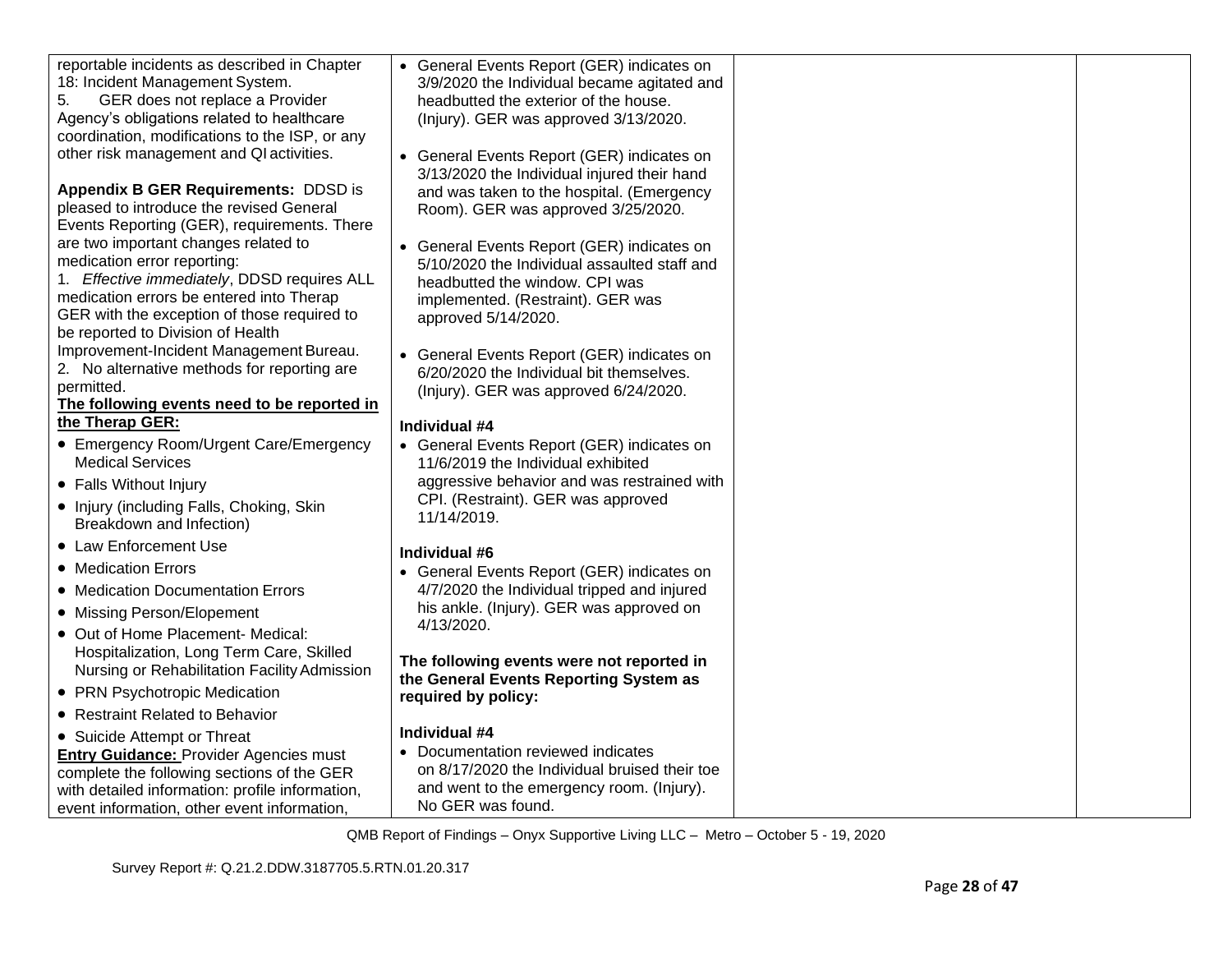| general information, notification, actions<br>taken or planned, and the review follow up<br>comments section. Please attach any<br>pertinent external documents such as<br>discharge summary, medical consultation<br>form, etc. Provider Agencies must enter and<br>approve GERs within 2 business days with<br>the exception of Medication Errors which<br>must be entered into GER on at least a<br>monthly basis. | Individual #6<br>• Documentation reviewed indicates on<br>8/6/2020 the Individual was argumentative<br>and cursing at staff and was restrained with<br>CPI (Restraint). No GER found. |  |
|-----------------------------------------------------------------------------------------------------------------------------------------------------------------------------------------------------------------------------------------------------------------------------------------------------------------------------------------------------------------------------------------------------------------------|---------------------------------------------------------------------------------------------------------------------------------------------------------------------------------------|--|
|                                                                                                                                                                                                                                                                                                                                                                                                                       |                                                                                                                                                                                       |  |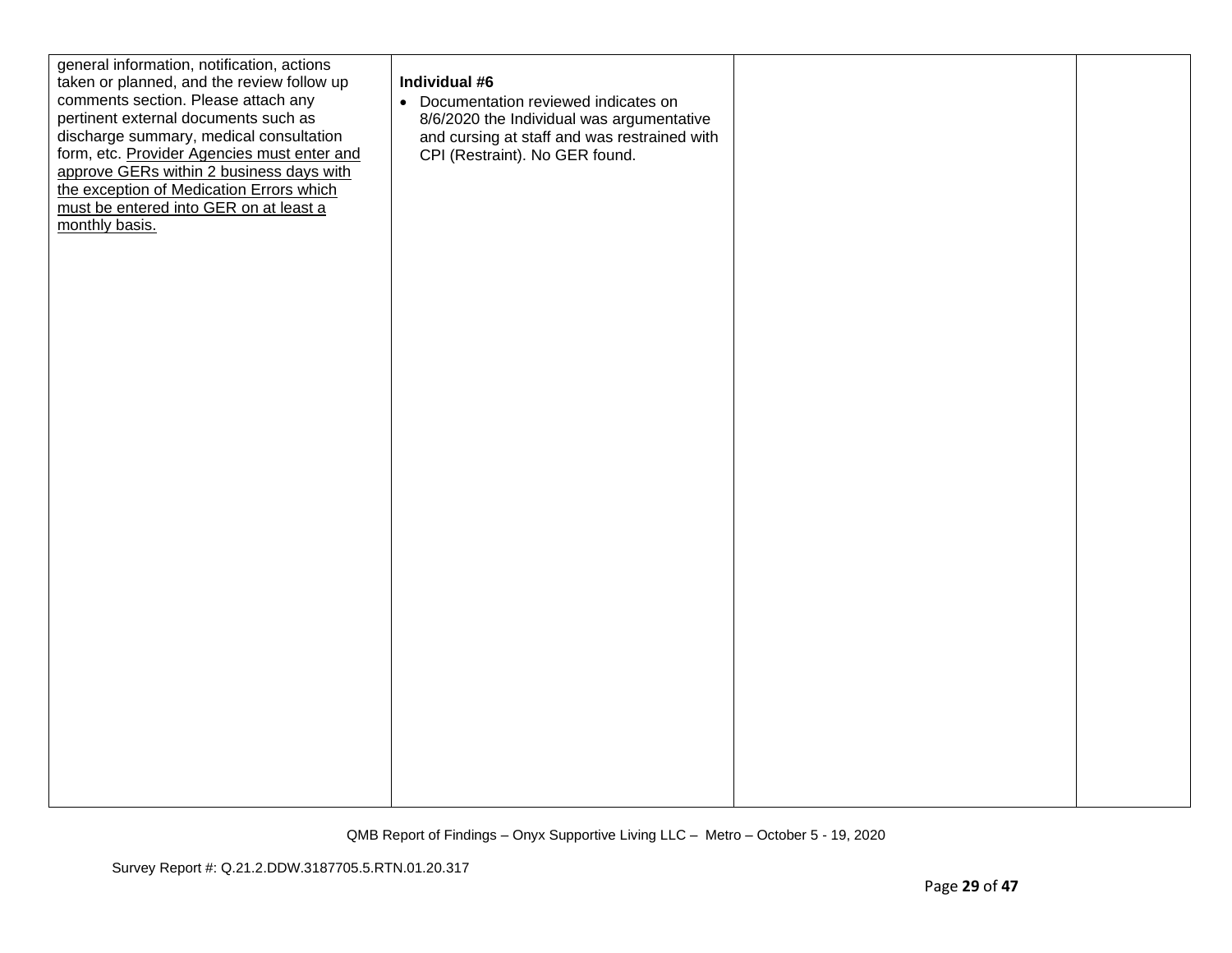| <b>Standard of Care</b>                                                                                                                                          | <b>Deficiencies</b>                                | Agency Plan of Correction, On-going QA/QI<br>and Responsible Party                                                                                | <b>Completion</b><br>Date |
|------------------------------------------------------------------------------------------------------------------------------------------------------------------|----------------------------------------------------|---------------------------------------------------------------------------------------------------------------------------------------------------|---------------------------|
|                                                                                                                                                                  |                                                    | Service Domain: Health and Welfare - The state, on an ongoing basis, identifies, addresses and seeks to prevent occurrences of abuse, neglect and |                           |
| exploitation. Individuals shall be afforded their basic human rights. The provider supports individuals to access needed healthcare services in a timely manner. |                                                    |                                                                                                                                                   |                           |
| Tag # 1A15.2 Administrative Case File:                                                                                                                           | <b>Condition of Participation Level Deficiency</b> |                                                                                                                                                   |                           |
| <b>Healthcare Documentation (Therap and</b>                                                                                                                      |                                                    |                                                                                                                                                   |                           |
| <b>Required Plans)</b>                                                                                                                                           |                                                    |                                                                                                                                                   |                           |
| Developmental Disabilities (DD) Waiver                                                                                                                           | After an analysis of the evidence it has been      | Provider:                                                                                                                                         |                           |
| Service Standards 2/26/2018; Re-Issue:                                                                                                                           | determined there is a significant potential for a  | <b>State your Plan of Correction for the</b>                                                                                                      |                           |
| 12/28/2018; Eff 1/1/2019                                                                                                                                         | negative outcome to occur.                         | deficiencies cited in this tag here (How is the                                                                                                   |                           |
| <b>Chapter 20: Provider Documentation and</b>                                                                                                                    |                                                    | deficiency going to be corrected? This can be                                                                                                     |                           |
| <b>Client Records: 20.2 Client Records</b>                                                                                                                       | Based on record review, the Agency did not         | specific to each deficiency cited or if possible an                                                                                               |                           |
| Requirements: All DD Waiver Provider                                                                                                                             | maintain the required documentation in the         | overall correction?): $\rightarrow$                                                                                                               |                           |
| Agencies are required to create and maintain                                                                                                                     | Individuals Agency Record as required by           |                                                                                                                                                   |                           |
| individual client records. The contents of client                                                                                                                | standard for 3 of 8 individuals.                   |                                                                                                                                                   |                           |
| records vary depending on the unique needs                                                                                                                       |                                                    |                                                                                                                                                   |                           |
| of the person receiving services and the                                                                                                                         | Review of the administrative individual case       |                                                                                                                                                   |                           |
| resultant information produced. The extent of                                                                                                                    | files revealed the following items were not        |                                                                                                                                                   |                           |
| documentation required for individual client                                                                                                                     | found, incomplete, and/or not current:             |                                                                                                                                                   |                           |
| records per service type depends on the                                                                                                                          |                                                    | <b>Provider:</b>                                                                                                                                  |                           |
| location of the file, the type of service being                                                                                                                  | <b>Health Care Plans:</b>                          | <b>Enter your ongoing Quality</b>                                                                                                                 |                           |
| provided, and the information necessary.                                                                                                                         | <b>Intake and Output Monitoring:</b>               | <b>Assurance/Quality Improvement</b>                                                                                                              |                           |
| DD Waiver Provider Agencies are required to<br>adhere to the following:                                                                                          | • Individual #7 - As indicated by the IST          | processes as it related to this tag number                                                                                                        |                           |
| 1. Client records must contain all documents                                                                                                                     | section of ISP the individual is required to       | here (What is going to be done? How many                                                                                                          |                           |
| essential to the service being provided and                                                                                                                      | have a plan. No evidence of a plan found.          | individuals is this going to affect? How often will                                                                                               |                           |
| essential to ensuring the health and safety of                                                                                                                   | <b>Medical Emergency Response Plans:</b>           | this be completed? Who is responsible? What                                                                                                       |                           |
| the person during the provision of the service.                                                                                                                  | Allergies:                                         | steps will be taken if issues are found?): $\rightarrow$                                                                                          |                           |
| Provider Agencies must have readily<br>2.                                                                                                                        | • Individual #3 - As indicated by the IST          |                                                                                                                                                   |                           |
| accessible records in home and community                                                                                                                         | section of ISP the individual is required to       |                                                                                                                                                   |                           |
| settings in paper or electronic form. Secure                                                                                                                     | have a plan. No evidence of a plan found.          |                                                                                                                                                   |                           |
| access to electronic records through the                                                                                                                         | (Note: Agency created plan and linked /            |                                                                                                                                                   |                           |
| Therap web-based system using computers or                                                                                                                       | attached in Therap during the on-site              |                                                                                                                                                   |                           |
| mobile devices is acceptable.                                                                                                                                    | survey.)                                           |                                                                                                                                                   |                           |
| Provider Agencies are responsible for<br>3.                                                                                                                      |                                                    |                                                                                                                                                   |                           |
| ensuring that all plans created by nurses, RDs,                                                                                                                  | • Individual #6 - As indicated by the IST          |                                                                                                                                                   |                           |
| therapists or BSCs are present in all needed                                                                                                                     | section of ISP the individual is required to       |                                                                                                                                                   |                           |
| settings.                                                                                                                                                        | have a plan. No evidence of a plan found.          |                                                                                                                                                   |                           |
| Provider Agencies must maintain records<br>4.                                                                                                                    | (Note: Agency created plan and linked /            |                                                                                                                                                   |                           |
| of all documents produced by agency                                                                                                                              | attached in Therap during the on-site              |                                                                                                                                                   |                           |
| personnel or contractors on behalf of each                                                                                                                       | survey.)                                           |                                                                                                                                                   |                           |
| person, including any routine notes or data,                                                                                                                     |                                                    |                                                                                                                                                   |                           |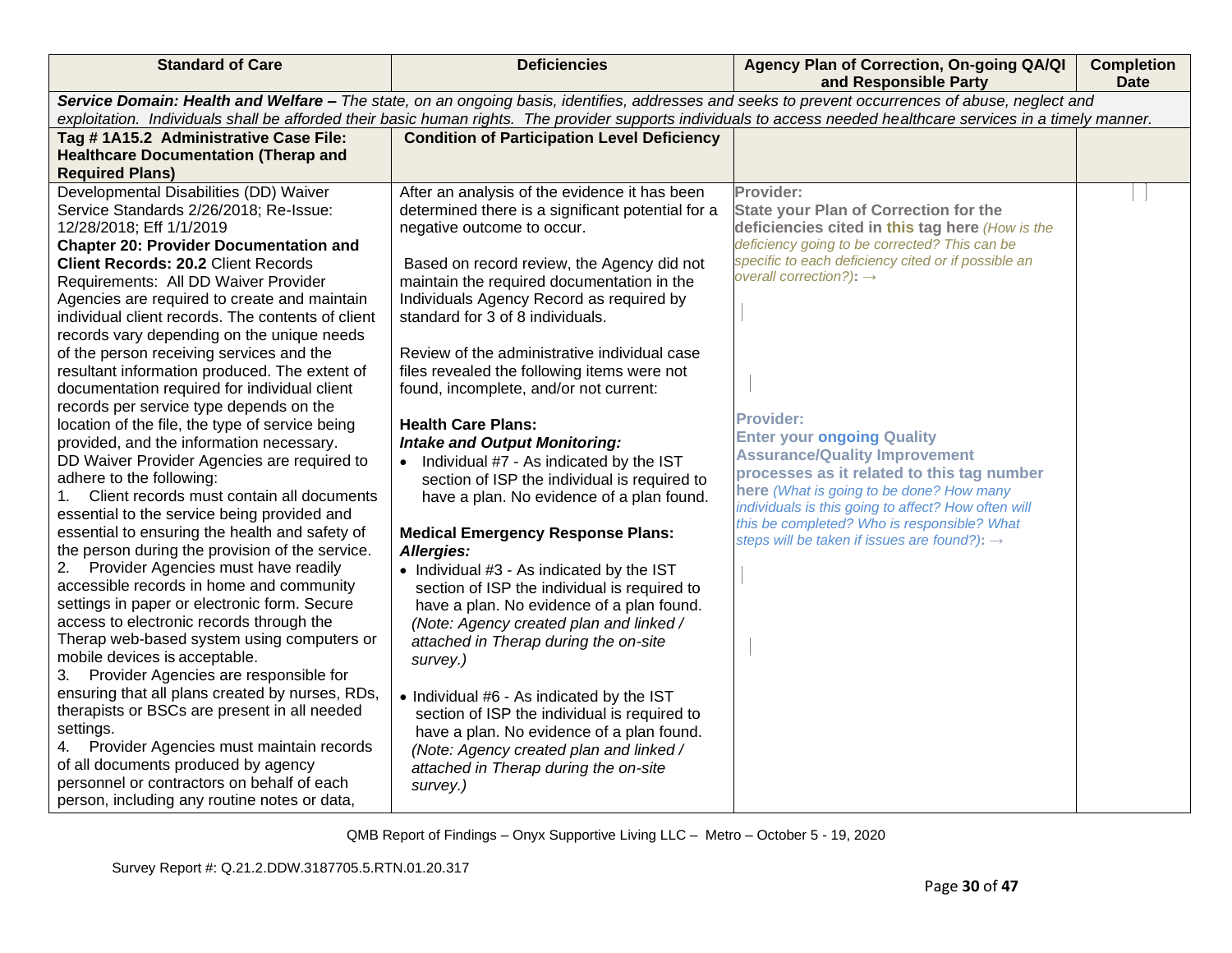| annual assessments, semi-annual reports,          | Falls:                                       |  |
|---------------------------------------------------|----------------------------------------------|--|
| evidence of training provided/received,           | • Individual #7 - As indicated by the IST    |  |
| progress notes, and any other interactions for    | section of ISP the individual is required to |  |
| which billing is generated.                       | have a plan. No evidence of a plan found.    |  |
| Each Provider Agency is responsible for<br>5.     |                                              |  |
| maintaining the daily or other contact notes      |                                              |  |
| documenting the nature and frequency of           |                                              |  |
| service delivery, as well as data tracking only   |                                              |  |
| for the services provided by their agency.        |                                              |  |
| The current Client File Matrix found in<br>6.     |                                              |  |
| Appendix A Client File Matrix details the         |                                              |  |
| minimum requirements for records to be            |                                              |  |
|                                                   |                                              |  |
| stored in agency office files, the delivery site, |                                              |  |
| or with DSP while providing services in the       |                                              |  |
| community.                                        |                                              |  |
| 7. All records pertaining to JCMs must be         |                                              |  |
| retained permanently and must be made             |                                              |  |
| available to DDSD upon request, upon the          |                                              |  |
| termination or expiration of a provider           |                                              |  |
| agreement, or upon provider withdrawal from       |                                              |  |
| services.                                         |                                              |  |
|                                                   |                                              |  |
| <b>Chapter 3 Safeguards: 3.1.1 Decision</b>       |                                              |  |
| <b>Consultation Process (DCP): Health</b>         |                                              |  |
| decisions are the sole domain of waiver           |                                              |  |
| participants, their guardians or healthcare       |                                              |  |
| decision makers. Participants and their           |                                              |  |
| healthcare decision makers can confidently        |                                              |  |
| make decisions that are compatible with their     |                                              |  |
| personal and cultural values. Provider            |                                              |  |
| Agencies are required to support the informed     |                                              |  |
| decision making of waiver participants by         |                                              |  |
| supporting access to medical consultation,        |                                              |  |
| information, and other available resources        |                                              |  |
|                                                   |                                              |  |
| according to the following:                       |                                              |  |
| The DCP is used when a person or<br>1.            |                                              |  |
| his/her guardian/healthcare decision maker        |                                              |  |
| has concerns, needs more information about        |                                              |  |
| health-related issues, or has decided not to      |                                              |  |
| follow all or part of an order, recommendation,   |                                              |  |
| or suggestion. This includes, but is not limited  |                                              |  |
| to:                                               |                                              |  |
| a. medical orders or recommendations from         |                                              |  |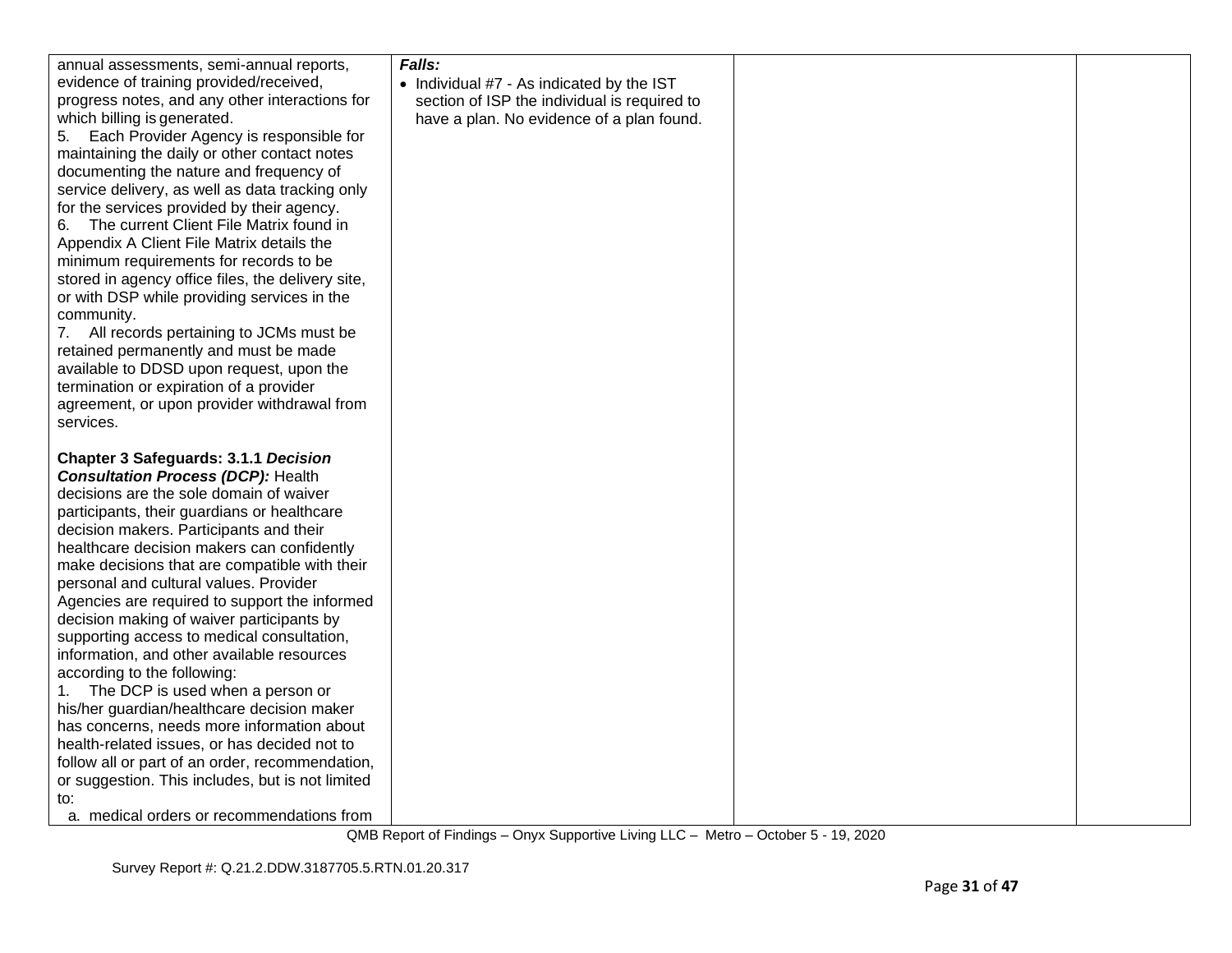| the Primary Care Practitioner, Specialists                                      |  |  |
|---------------------------------------------------------------------------------|--|--|
| or other licensed medical or healthcare                                         |  |  |
| practitioners such as a Nurse Practitioner                                      |  |  |
| (NP or CNP), Physician Assistant (PA) or                                        |  |  |
| Dentist:                                                                        |  |  |
| b. clinical recommendations made by                                             |  |  |
| registered/licensed clinicians who are                                          |  |  |
| either members of the IDT or clinicians                                         |  |  |
| who have performed an evaluation such                                           |  |  |
| as a video-fluoroscopy;                                                         |  |  |
| c. health related recommendations or                                            |  |  |
| suggestions from oversight activities such                                      |  |  |
| as the Individual Quality Review (IQR) or                                       |  |  |
| other DOH review or oversight activities;                                       |  |  |
| and                                                                             |  |  |
| d. recommendations made through a                                               |  |  |
| Healthcare Plan (HCP), including a                                              |  |  |
| <b>Comprehensive Aspiration Risk</b>                                            |  |  |
| Management Plan (CARMP), or another                                             |  |  |
| plan.                                                                           |  |  |
|                                                                                 |  |  |
| 2. When the person/guardian disagrees with a                                    |  |  |
| recommendation or does not agree with the                                       |  |  |
| implementation of that recommendation,                                          |  |  |
| Provider Agencies follow the DCP and attend                                     |  |  |
| the meeting coordinated by the CM. During                                       |  |  |
| this meeting:                                                                   |  |  |
| a. Providers inform the person/guardian of                                      |  |  |
| the rationale for that recommendation,                                          |  |  |
| so that the benefit is made clear. This                                         |  |  |
| will be done in layman's terms and will<br>include basic sharing of information |  |  |
| designed to assist the person/guardian                                          |  |  |
| with understanding the risks and benefits                                       |  |  |
| of the recommendation.                                                          |  |  |
| b. The information will be focused on the                                       |  |  |
| specific area of concern by the                                                 |  |  |
| person/guardian. Alternatives should be                                         |  |  |
| presented, when available, if the                                               |  |  |
| guardian is interested in considering                                           |  |  |
| other options for implementation.                                               |  |  |
| c. Providers support the person/guardian to                                     |  |  |
| make an informed decision.                                                      |  |  |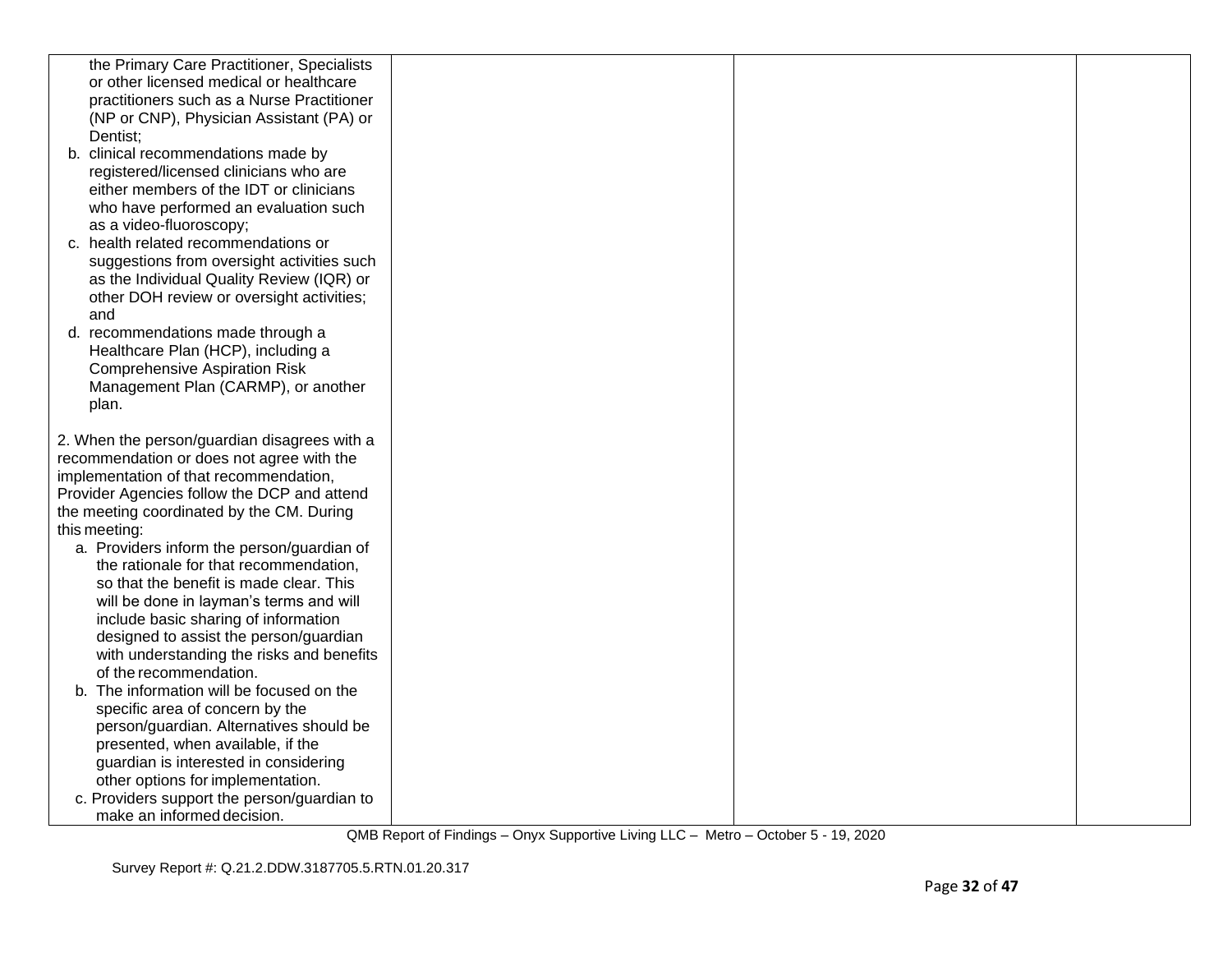| d. The decision made by the                     |  |  |
|-------------------------------------------------|--|--|
| person/guardian during the meeting is           |  |  |
| accepted; plans are modified; and the           |  |  |
| IDT honors this health decision in every        |  |  |
| setting.                                        |  |  |
|                                                 |  |  |
| Chapter 13 Nursing Services: 13.2.5             |  |  |
|                                                 |  |  |
| <b>Electronic Nursing Assessment and</b>        |  |  |
| <b>Planning Process:</b> The nursing assessment |  |  |
| process includes several DDSD mandated          |  |  |
| tools: the electronic Comprehensive Nursing     |  |  |
| Assessment Tool (e-CHAT), the Aspiration        |  |  |
| Risk Screening Tool (ARST) and the              |  |  |
| Medication Administration Assessment Tool       |  |  |
| (MAAT). This process includes developing        |  |  |
| and training Health Care Plans and Medical      |  |  |
| Emergency Response Plans.                       |  |  |
| The following hierarchy is based on budgeted    |  |  |
| services and is used to identify which Provider |  |  |
| Agency nurse has primary responsibility for     |  |  |
| completion of the nursing assessment process    |  |  |
| and related subsequent planning and training.   |  |  |
| Additional communication and collaboration for  |  |  |
| planning specific to CCS or CIE services may    |  |  |
| be needed.                                      |  |  |
| The hierarchy for Nursing Assessment and        |  |  |
| Planning responsibilities is:                   |  |  |
| 1. Living Supports: Supported Living, IMLS or   |  |  |
| Family Living via ANS;                          |  |  |
| 2. Customized Community Supports- Group;        |  |  |
| and                                             |  |  |
| 3. Adult Nursing Services (ANS):                |  |  |
| a. for persons in Community Inclusion           |  |  |
| with health-related needs; or                   |  |  |
| b. if no residential services are budgeted      |  |  |
| but assessment is desired and health            |  |  |
| needs may exist.                                |  |  |
|                                                 |  |  |
| 13.2.6 The Electronic Comprehensive             |  |  |
| <b>Health Assessment Tool (e-CHAT)</b>          |  |  |
| 1. The e-CHAT is a nursing assessment. It       |  |  |
| may not be delegated by a licensed nurse to a   |  |  |
| non-licensed person.                            |  |  |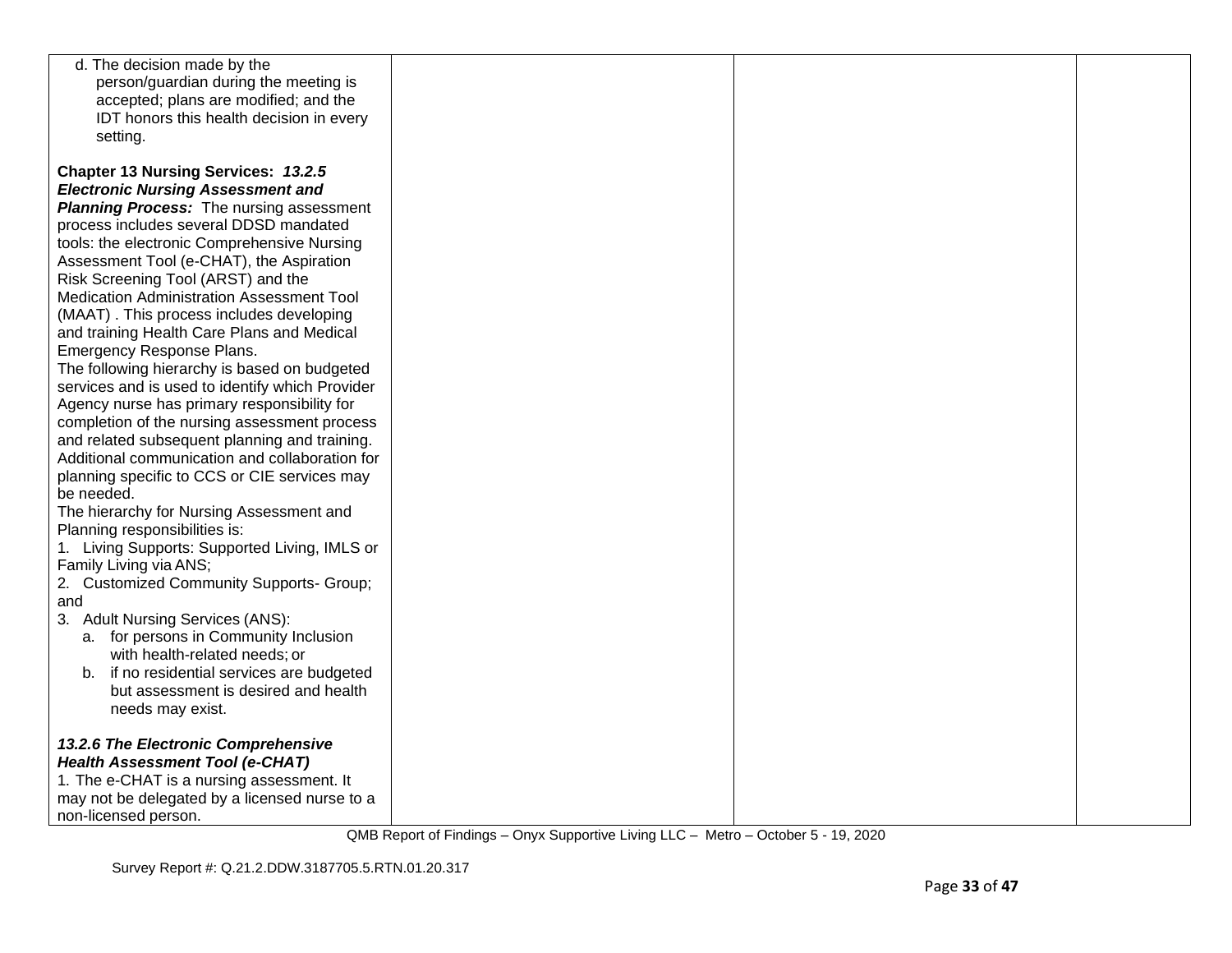| 2. The nurse must see the person face-to-face   |  |  |
|-------------------------------------------------|--|--|
| to complete the nursing assessment.             |  |  |
| Additional information may be gathered from     |  |  |
| members of the IDT and other sources.           |  |  |
| 3. An e-CHAT is required for persons in FL,     |  |  |
| SL, IMLS, or CCS-Group. All other DD Waiver     |  |  |
| recipients may obtain an e-CHAT if needed or    |  |  |
| desired by adding ANS hours for assessment      |  |  |
| and consultation to their budget.               |  |  |
| 4. When completing the e-CHAT, the nurse is     |  |  |
| required to review and update the electronic    |  |  |
| record and consider the diagnoses,              |  |  |
| medications, treatments, and overall status of  |  |  |
| the person. Discussion with others may be       |  |  |
| needed to obtain critical information.          |  |  |
| 5. The nurse is required to complete all the e- |  |  |
| CHAT assessment questions and add               |  |  |
| additional pertinent information in all comment |  |  |
| sections.                                       |  |  |
|                                                 |  |  |
| 13.2.7 Aspiration Risk Management               |  |  |
| <b>Screening Tool (ARST)</b>                    |  |  |
|                                                 |  |  |
| <b>13.2.8 Medication Administration</b>         |  |  |
| <b>Assessment Tool (MAAT):</b>                  |  |  |
| 1. A licensed nurse completes the               |  |  |
| <b>DDSD Medication Administration</b>           |  |  |
| Assessment Tool (MAAT) at least two             |  |  |
| weeks before the annual ISP meeting.            |  |  |
| 2. After completion of the MAAT, the nurse      |  |  |
| will present recommendations regarding the      |  |  |
| level of assistance with medication delivery    |  |  |
| (AWMD) to the IDT. A copy of the MAAT will      |  |  |
| be sent to all the team members two weeks       |  |  |
| before the annual ISP meeting and the           |  |  |
| original MAAT will be retained in the Provider  |  |  |
| Agency records.                                 |  |  |
| 3. Decisions about medication delivery          |  |  |
| are made by the IDT to promote a                |  |  |
| person's maximum independence and               |  |  |
| community integration. The IDT will             |  |  |
| reach consensus regarding which                 |  |  |
| criteria the person meets, as indicated         |  |  |
|                                                 |  |  |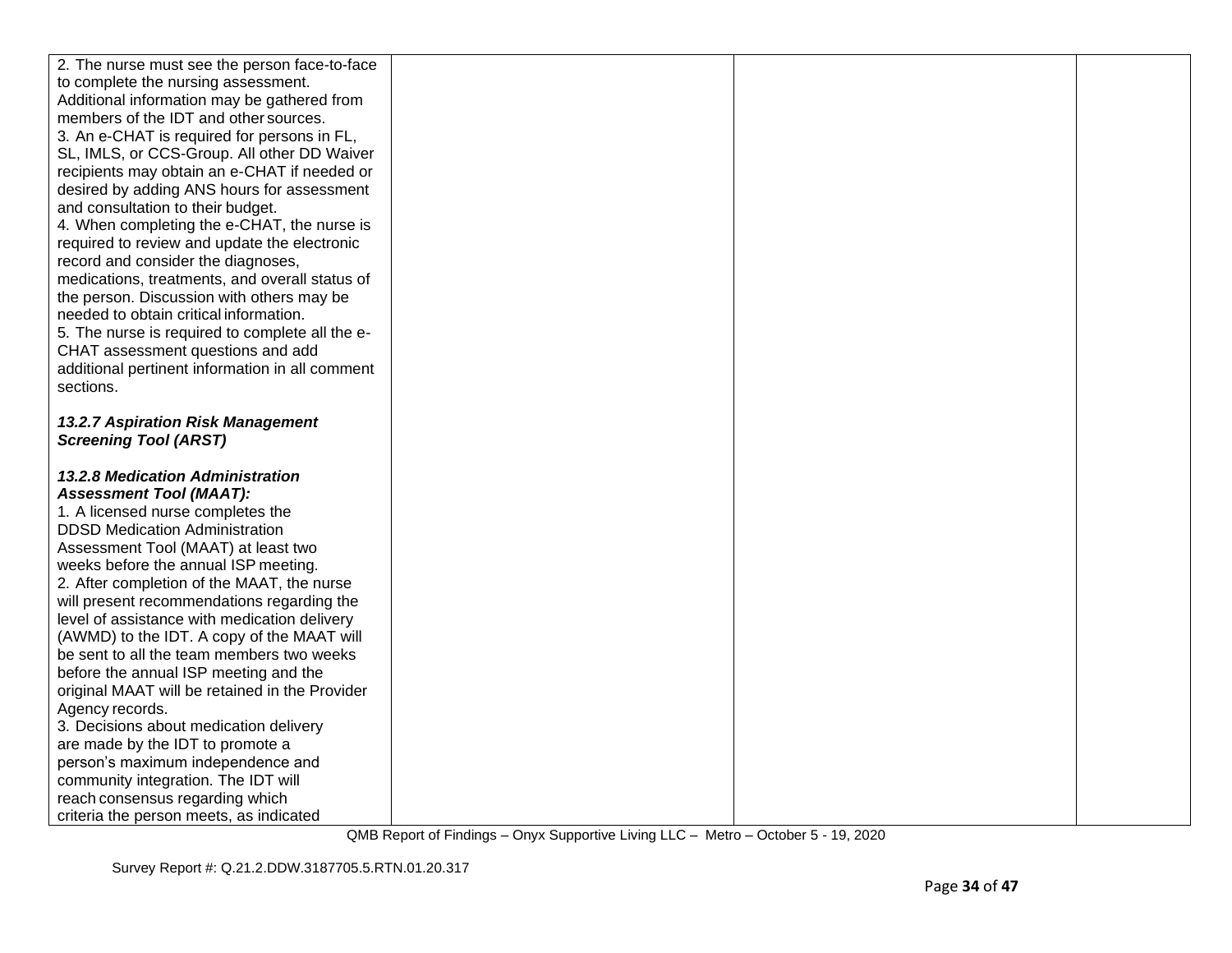| by the results of the MAAT and the               |  |  |
|--------------------------------------------------|--|--|
| nursing recommendations, and the                 |  |  |
| decision is documented this in the ISP.          |  |  |
|                                                  |  |  |
| 13.2.9 Healthcare Plans (HCP):                   |  |  |
| 1. At the nurse's discretion, based on prudent   |  |  |
| nursing practice, interim HCPs may be            |  |  |
| developed to address issues that must be         |  |  |
| implemented immediately after admission,         |  |  |
| readmission or change of medical condition to    |  |  |
| provide safe services prior to completion of the |  |  |
| e-CHAT and formal care planning process.         |  |  |
| This includes interim ARM plans for those        |  |  |
|                                                  |  |  |
| persons newly identified at moderate or high     |  |  |
| risk for aspiration. All interim plans must be   |  |  |
| removed if the plan is no longer needed or       |  |  |
| when final HCP including CARMPs are in           |  |  |
| place to avoid duplication of plans.             |  |  |
| 2. In collaboration with the IDT, the agency     |  |  |
| nurse is required to create HCPs that address    |  |  |
| all the areas identified as required in the most |  |  |
| current e-CHAT summary report which is           |  |  |
| indicated by "R" in the HCP column. At the       |  |  |
| nurse's sole discretion, based on prudent        |  |  |
| nursing practice, HCPs may be combined           |  |  |
| where clinically appropriate. The nurse should   |  |  |
| use nursing judgment to determine whether to     |  |  |
| also include HCPs for any of the areas           |  |  |
| indicated by "C" on the e-CHAT summary           |  |  |
| report. The nurse may also create other HCPs     |  |  |
| plans that the nurse determines are warranted.   |  |  |
|                                                  |  |  |
| 13.2.10 Medical Emergency Response Plan          |  |  |
| $(MERP)$ :                                       |  |  |
| 1. The agency nurse is required to develop a     |  |  |
| Medical Emergency Response Plan (MERP)           |  |  |
| for all conditions marked with an "R" in the e-  |  |  |
| CHAT summary report. The agency nurse            |  |  |
| should use her/his clinical judgment and input   |  |  |
| from the Interdisciplinary Team (IDT) to         |  |  |
| determine whether shown as "C" in the e-         |  |  |
| CHAT summary report or other conditions also     |  |  |
| warrant a MERP.                                  |  |  |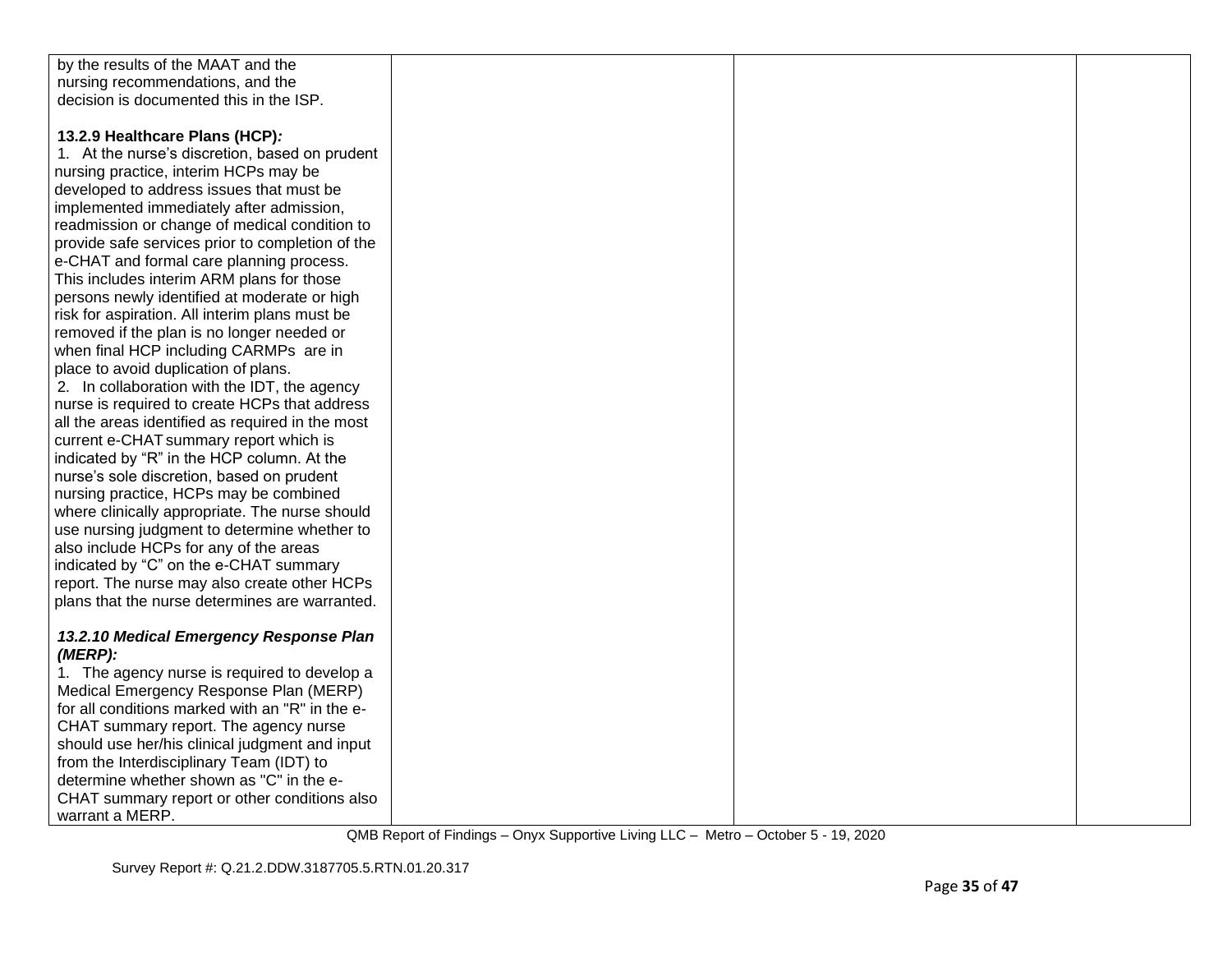| 2. MERPs are required for persons who have      |  |  |
|-------------------------------------------------|--|--|
| one or more conditions or illnesses that        |  |  |
| present a likely potential to become a life-    |  |  |
| threatening situation.                          |  |  |
|                                                 |  |  |
| <b>Chapter 20: Provider Documentation and</b>   |  |  |
| Client Records: 20.5.3 Health Passport and      |  |  |
| <b>Physician Consultation Form: All Primary</b> |  |  |
| and Secondary Provider Agencies must use        |  |  |
| the Health Passport and Physician               |  |  |
| Consultation form from the Therap system.       |  |  |
| This standardized document contains             |  |  |
| individual, physician and emergency contact     |  |  |
| information, a complete list of current medical |  |  |
| diagnoses, health and safety risk factors,      |  |  |
| allergies, and information regarding insurance, |  |  |
| guardianship, and advance directives. The       |  |  |
| Health Passport also includes a standardized    |  |  |
| form to use at medical appointments called the  |  |  |
| Physician Consultation form.                    |  |  |
|                                                 |  |  |
|                                                 |  |  |
|                                                 |  |  |
|                                                 |  |  |
|                                                 |  |  |
|                                                 |  |  |
|                                                 |  |  |
|                                                 |  |  |
|                                                 |  |  |
|                                                 |  |  |
|                                                 |  |  |
|                                                 |  |  |
|                                                 |  |  |
|                                                 |  |  |
|                                                 |  |  |
|                                                 |  |  |
|                                                 |  |  |
|                                                 |  |  |
|                                                 |  |  |
|                                                 |  |  |
|                                                 |  |  |
|                                                 |  |  |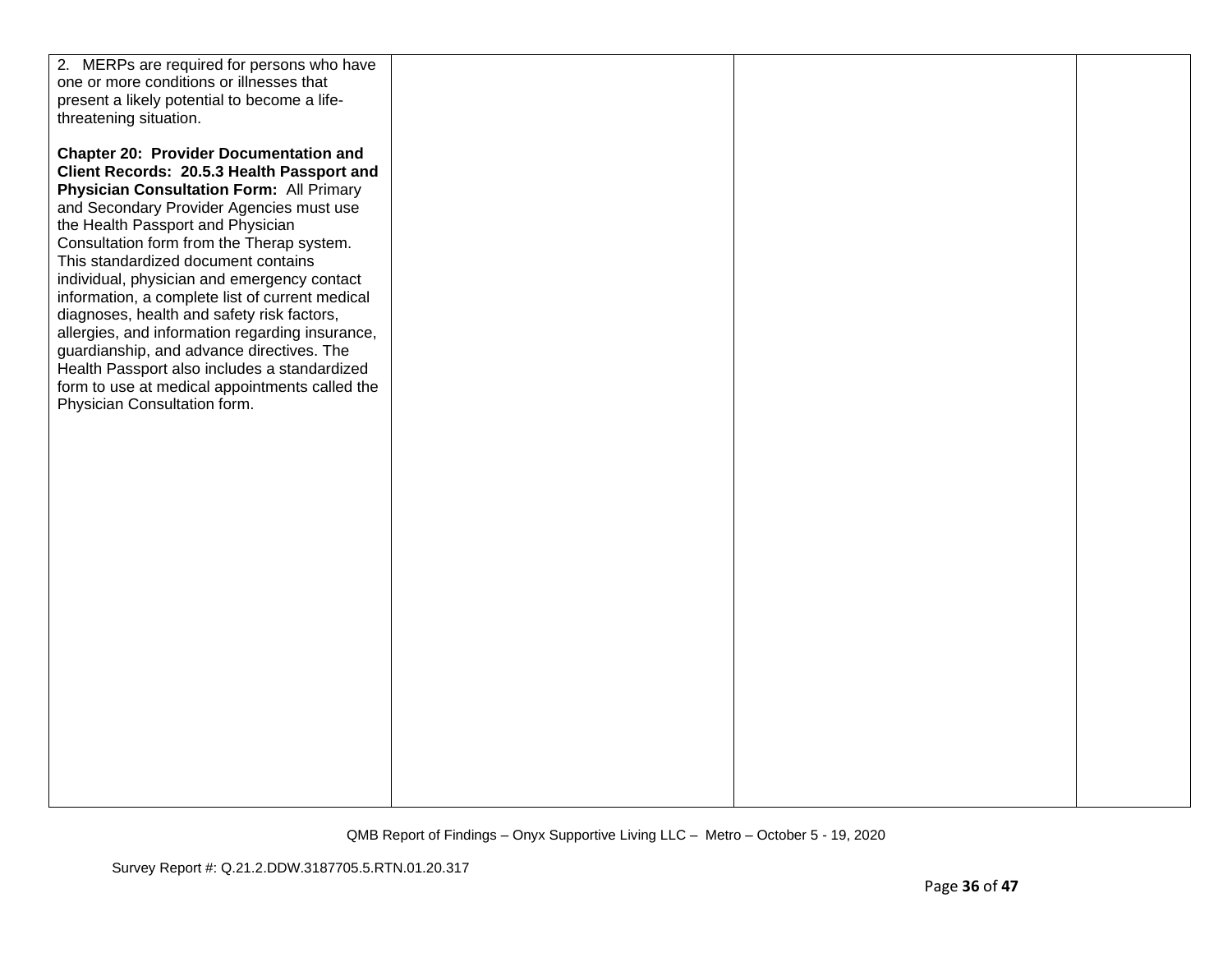| Tag #1A27.2 Duty to Report IRs Filed                                                     | <b>Standard Level Deficiency</b>                                                |                                                          |  |
|------------------------------------------------------------------------------------------|---------------------------------------------------------------------------------|----------------------------------------------------------|--|
| During On-Site and/or IRs Not Reported by                                                |                                                                                 |                                                          |  |
| <b>Provider</b>                                                                          |                                                                                 |                                                          |  |
| NMAC 7.1.14.8 INCIDENT MANAGEMENT                                                        | Based on interview, the Agency did not report                                   | Provider:                                                |  |
| <b>SYSTEM REPORTING REQUIREMENTS FOR</b>                                                 | suspected abuse, neglect, or exploitation,                                      | <b>State your Plan of Correction for the</b>             |  |
| <b>COMMUNITY-BASED SERVICE PROVIDERS:</b>                                                | unexpected and natural/expected deaths; or                                      | deficiencies cited in this tag here (How is the          |  |
| A. Duty to report:                                                                       | other reportable incidents as required to the                                   | deficiency going to be corrected? This can be            |  |
| All community-based providers shall<br>(1)                                               | Division of Health Improvement.                                                 | specific to each deficiency cited or if possible an      |  |
| immediately report alleged crimes to law                                                 |                                                                                 | overall correction?): $\rightarrow$                      |  |
| enforcement or call for emergency medical                                                | The following internal incidents were reported                                  |                                                          |  |
| services as appropriate to ensure the safety of                                          | as a result of the on-site survey on October 5 -                                |                                                          |  |
| consumers.                                                                               | 19, 2020:                                                                       |                                                          |  |
| All community-based service providers,<br>(2)                                            |                                                                                 |                                                          |  |
| their employees and volunteers shall                                                     | As a result of what was stated during an                                        |                                                          |  |
| immediately call the department of health                                                | interview the following incident(s) was                                         |                                                          |  |
| improvement (DHI) hotline at 1-800-445-6242 to                                           | reported:                                                                       | <b>Provider:</b>                                         |  |
| report abuse, neglect, exploitation, suspicious                                          |                                                                                 | <b>Enter your ongoing Quality</b>                        |  |
| injuries or any death and also to report an                                              | Individual #7                                                                   | <b>Assurance/Quality Improvement</b>                     |  |
| environmentally hazardous condition which                                                | • A State ANE Report was filed as a result of                                   | processes as it related to this tag number               |  |
| creates an immediate threat to health or safety.                                         | the following:                                                                  | here (What is going to be done? How many                 |  |
|                                                                                          |                                                                                 | individuals is this going to affect? How often will      |  |
| B. Reporter requirement. All community-<br>based service providers shall ensure that the | On October 14, 2020 at 9:00 AM during an<br>interview with the above identified | this be completed? Who is responsible? What              |  |
| employee or volunteer with knowledge of the                                              | individual, it was noted that when asked if                                     | steps will be taken if issues are found?): $\rightarrow$ |  |
| alleged abuse, neglect, exploitation, suspicious                                         | the individual has ever filed a complaint or                                    |                                                          |  |
| injury, or death calls the division's hotline to                                         | knew how to file a complaint against an                                         |                                                          |  |
| report the incident.                                                                     | agency or staff, the individual stated, "No.                                    |                                                          |  |
|                                                                                          | People were hitting me. DSP asked                                               |                                                          |  |
| C. Initial reports, form of report, immediate                                            | individual if anyone had done that here? In                                     |                                                          |  |
| action and safety planning, evidence                                                     | this home? She said "No. In other home.                                         |                                                          |  |
| preservation, required initial notifications:                                            | The other agency." "I'm glad I moved. I like                                    |                                                          |  |
| Abuse, neglect, and exploitation,<br>(1)                                                 | this house better." Incident report was                                         |                                                          |  |
| suspicious injury or death reporting: Any                                                | reported to DHI.                                                                |                                                          |  |
| person may report an allegation of abuse,                                                |                                                                                 |                                                          |  |
| neglect, or exploitation, suspicious injury or a                                         |                                                                                 |                                                          |  |
| death by calling the division's toll-free hotline                                        |                                                                                 |                                                          |  |
| number 1-800-445-6242. Any consumer, family                                              |                                                                                 |                                                          |  |
| member, or legal guardian may call the division's                                        |                                                                                 |                                                          |  |
| hotline to report an allegation of abuse, neglect,                                       |                                                                                 |                                                          |  |
| or exploitation, suspicious injury or death                                              |                                                                                 |                                                          |  |
| directly, or may report through the community-                                           |                                                                                 |                                                          |  |
| based service provider who, in addition to calling                                       |                                                                                 |                                                          |  |
| the hotline, must also utilize the division's abuse,                                     |                                                                                 |                                                          |  |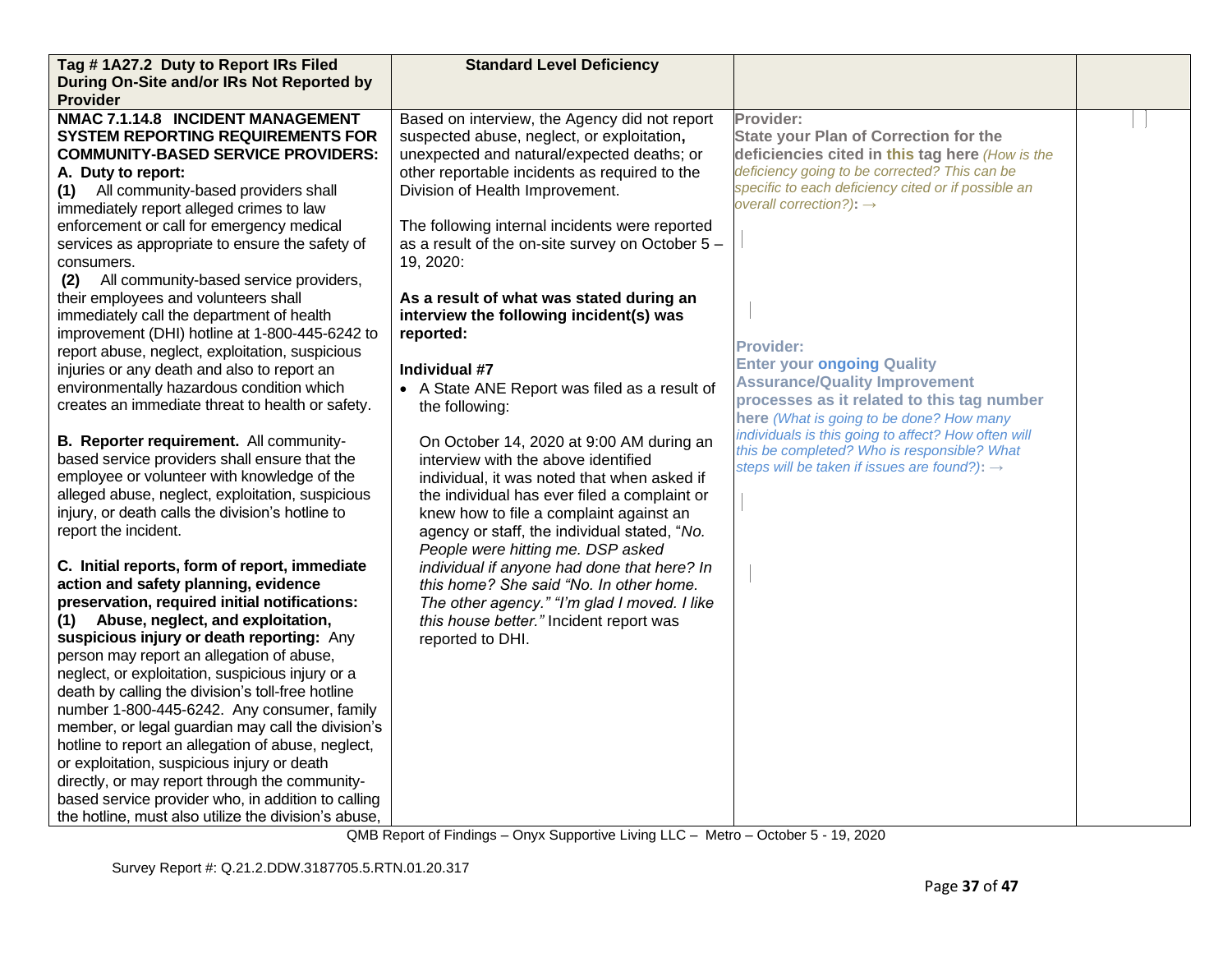| neglect, and exploitation or report of death form.  |  |  |
|-----------------------------------------------------|--|--|
| The abuse, neglect, and exploitation or report of   |  |  |
| death form and instructions for its completion      |  |  |
| and filing are available at the division's website, |  |  |
| http://dhi.health.state.nm.us, or may be obtained   |  |  |
| from the department by calling the division's toll  |  |  |
| free hotline number, 1-800-445-6242.                |  |  |
| Use of abuse, neglect, and exploitation<br>(2)      |  |  |
| or report of death form and notification by         |  |  |
| community-based service providers: In               |  |  |
| addition to calling the division's hotline as       |  |  |
| required in Paragraph (2) of Subsection A of        |  |  |
| 7.1.14.8 NMAC, the community-based service          |  |  |
| provider shall also report the incident of abuse,   |  |  |
| neglect, exploitation, suspicious injury, or death  |  |  |
| utilizing the division's abuse, neglect, and        |  |  |
| exploitation or report of death form consistent     |  |  |
| with the requirements of the division's abuse,      |  |  |
| neglect, and exploitation reporting guide. The      |  |  |
| community-based service provider shall ensure       |  |  |
| all abuse, neglect, exploitation or death reports   |  |  |
| describing the alleged incident are completed on    |  |  |
| the division's abuse, neglect, and exploitation or  |  |  |
| report of death form and received by the division   |  |  |
| within 24 hours of the verbal report. If the        |  |  |
| provider has internet access, the report form       |  |  |
| shall be submitted via the division's website at    |  |  |
| http://dhi.health.state.nm.us; otherwise it may be  |  |  |
| submitted via fax to 1-800-584-6057. The            |  |  |
| community-based service provider shall ensure       |  |  |
| that the reporter with the most direct knowledge    |  |  |
| of the incident participates in the preparation of  |  |  |
| the report form.                                    |  |  |
| Limited provider investigation: No<br>(3)           |  |  |
| investigation beyond that necessary in order to     |  |  |
| be able to report the abuse, neglect, or            |  |  |
| exploitation and ensure the safety of consumers     |  |  |
| is permitted until the division has completed its   |  |  |
| investigation.                                      |  |  |
| Immediate action and safety planning:<br>(4)        |  |  |
| Upon discovery of any alleged incident of abuse,    |  |  |
| neglect, or exploitation, the community-based       |  |  |
| service provider shall:                             |  |  |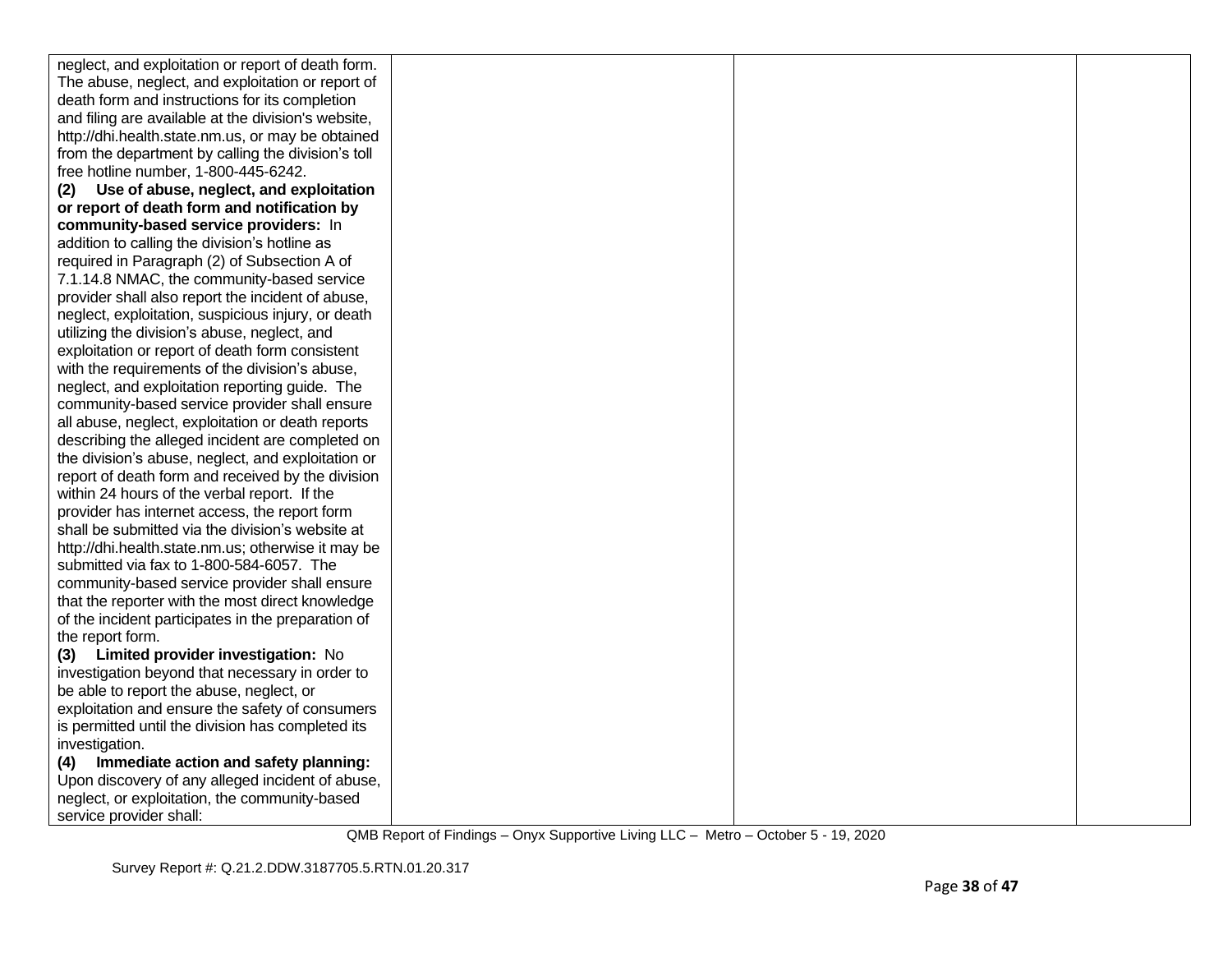| develop and implement an<br>(a)                    |  |  |
|----------------------------------------------------|--|--|
| immediate action and safety plan for any           |  |  |
| potentially endangered consumers, if               |  |  |
| applicable;                                        |  |  |
| (b) be immediately prepared to report              |  |  |
| that immediate action and safety plan              |  |  |
| verbally, and revise the plan according to         |  |  |
| the division's direction, if necessary; and        |  |  |
| (c)<br>provide the accepted immediate              |  |  |
| action and safety plan in writing on the           |  |  |
| immediate action and safety plan form              |  |  |
| within 24 hours of the verbal report. If the       |  |  |
| provider has internet access, the report           |  |  |
| form shall be submitted via the division's         |  |  |
| website at http://dhi.health.state.nm.us;          |  |  |
| otherwise it may be submitted by faxing it         |  |  |
| to the division at 1-800-584-6057.                 |  |  |
| Evidence preservation: The community-<br>(5)       |  |  |
| based service provider shall preserve evidence     |  |  |
| related to an alleged incident of abuse, neglect,  |  |  |
| or exploitation, including records, and do nothing |  |  |
| to disturb the evidence. If physical evidence      |  |  |
| must be removed or affected, the provider shall    |  |  |
| take photographs or do whatever is reasonable      |  |  |
| to document the location and type of evidence      |  |  |
| found which appears related to the incident.       |  |  |
| Legal guardian or parental notification:<br>(6)    |  |  |
| The responsible community-based service            |  |  |
| provider shall ensure that the consumer's legal    |  |  |
| guardian or parent is notified of the alleged      |  |  |
| incident of abuse, neglect and exploitation within |  |  |
| 24 hours of notice of the alleged incident unless  |  |  |
| the parent or legal guardian is suspected of       |  |  |
| committing the alleged abuse, neglect, or          |  |  |
| exploitation, in which case the community-based    |  |  |
| service provider shall leave notification to the   |  |  |
| division's investigative representative.           |  |  |
| (7) Case manager or consultant                     |  |  |
| notification by community-based service            |  |  |
| providers: The responsible community-based         |  |  |
| service provider shall notify the consumer's case  |  |  |
| manager or consultant within 24 hours that an      |  |  |
| alleged incident involving abuse, neglect, or      |  |  |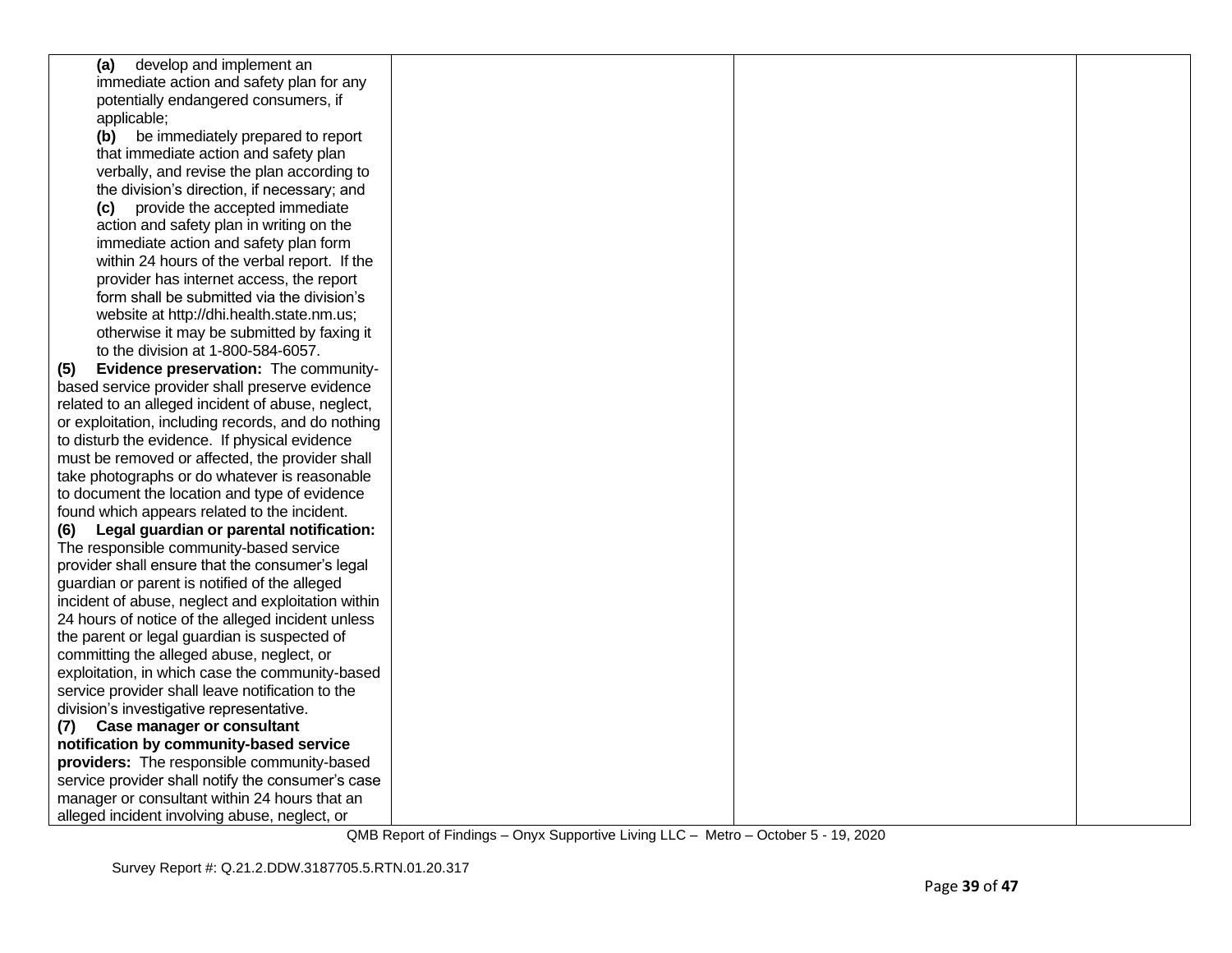| exploitation has been reported to the division.  |  |  |
|--------------------------------------------------|--|--|
| Names of other consumers and employees may       |  |  |
| be redacted before any documentation is          |  |  |
| forwarded to a case manager or consultant.       |  |  |
| Non-responsible reporter: Providers<br>(8)       |  |  |
| who are reporting an incident in which they are  |  |  |
| not the responsible community-based service      |  |  |
| provider shall notify the responsible community- |  |  |
| based service provider within 24 hours of an     |  |  |
| incident or allegation of an incident of abuse,  |  |  |
| neglect, and exploitation.                       |  |  |
|                                                  |  |  |
|                                                  |  |  |
|                                                  |  |  |
|                                                  |  |  |
|                                                  |  |  |
|                                                  |  |  |
|                                                  |  |  |
|                                                  |  |  |
|                                                  |  |  |
|                                                  |  |  |
|                                                  |  |  |
|                                                  |  |  |
|                                                  |  |  |
|                                                  |  |  |
|                                                  |  |  |
|                                                  |  |  |
|                                                  |  |  |
|                                                  |  |  |
|                                                  |  |  |
|                                                  |  |  |
|                                                  |  |  |
|                                                  |  |  |
|                                                  |  |  |
|                                                  |  |  |
|                                                  |  |  |
|                                                  |  |  |
|                                                  |  |  |
|                                                  |  |  |
|                                                  |  |  |
|                                                  |  |  |
|                                                  |  |  |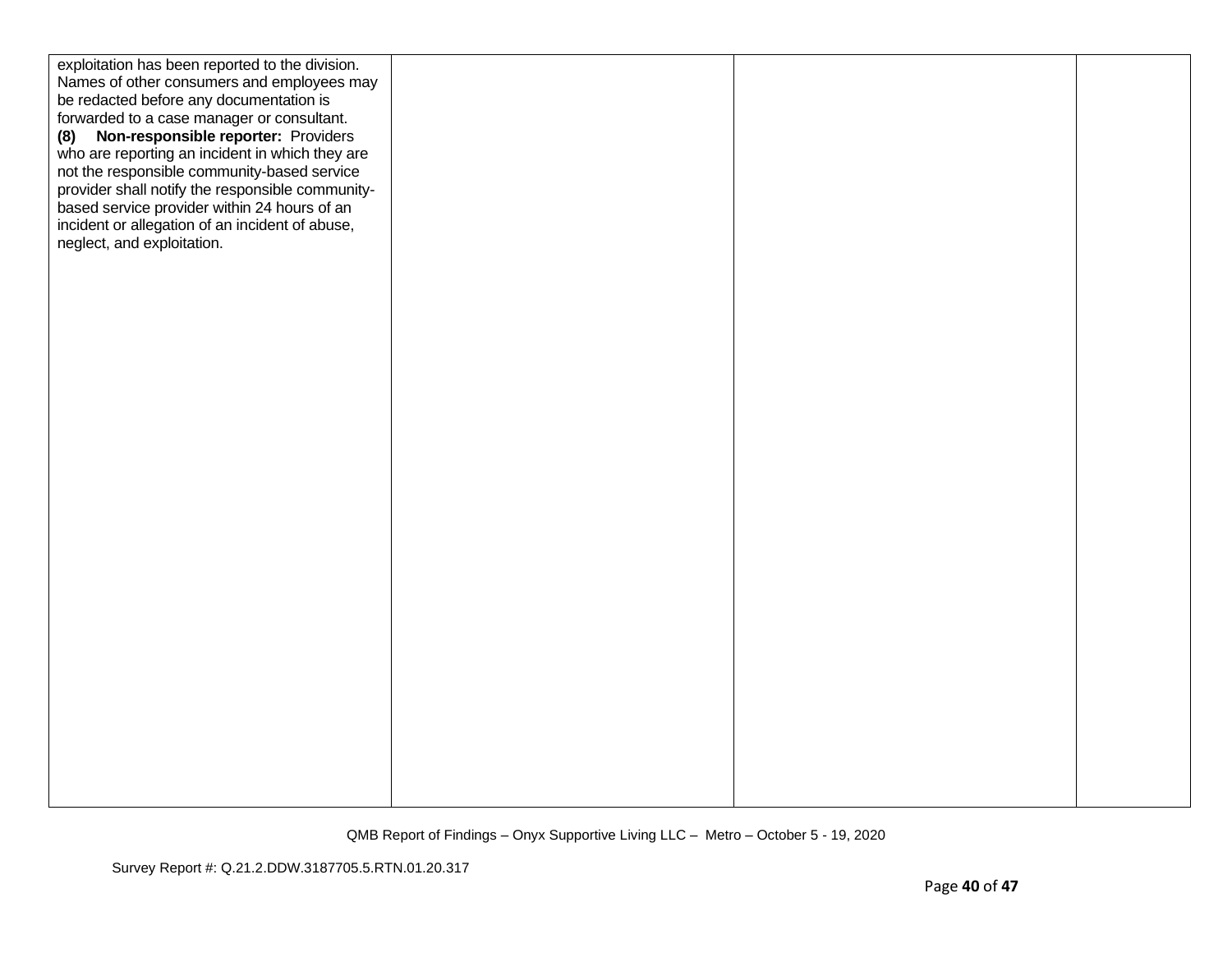| Tag #1A50.1 Individual: Scope of Services                                                 | <b>Standard Level Deficiency</b>               |                                                          |  |
|-------------------------------------------------------------------------------------------|------------------------------------------------|----------------------------------------------------------|--|
| (Individual Interviews)<br>Developmental Disabilities (DD) Waiver                         | Based on interview the Agency did not provide  | Provider:                                                |  |
| Service Standards 2/26/2018; Re-Issue:                                                    | the essential elements of person centered      | <b>State your Plan of Correction for the</b>             |  |
| 12/28/2018; Eff 1/1/2019                                                                  | planning as indicated in Individuals interview | deficiencies cited in this tag here (How is the          |  |
| <b>Chapter 4: Person-Centered Planning (PCP)</b>                                          | for 1 of 8 individuals.                        | deficiency going to be corrected? This can be            |  |
| 4.1 Essential Elements of Person-Centered                                                 |                                                | specific to each deficiency cited or if possible an      |  |
| Planning (PCP): Person-centered planning is                                               | When the Individuals receiving services        | overall correction?): $\rightarrow$                      |  |
| a process that places a person at the center of                                           | were asked, if they knew how to file a         |                                                          |  |
| planning his/her life and supports. It is an                                              | complaint, the following was reported:         |                                                          |  |
| ongoing process that is the foundation for all                                            |                                                |                                                          |  |
| aspects of the DD Waiver Program and DD                                                   | • Individual #7 stated, "No."                  |                                                          |  |
| Waiver Provider Agencies' work with people                                                |                                                |                                                          |  |
| with I/DD. The process is designed to identify                                            |                                                |                                                          |  |
| the strengths, capacities, preferences, and                                               |                                                | <b>Provider:</b>                                         |  |
| needs of the person. The process may include                                              |                                                | <b>Enter your ongoing Quality</b>                        |  |
| other people chosen by the person, who are                                                |                                                | <b>Assurance/Quality Improvement</b>                     |  |
| able to serve as important contributors to the                                            |                                                | processes as it related to this tag number               |  |
| process. Overall, PCP involves person-                                                    |                                                | here (What is going to be done? How many                 |  |
| centered thinking, person-centered service<br>planning, and person-centered practice. PCP |                                                | individuals is this going to affect? How often will      |  |
| enables and assists the person to identify and                                            |                                                | this be completed? Who is responsible? What              |  |
| access a personalized mix of paid and non-                                                |                                                | steps will be taken if issues are found?): $\rightarrow$ |  |
| paid services and supports to assist him or her                                           |                                                |                                                          |  |
| to achieve personally defined outcomes in the                                             |                                                |                                                          |  |
| community. The CMS requires use of PCP in                                                 |                                                |                                                          |  |
| the development of the ISP.                                                               |                                                |                                                          |  |
|                                                                                           |                                                |                                                          |  |
| 4.2 Person-Centered Thinking: Person-                                                     |                                                |                                                          |  |
| centered thinking involves values, tools and                                              |                                                |                                                          |  |
| skills to set the foundation for ISP                                                      |                                                |                                                          |  |
| development. Person-centered thinking                                                     |                                                |                                                          |  |
| respects and supports the person with I/DD                                                |                                                |                                                          |  |
| to:                                                                                       |                                                |                                                          |  |
| 1. have informed choices;                                                                 |                                                |                                                          |  |
| 2. exercise the same basic civil and human                                                |                                                |                                                          |  |
| rights as other citizens;                                                                 |                                                |                                                          |  |
| 3. have personal control over the life he/she                                             |                                                |                                                          |  |
| prefers in the community of choice;                                                       |                                                |                                                          |  |
| 4. be valued for contributions to his/her                                                 |                                                |                                                          |  |
| community; and                                                                            |                                                |                                                          |  |
| 5. be supported through a network of                                                      |                                                |                                                          |  |
| resources, both natural and paid.                                                         |                                                |                                                          |  |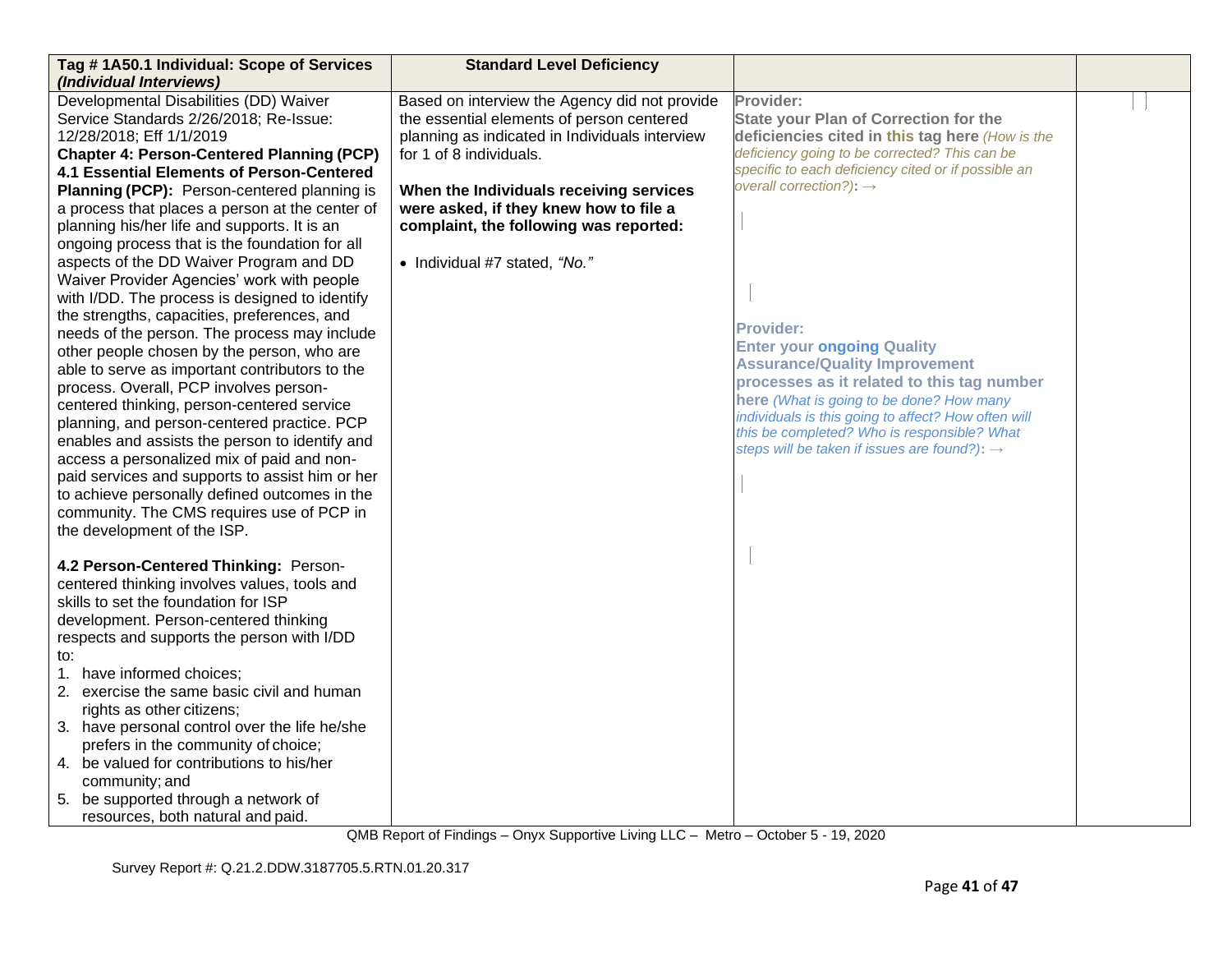| Person-centered thinking must be employed by<br>all DD Waiver Provider Agencies involved in<br>PCP and the development and/or modification<br>of a person's ISP. Person-centered thinking<br>involves the use of discovery tools and<br>techniques. |  |  |
|-----------------------------------------------------------------------------------------------------------------------------------------------------------------------------------------------------------------------------------------------------|--|--|
|                                                                                                                                                                                                                                                     |  |  |
|                                                                                                                                                                                                                                                     |  |  |
|                                                                                                                                                                                                                                                     |  |  |
|                                                                                                                                                                                                                                                     |  |  |
|                                                                                                                                                                                                                                                     |  |  |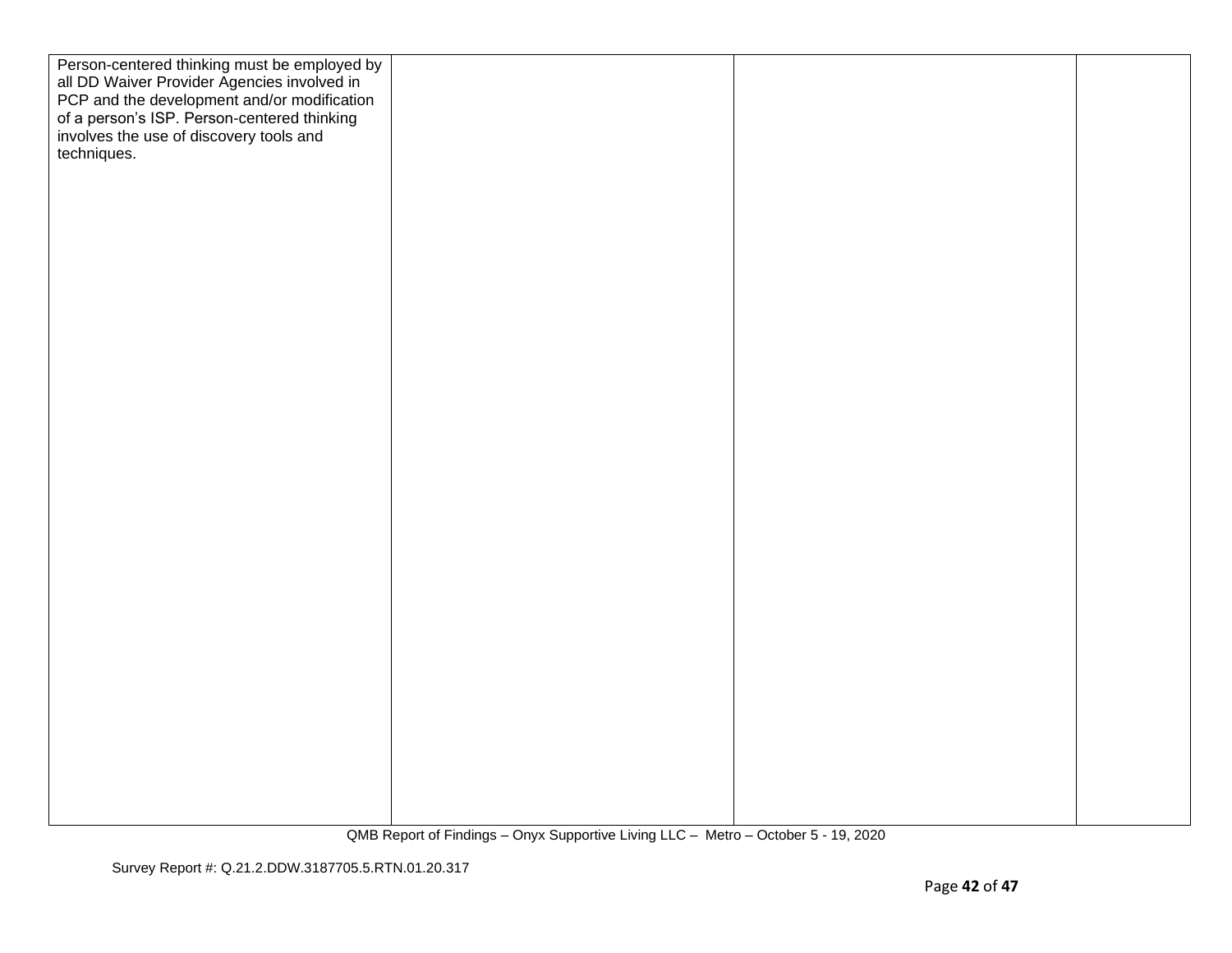| <b>Standard of Care</b>                                                                     | <b>Deficiencies</b>                            | Agency Plan of Correction, On-going QA/QI<br>and Responsible Party                                                                                    | <b>Completion</b><br><b>Date</b> |
|---------------------------------------------------------------------------------------------|------------------------------------------------|-------------------------------------------------------------------------------------------------------------------------------------------------------|----------------------------------|
|                                                                                             |                                                | Service Domain: Medicaid Billing/Reimbursement - State financial oversight exists to assure that claims are coded and paid for in accordance with the |                                  |
| reimbursement methodology specified in the approved waiver.                                 |                                                |                                                                                                                                                       |                                  |
| Tag # IS30 Customized Community<br><b>Supports Reimbursement</b>                            | <b>Standard Level Deficiency</b>               |                                                                                                                                                       |                                  |
| Developmental Disabilities (DD) Waiver                                                      | Based on record review, the Agency did not     | <b>Provider:</b>                                                                                                                                      |                                  |
| Service Standards 2/26/2018; Re-Issue:                                                      | provide written or electronic documentation as | <b>Enter your ongoing Quality</b>                                                                                                                     |                                  |
| 12/28/2018; Eff 1/1/2019                                                                    | evidence for each unit billed for Customized   | <b>Assurance/Quality Improvement</b>                                                                                                                  |                                  |
| <b>Chapter 21: Billing Requirements: 21.4</b>                                               | Community Supports for 1 of 6 individuals.     | processes as it related to this tag number                                                                                                            |                                  |
| <b>Recording Keeping and Documentation</b>                                                  |                                                | here (What is going to be done? How many                                                                                                              |                                  |
| <b>Requirements: DD Waiver Provider Agencies</b>                                            | Individual #2                                  | individuals is this going to affect? How often will                                                                                                   |                                  |
| must maintain all records necessary to                                                      | October 2020                                   | this be completed? Who is responsible? What                                                                                                           |                                  |
| demonstrate proper provision of services for                                                | • The Agency billed 237 units of Customized    | steps will be taken if issues are found?): →                                                                                                          |                                  |
| Medicaid billing. At a minimum, Provider                                                    | Community Supports (Individual) (H2021         |                                                                                                                                                       |                                  |
| Agencies must adhere to the following:                                                      | HB-U1) from 7/28/2020 through 8/16/2020.       |                                                                                                                                                       |                                  |
| The level and type of service<br>1.                                                         | Documentation received accounted for 158       |                                                                                                                                                       |                                  |
| provided must be supported in the                                                           | units. (Note: Void/Adjust provided on-site     |                                                                                                                                                       |                                  |
| ISP and have an approved budget                                                             | during survey. Provider please complete        |                                                                                                                                                       |                                  |
| prior to service delivery and billing.                                                      | POC for ongoing QA/QI.)                        |                                                                                                                                                       |                                  |
| Comprehensive documentation of direct<br>2.                                                 |                                                |                                                                                                                                                       |                                  |
| service delivery must include, at a minimum:                                                |                                                |                                                                                                                                                       |                                  |
| a. the agency name;                                                                         |                                                |                                                                                                                                                       |                                  |
| the name of the recipient of the service;<br>b.                                             |                                                |                                                                                                                                                       |                                  |
| the location of theservice;<br>c.                                                           |                                                |                                                                                                                                                       |                                  |
| the date of the service;<br>d.                                                              |                                                |                                                                                                                                                       |                                  |
| the type of service;<br>е.                                                                  |                                                |                                                                                                                                                       |                                  |
| the start and end times of theservice;<br>t.                                                |                                                |                                                                                                                                                       |                                  |
| the signature and title of each staff<br>g.                                                 |                                                |                                                                                                                                                       |                                  |
| member who documents their time; and                                                        |                                                |                                                                                                                                                       |                                  |
| h. the nature of services.                                                                  |                                                |                                                                                                                                                       |                                  |
| 3. A Provider Agency that receives payment<br>for treatment, services, or goods must retain |                                                |                                                                                                                                                       |                                  |
| all medical and business records for a period                                               |                                                |                                                                                                                                                       |                                  |
| of at least six years from the last payment                                                 |                                                |                                                                                                                                                       |                                  |
| date, until ongoing audits are settled, or until                                            |                                                |                                                                                                                                                       |                                  |
| involvement of the state Attorney General is                                                |                                                |                                                                                                                                                       |                                  |
| completed regarding settlement of any claim,                                                |                                                |                                                                                                                                                       |                                  |
| whichever is longer.                                                                        |                                                |                                                                                                                                                       |                                  |
| 4. A Provider Agency that receives payment                                                  |                                                |                                                                                                                                                       |                                  |
| for treatment, services or goods must retain all                                            |                                                |                                                                                                                                                       |                                  |
| medical and business records relating to any                                                |                                                |                                                                                                                                                       |                                  |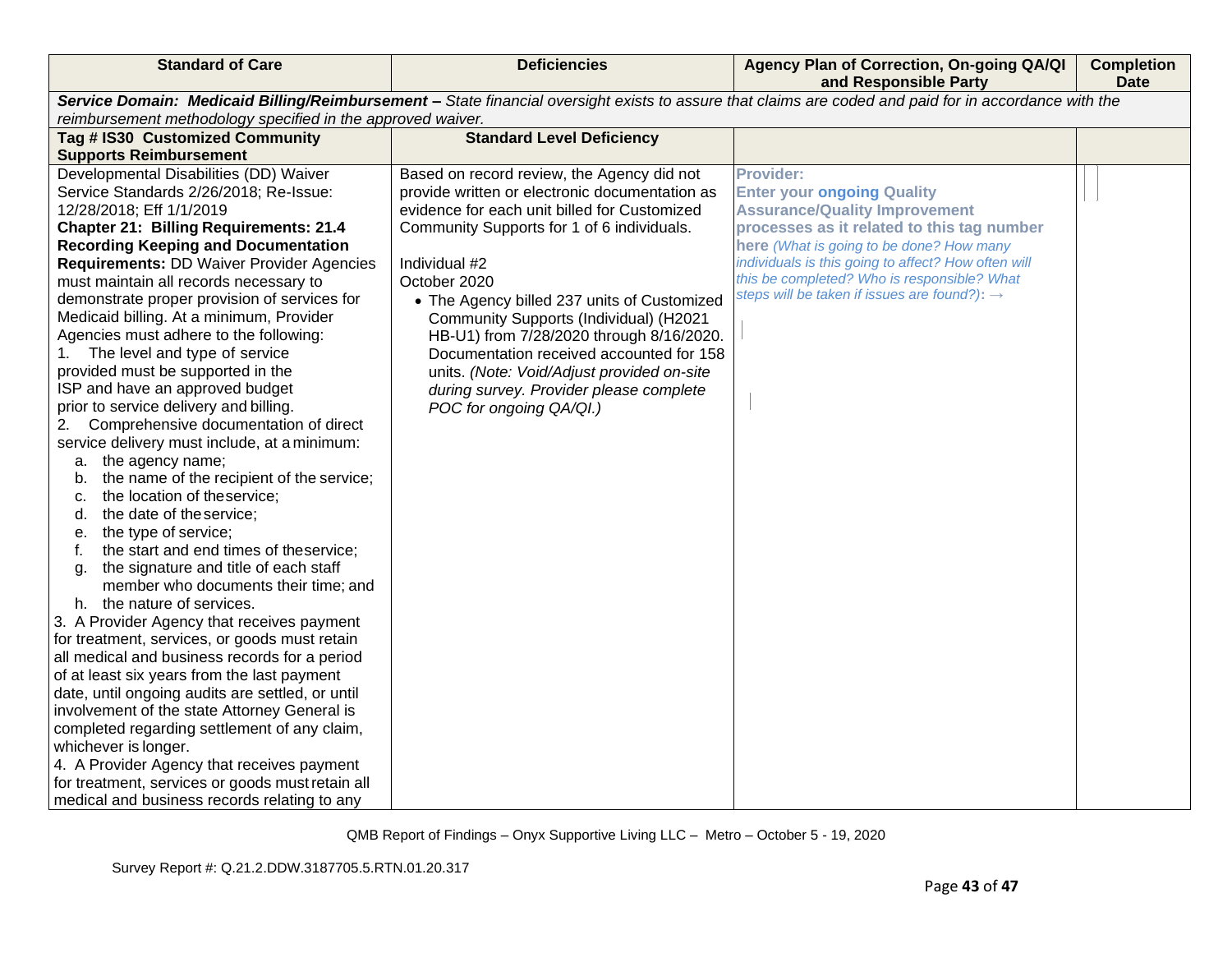| of the following for a period of at least six      |  |  |
|----------------------------------------------------|--|--|
| years from the payment date:                       |  |  |
| a. treatment or care of any eligible               |  |  |
| recipient;                                         |  |  |
| b. services or goods provided to any               |  |  |
| eligible recipient;                                |  |  |
| amounts paid by MAD on behalf of any<br>C.         |  |  |
| eligible recipient; and                            |  |  |
| d. any records required by MAD for the             |  |  |
| administration of Medicaid.                        |  |  |
|                                                    |  |  |
|                                                    |  |  |
| 21.9 Billable Units: The unit of billing           |  |  |
| depends on the service type. The unit may be       |  |  |
| a 15-minute interval, a daily unit, a monthly unit |  |  |
| or a dollar amount. The unit of billing is         |  |  |
| identified in the current DD Waiver Rate Table.    |  |  |
| Provider Agencies must correctly report            |  |  |
| service units.                                     |  |  |
|                                                    |  |  |
| 21.9.1 Requirements for Daily Units: For           |  |  |
| services billed in daily units, Provider Agencies  |  |  |
| must adhere to the following:                      |  |  |
| 1. A day is considered 24 hours from midnight      |  |  |
| to midnight.                                       |  |  |
| 2. If 12 or fewer hours of service are             |  |  |
| provided, then one-half unit shall be billed.      |  |  |
| A whole unit can be billed if more than 12         |  |  |
| hours of service is provided during a 24-          |  |  |
| hour period.                                       |  |  |
| 3. The maximum allowable billable units            |  |  |
| cannot exceed 340 calendar days per ISP            |  |  |
| year or 170 calendar days per six months.          |  |  |
| 4. When a person transitions from one              |  |  |
| Provider Agency to another during the ISP          |  |  |
| year, a standard formula to calculate the          |  |  |
| units billed by each Provider Agency must be       |  |  |
| applied as follows:                                |  |  |
| a. The discharging Provider Agency                 |  |  |
| bills the number of calendar days                  |  |  |
| that services were provided                        |  |  |
| multiplied by .93 (93%).                           |  |  |
|                                                    |  |  |
| b. The receiving Provider Agency bills the         |  |  |
| remaining days up to 340 for the ISP               |  |  |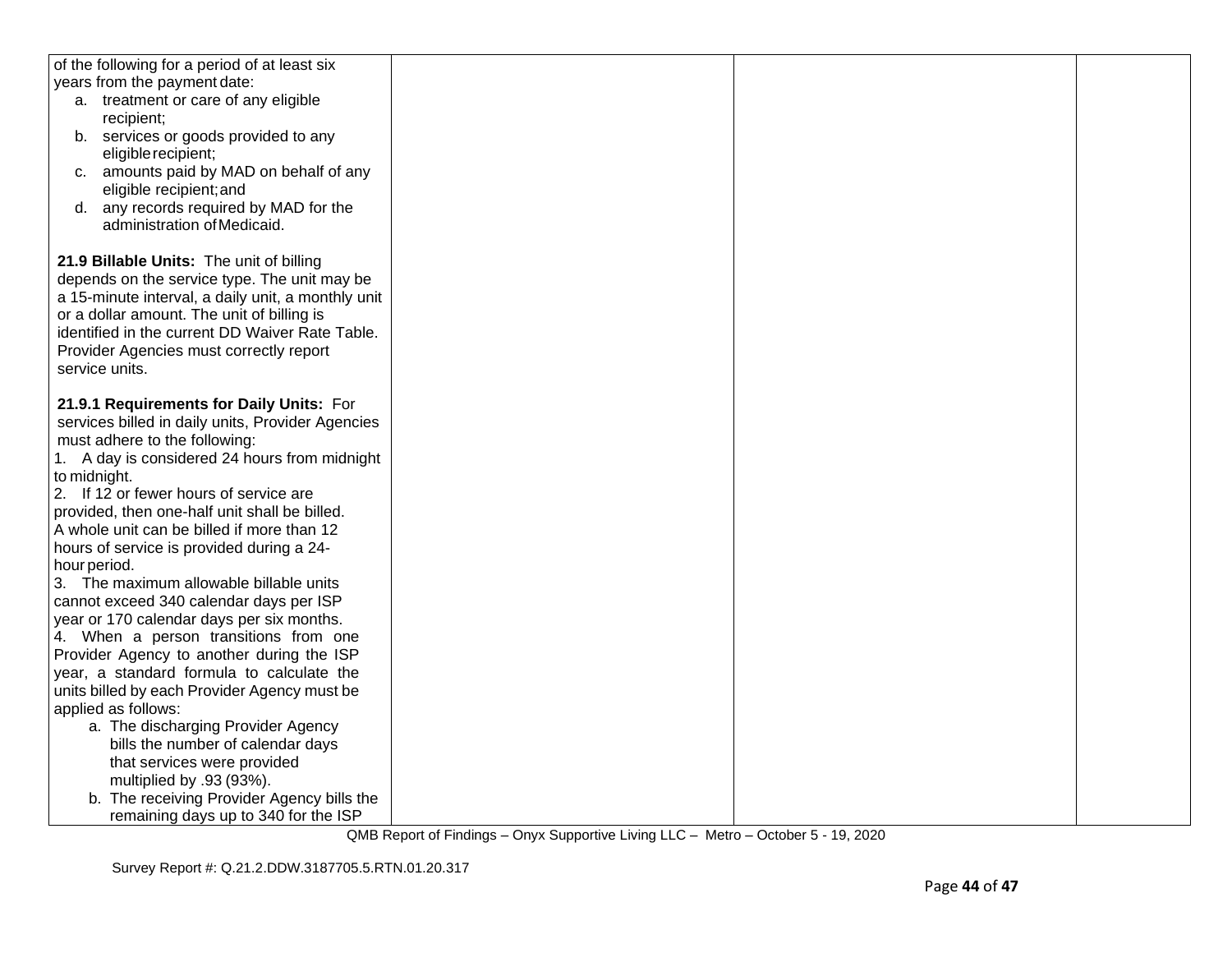| year.                                                                                                                                                                                                                                                                                                                                                                                                                                                                                                                                                                                                                                          |  |  |
|------------------------------------------------------------------------------------------------------------------------------------------------------------------------------------------------------------------------------------------------------------------------------------------------------------------------------------------------------------------------------------------------------------------------------------------------------------------------------------------------------------------------------------------------------------------------------------------------------------------------------------------------|--|--|
| 21.9.2 Requirements for Monthly Units: For<br>services billed in monthly units, a Provider<br>Agency must adhere to the following:<br>1. A month is considered a period of 30<br>calendar days.<br>2. At least one hour of face-to-face<br>billable services shall be provided during<br>a calendar month where any portion of a<br>monthly unit is billed.<br>3. Monthly units can be prorated by a half unit.<br>4. Agency transfers not occurring at the<br>beginning of the 30-day interval are required<br>to be coordinated in the middle of the 30-day<br>interval so that the discharging and receiving<br>agency receive a half unit. |  |  |
| 21.9.3 Requirements for 15-minute and<br>hourly units: For services billed in 15-minute<br>or hourly intervals, Provider Agencies must<br>adhere to the following:<br>1. When time spent providing the service<br>is not exactly 15 minutes or one hour,<br>Provider Agencies are responsible for<br>reporting time correctly following NMAC<br>8.302.2.<br>2. Services that last in their entirety less than<br>eight minutes cannot be billed.                                                                                                                                                                                               |  |  |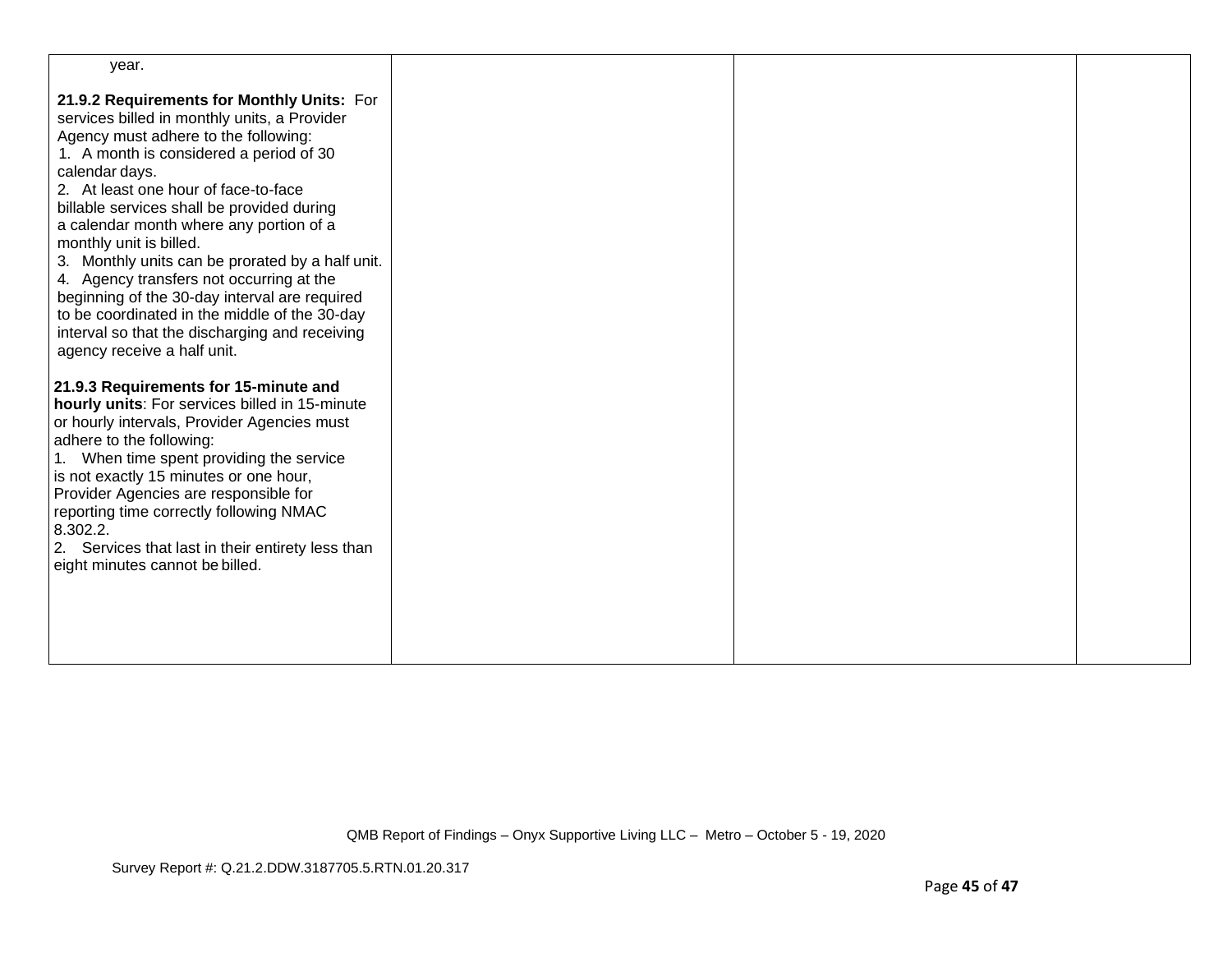**NEW MEXICO Department of Health Division of Health Improvement** 

MICHELLE LUJAN GRISHAM Governor

DR. TRACIE C. COLLINS, M.D. Secretary-Designate

| Date:                                      | <b>February 2, 2021</b>                                                                                                         |
|--------------------------------------------|---------------------------------------------------------------------------------------------------------------------------------|
| To:<br>Provider:<br>Address:<br>State/Zip: | Desiree Parker, Director / Nurse<br><b>Onyx Supported Living LLC</b><br>211 Montano NW Suite H<br>Albuquerque, New Mexico 87107 |
| E-mail Address:                            | osldirector@oslllc.com                                                                                                          |
| CC:                                        | servicecoordinator1@oslllc.com                                                                                                  |
| Region:<br>Survey Date:                    | Metro<br>October 5 – 19, 2020                                                                                                   |
| Program Surveyed:                          | Developmental Disabilities Waiver                                                                                               |
| Service Surveyed:                          | 2018: Supportive Living, Intensive Medical Living Supports, Customized<br><b>Community Supports</b>                             |

Survey Type: Routine

Dear Ms. Parker:

The Division of Health Improvement/Quality Management Bureau has received, reviewed and approved the supporting documents you submitted for your Plan of Correction. The documents you provided verified that all previously cited survey Deficiencies have been corrected.

# **The Plan of Correction process is now complete.**

# **Furthermore, your agency is now determined to be in Compliance with all Conditions of Participation.**

To maintain ongoing compliance with standards and regulations, continue to use the Quality Assurance (self-auditing) processes you described in your Plan of Correction.

Consistent use of these Quality Assurance processes will enable you to identify and promptly respond to problems, enhance your service delivery, and result in fewer deficiencies cited in future QMB surveys.

Thank you for your cooperation with the Plan of Correction process, for striving to come into compliance with standards and regulations, and for helping to provide the health, safety and personal growth of the people you serve.